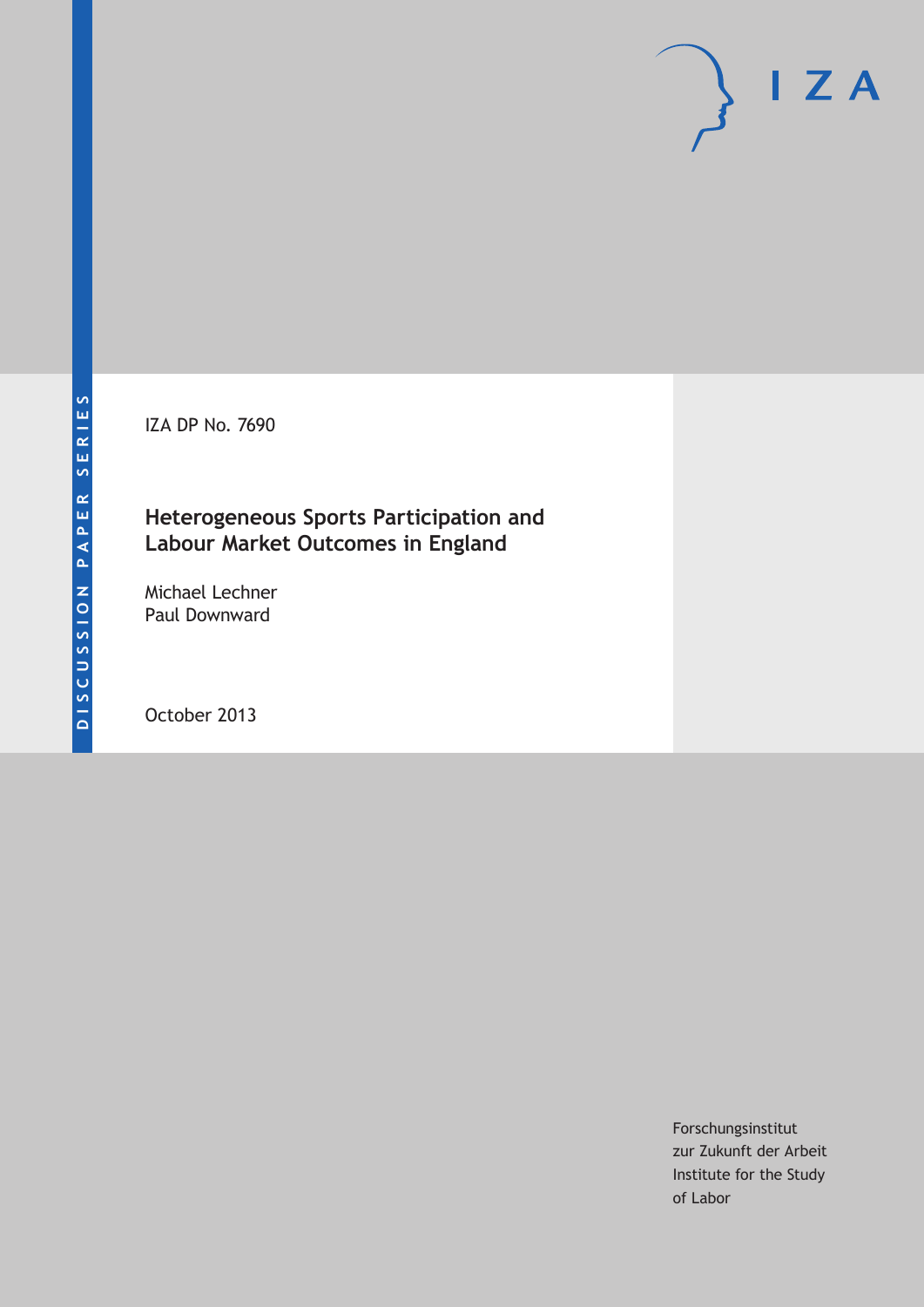# **Heterogeneous Sports Participation and Labour Market Outcomes in England**

# **Michael Lechner**

*SEW, University of St. Gallen, CEPR, PSI, CESIfo, IAB and IZA*

# **Paul Downward**

*Loughborough University*

Discussion Paper No. 7690 October 2013

IZA

P.O. Box 7240 53072 Bonn Germany

Phone: +49-228-3894-0 Fax: +49-228-3894-180 E-mail: [iza@iza.org](mailto:iza@iza.org)

Any opinions expressed here are those of the author(s) and not those of IZA. Research published in this series may include views on policy, but the institute itself takes no institutional policy positions. The IZA research network is committed to the IZA Guiding Principles of Research Integrity.

The Institute for the Study of Labor (IZA) in Bonn is a local and virtual international research center and a place of communication between science, politics and business. IZA is an independent nonprofit organization supported by Deutsche Post Foundation. The center is associated with the University of Bonn and offers a stimulating research environment through its international network, workshops and conferences, data service, project support, research visits and doctoral program. IZA engages in (i) original and internationally competitive research in all fields of labor economics, (ii) development of policy concepts, and (iii) dissemination of research results and concepts to the interested public.

<span id="page-1-0"></span>IZA Discussion Papers often represent preliminary work and are circulated to encourage discussion. Citation of such a paper should account for its provisional character. A revised version may be available directly from the author.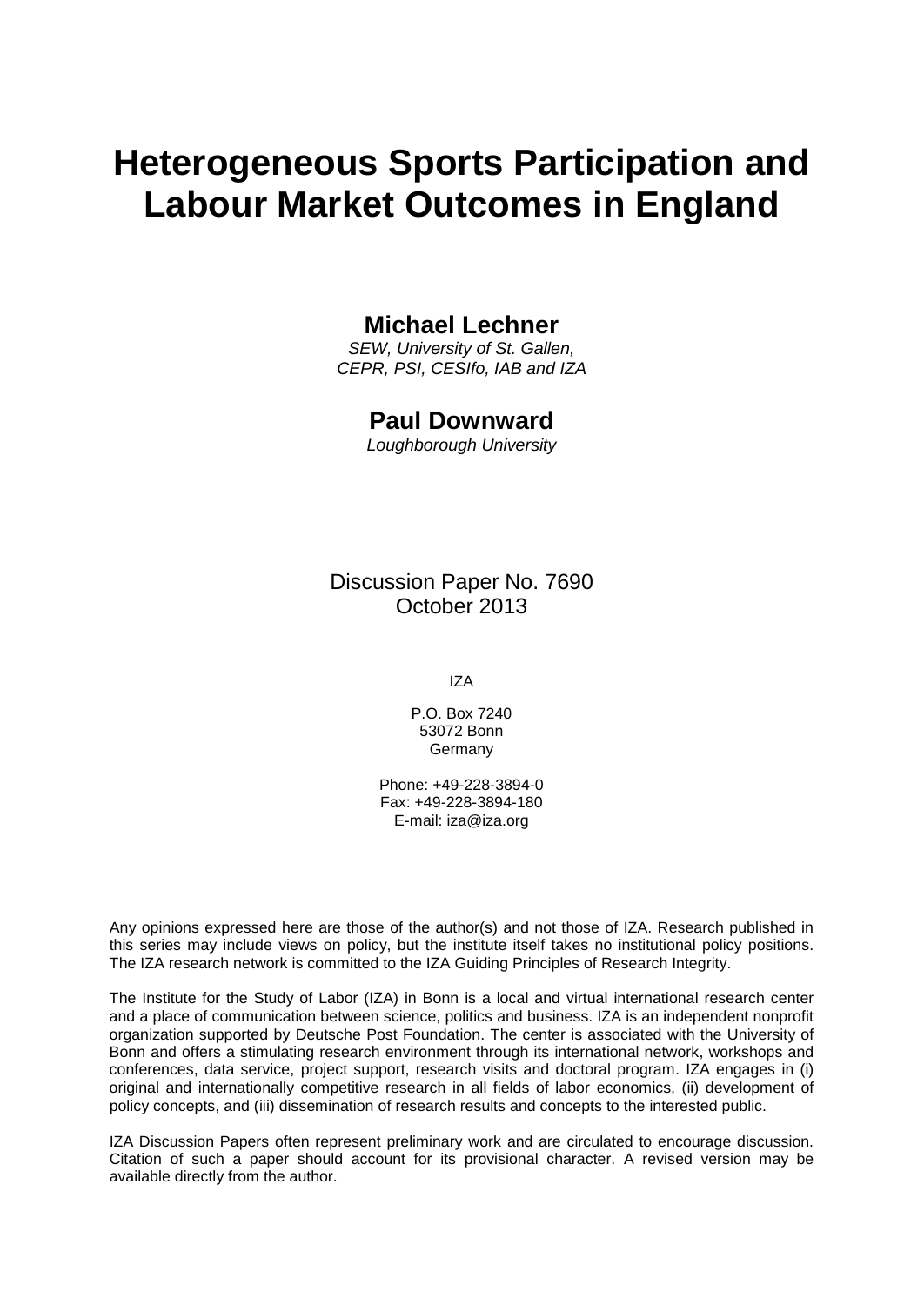IZA Discussion Paper No. 7690 October 2013

# **ABSTRACT**

# **Heterogeneous Sports Participation and Labour Market Outcomes in England[\\*](#page-1-0)**

Based on a unique composite dataset measuring heterogeneous sports participation, labour market outcomes and local facilities provision, this paper examines for the first time the association between different types of sports participation on employment and earnings in England. Clear associations between labour market outcomes and sports participation are established through matching estimation whilst controlling for some important confounding factors. The results suggest a link between different types of sports participation to initial access to employment and then higher income opportunities with ageing. However, these vary between the genders and across sports. Specifically, the results suggest that team sports contribute most to employability, but that this varies by age across genders and that outdoor activities contribute most towards higher incomes.

JEL Classification: I12, I18, J24, L83, C21

Keywords: sports participation, human capital, labour market, matching estimation

Corresponding author:

Michael Lechner Swiss Institute for Empirical Economic Research (SEW) University of St. Gallen Varnbüelstrasse 14 CH-9000 St. Gallen **Switzerland** E-mail: [Michael.Lechner@unisg.ch](mailto:Michael.Lechner@unisg.ch)

Part of the paper was written while Michael Lechner visited Loughborough University the hospitality of which is highly appreciated. A previous version of the paper was presented at the annual meeting of the *Arbeitskreis Sportökonomie*, Munich, May 2013. We thank participants for helpful comments and suggestions. We also thank Christina Felfe and Tim Pawlowski for very thoughtful comments on a previous version of this paper. Furthermore, the remarks by Charlotte Cabane, Hans Fricke, and Andreas Steinmayr also helped to improve the paper. The usual disclaimer applies.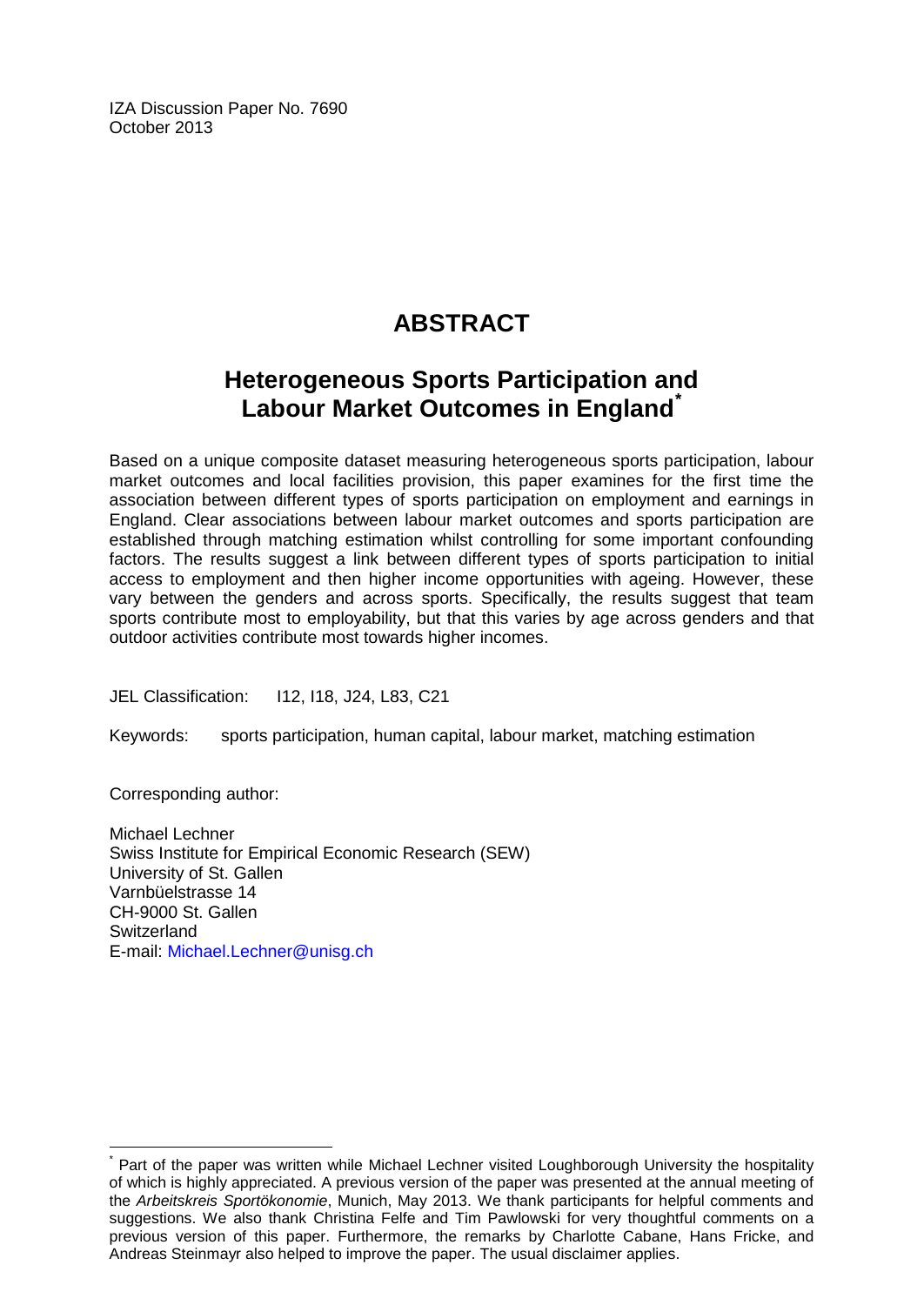# 1 Introduction

The role that sport plays in society is of a resurgent policy concern. Historically, the traditional emphasis of sports policy was to raise physical fitness levels in the population and to meet the needs of the military (Houlihan, 1997; Green, 2004; Green and Houlihan, 2005). In Europe, in the period after the Second World War, sport became a branch of social welfare (Downward *et al* 2009), ultimately becoming manifest in the development of a 'Sport for All' policy by the Council of Europe in 1966, which captured a general international sentiment. The policy argued that sport helped to promote health, mental and social benefits as well as to achieve various political aims (McIntosh, 1980). Such aspirations have been consolidated through the subsequent European Sport for All Charter of 1975 and European Sports Charters of 1991 and 2001. Symbiotically, interest in the policy promotion of hosting major sports events, like the Olympics, and promoting elite sports success at them has occurred across a diverse range of governments (DCMS/Strategy Unit, 2002; Carter, 2005). For example, in the UK under the Blair government there existed a view that both hosting and achieving success at major events could be the means to achieve policy objectives such as those noted in the Charters through either promoting sport participation, but also because of direct impacts on the well-being of citizens. This perspective was subsequently endorsed following the change in political leadership of the UK after the election of the coalition government in 2012 (DCMS, 2010).

The particular emphasis of most recent sport policy has been to argue that sport is needed to counter the falling level of physical activity and commensurate impact that this has on an individual's health and chances of succumbing to diseases (e.g. Department of Health,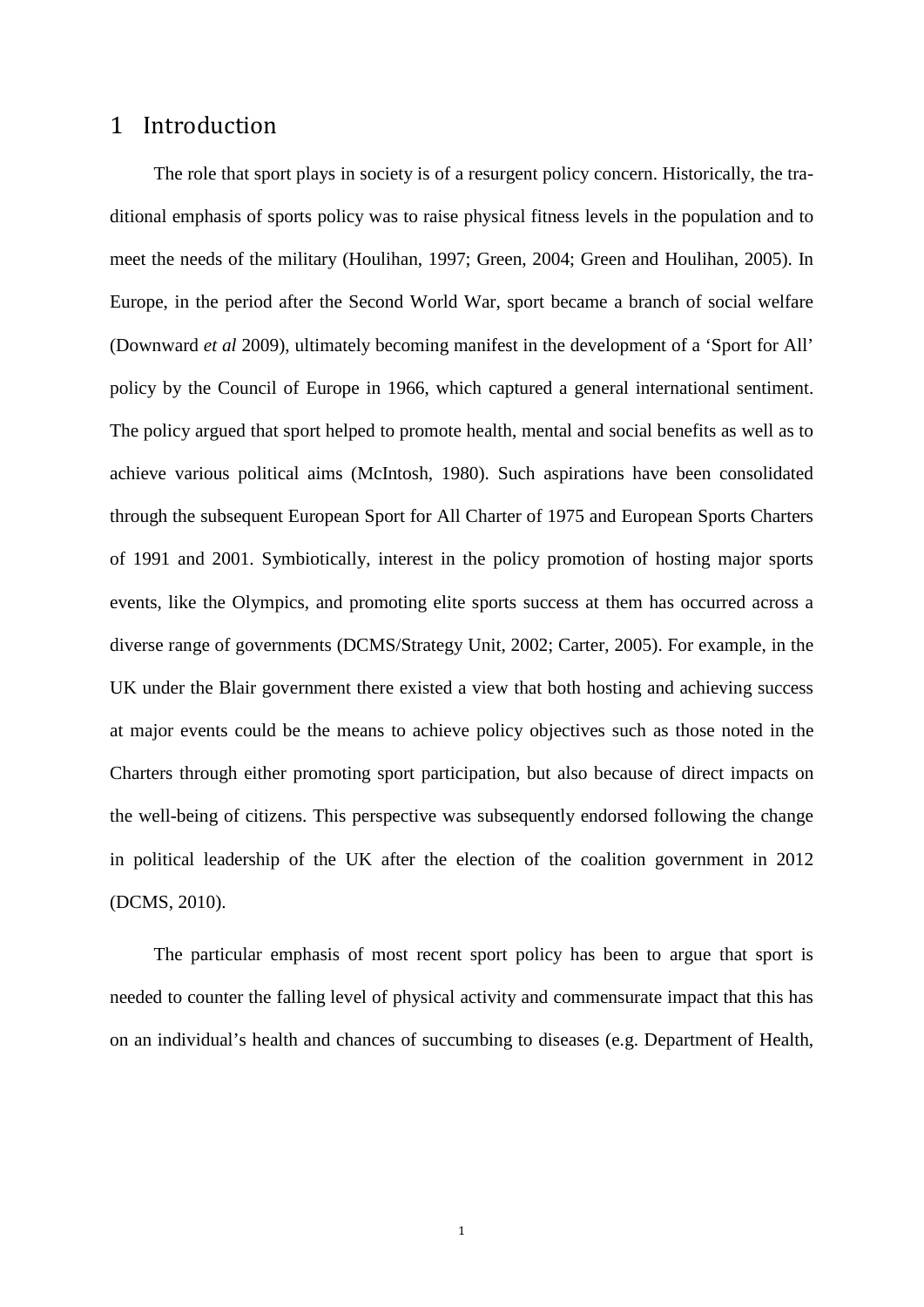2004; WHO, 2002, 2007).<sup>[1](#page-4-0)</sup> These impacts have been estimated to be £900 million per year in the UK.<sup>[2](#page-4-1)</sup>

Surprisingly, what has received much less attention in the policy discussion is the role that sport participation can play in improving an individual's labour market outcomes, with the related economic benefits to society. This theme is also at the core of this paper. It is distinct from the earlier concerns about the impact of sport on broader social welfare concerns aimed primarily at marginalised populations (see for example Coalter, 2007).

There are two strands of recent academic literature that are developing to inform this issue and to which this paper seeks to contribute. The first strand explores the links between young people's school, college and extra-curricular sports participation and educational performance and attainment, and subsequent earnings. This literature focusses on single measures of sports participation. The second, which is less developed, focusses on the wider population and has, in one case, explored the effects of different sports on the possibility of being called for a job interview. None of this analysis has addressed the situation in the UK.

Consequently, this paper contributes towards filling a gap in the literature by answering the following related research questions. How does participation in different types of sport affect the earnings and employment of the working-age population? Are these effects for the different types of sports heterogeneous with respect to genders and age? These questions are important since it is well known that different types of sporting activities are expected to have different organisational features and aspects of practice, which may affect their impact on the individual (Downward *et al* 2009). It is also well-known that the type and intensity of sports

<span id="page-4-0"></span>See also the 2007 White Paper on Sports by the European Commission (http://ec.europa.eu/sport/white-paper/whitepaper\_en.htm; accessed 04/08/2013).

<span id="page-4-1"></span><sup>&</sup>lt;sup>2</sup> http://www.sportengland.org/research/benefits-of-sport/health-benefits-of-sport/case-study-engaging-inactive-people/ (accessed 24th September 2013).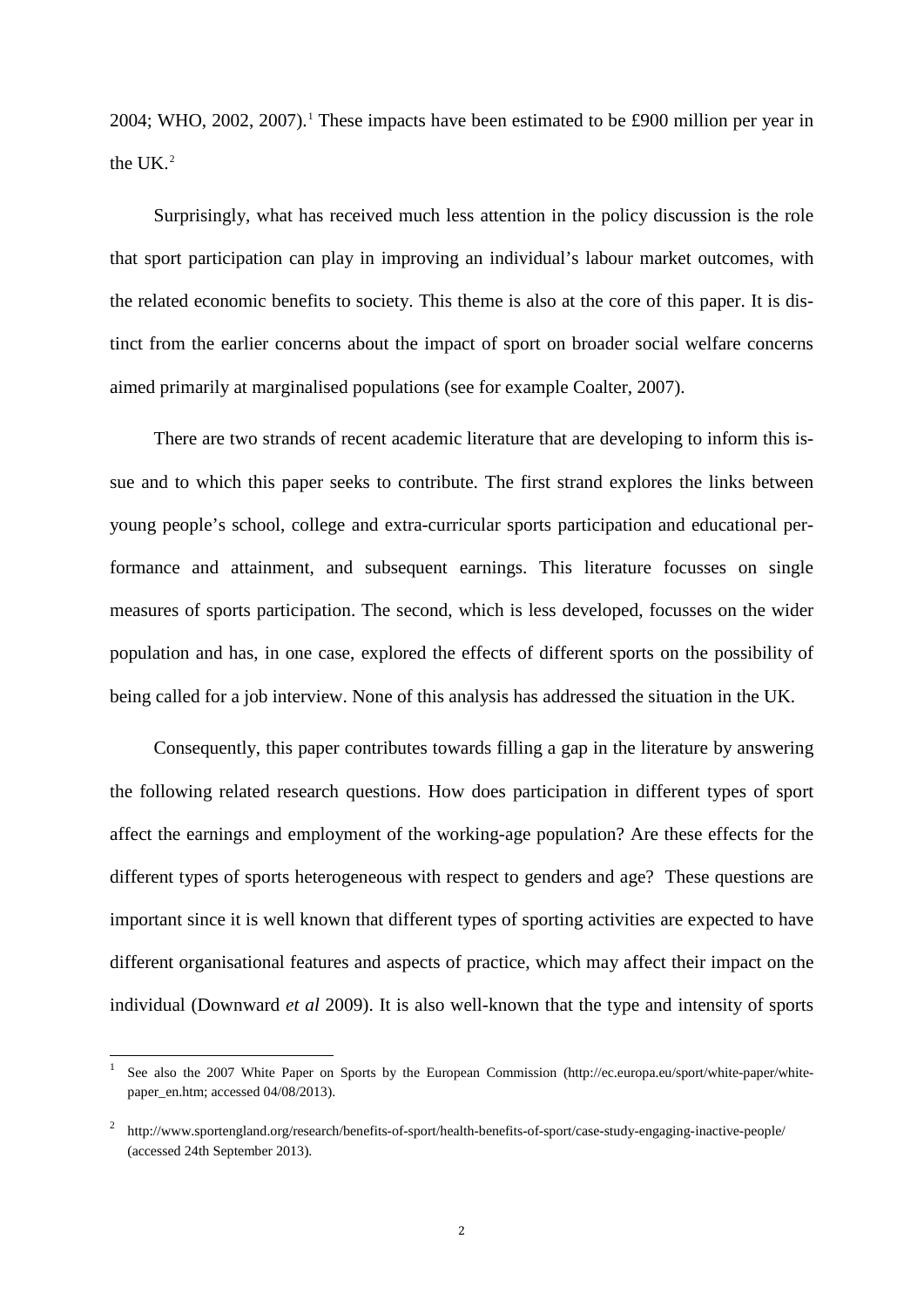related activities vary considerably over age and across genders (Van Tuyckom, *et al* 2010; Breuer and Wicker, 2009; Breuer and Wicker, 2008; Kay, 2003). To address these questions a matching analysis is undertaken based on a unique composite dataset. This comprises the synthesis of three major surveys, all of which report data in a highly disaggregated form, that allow for analysis at local authority level and below. The first is the Active People Survey (APS) that captures the rich heterogeneity, as well as the intensity, of sports participation in England. The APS also provides information on the individual's socio-economic circumstances and consequently provides information on the potential labour market outcomes under review. The second is the Annual Population Survey (APopS) that provides a rich set of socio-economic information. This information is aggregated to local authority level so that it can be matched to the APS.[3](#page-5-0) The last is the Active Places Survey (APLS), which reports on the actual supply of sports facilities at the local authority level. The availability of such facilities is a precondition for various sports activities. Lagged aggregated values from the APS, the APopS, coupled with the APLS data on facilities, provide control variables for our analysis that allow to remove some of the confounding of the sports-labour market relationship. This is important because the research design aims to get as close as currently possible to a causal analysis given the limitations of the available data, which is among the best currently available for the UK.

In this regard a two-step empirical strategy is adopted. In the first step, a probit analysis is undertaken to examine how participation varies systematically according to exogenous factors; that is factors that are not influenced by current sports participation. The second step involves the use of non-parametric econometric matching methods examining the relationship between sports participation and labour market outcomes. The analysis thus controls for (some important) selection/confounding effects through the exogenous variables in the first

<span id="page-5-0"></span><sup>3</sup> To conduct the research disaggregated data for the Annual Population Survey was made accessible through Special Licence Access from the Economic and Social Data Service at the University of Essex.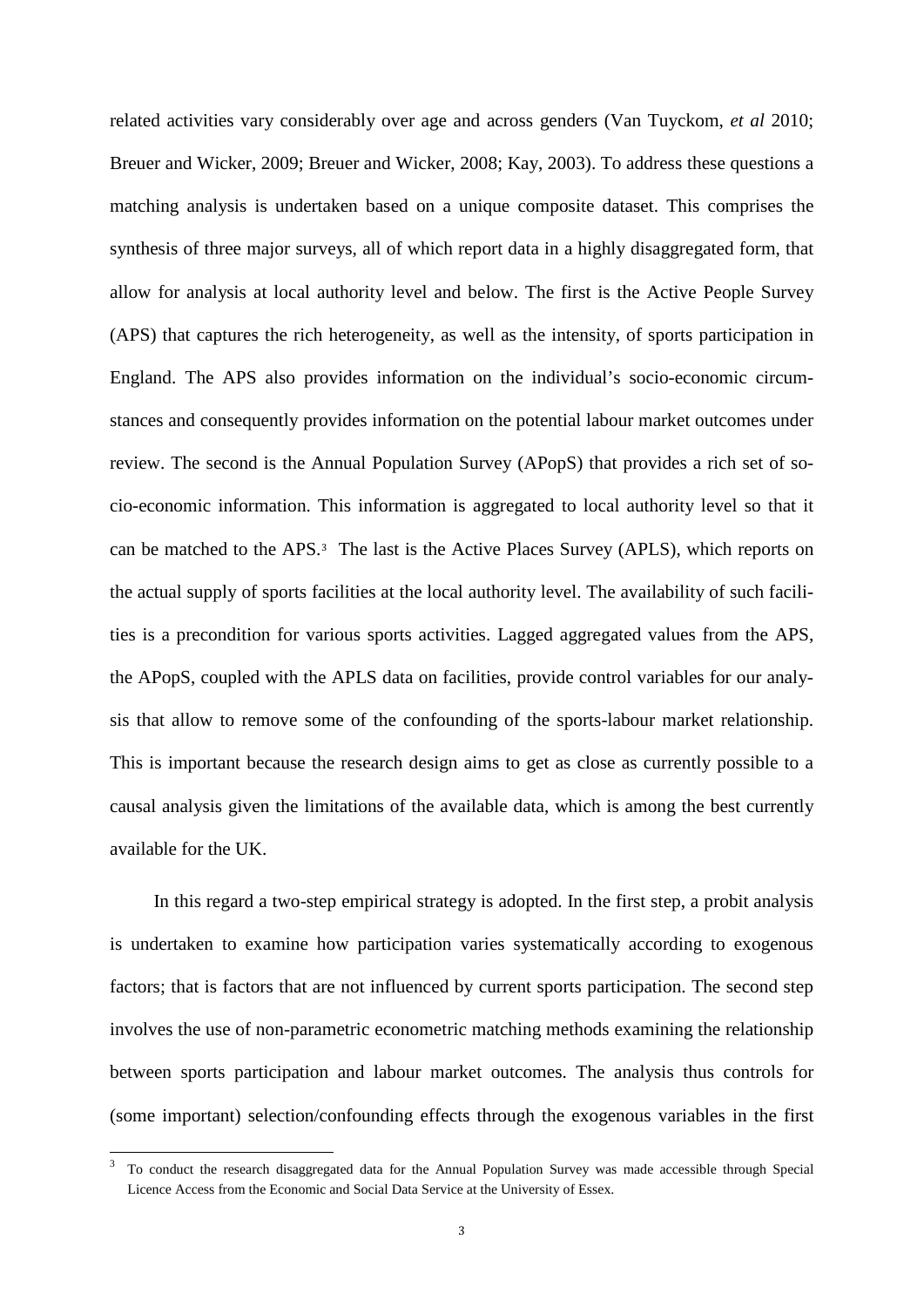step. To the extent that these variables provide an incomplete set of potential influences on participation then it remains that other unmeasured factors could influence the results and consequently, the analysis retains an associational emphasis. Nonetheless, the analysis does move the literature forward in terms of beginning to identify causal relationships between participation in different types of sports and labour market outcomes.

The results of the empirical analysis show that there is considerable heterogeneity with respect to the type of participants in the different sports. Furthermore, the results indicate large positive associations of sports participation with earnings, which are largest for fitness and outdoor sports. Furthermore, there is a negative relation with unemployment, particularly for males, which goes together with higher employment rates for younger males and higher retirement rates for older males. Comparing the different sports against each other shows that participation in team sports is more associated with increased employability (but that this varies by age and gender) and that fitness and outdoor activities have higher associations with income.

The paper proceeds as follows. In section 2 three strands of literature relevant to the study are reviewed. First, the theoretical mechanisms by which sports participation might produce impacts in the labour market are outlined. This is then followed, secondly, by a brief review of the empirical literature that assesses the impact of these mechanisms. Finally a review of the determinants of sport participation and its impacts on health and social capital is provided in order to assess the adequacy of the components of the empirical models estimated. In Section 3 details of the dataset are provided. Section 4 outlines the measures of sports participation that are employed in the analysis, as treatment effects, and describes the allocation of these treatments over individuals. Section 5 presents the results of the matching estimation. Conclusions follow in Section 6. The appendix provides further descriptive statistics.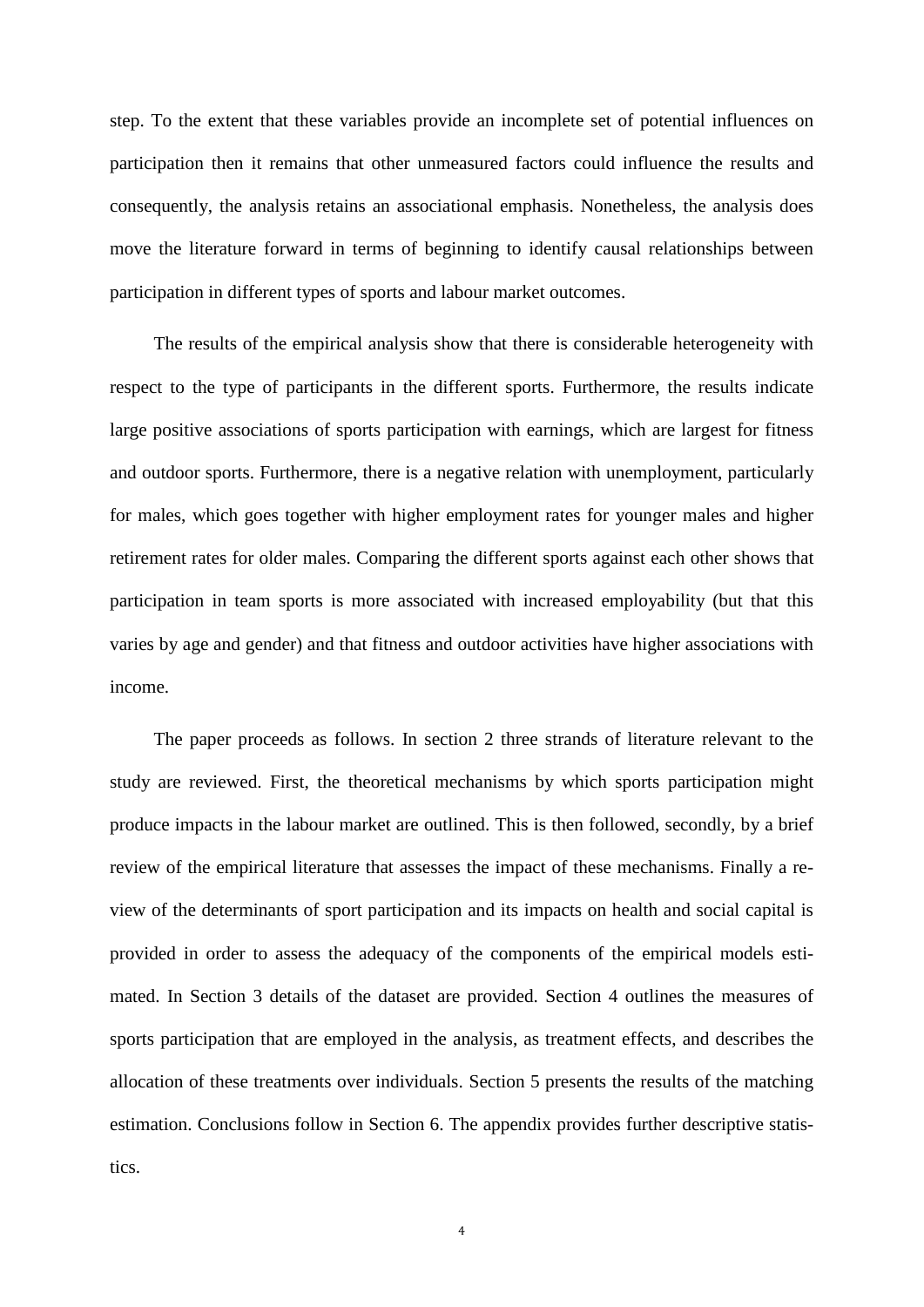### 2 Literature review

#### 2.1 Theoretical issues

The main theoretical premises by which sports participation may affect labour market outcomes that are referred to in the literature are based on the impacts that sport participation has on time allocation and human capital. Consequently, building on the basic proposition from Becker (1965) that an individual, through allocating time and market goods, produces the 'final' goods that they ultimately consume to contribute to their utility, means that an individual invests time and other resources in practicing sport as opposed to allocating these resources to education. Presented in this way, as two mutually exclusive alternatives, implies that sport participation crowds out investment in human capital with the implication that there will be a negative relationship between sports participation, employability and earnings (Barron *et al* 2000). Essential to this argument is a basic premise of human capital theory, which since the seminal contributions of Mincer (1958) and Becker (1964), has argued that enhancement in cognitive skills is delivered through investment in education, and that these enhance an individual's productivity and consequently their employment prospects and earnings directly or through signalling (Spence, 1973).

This negative hypothesised relationship, however, can be challenged from a number of alternative theoretical positions, based either on refinements of human capital theory, or in embracing the role of externalities derived from the practice of sport. These alternatives suggest a positive relationship between sports participation, employability and earnings.

In the first instance, Heckman and Rubinstein (2001), Heckman and Carneiro (2003) and Heckman *et al* (2006) contribute to the foundations of the human capital approach by emphasising the importance of the role of non-cognitive skills in the development of human capital. These skills might comprise social adaptability and informal sources of learning, such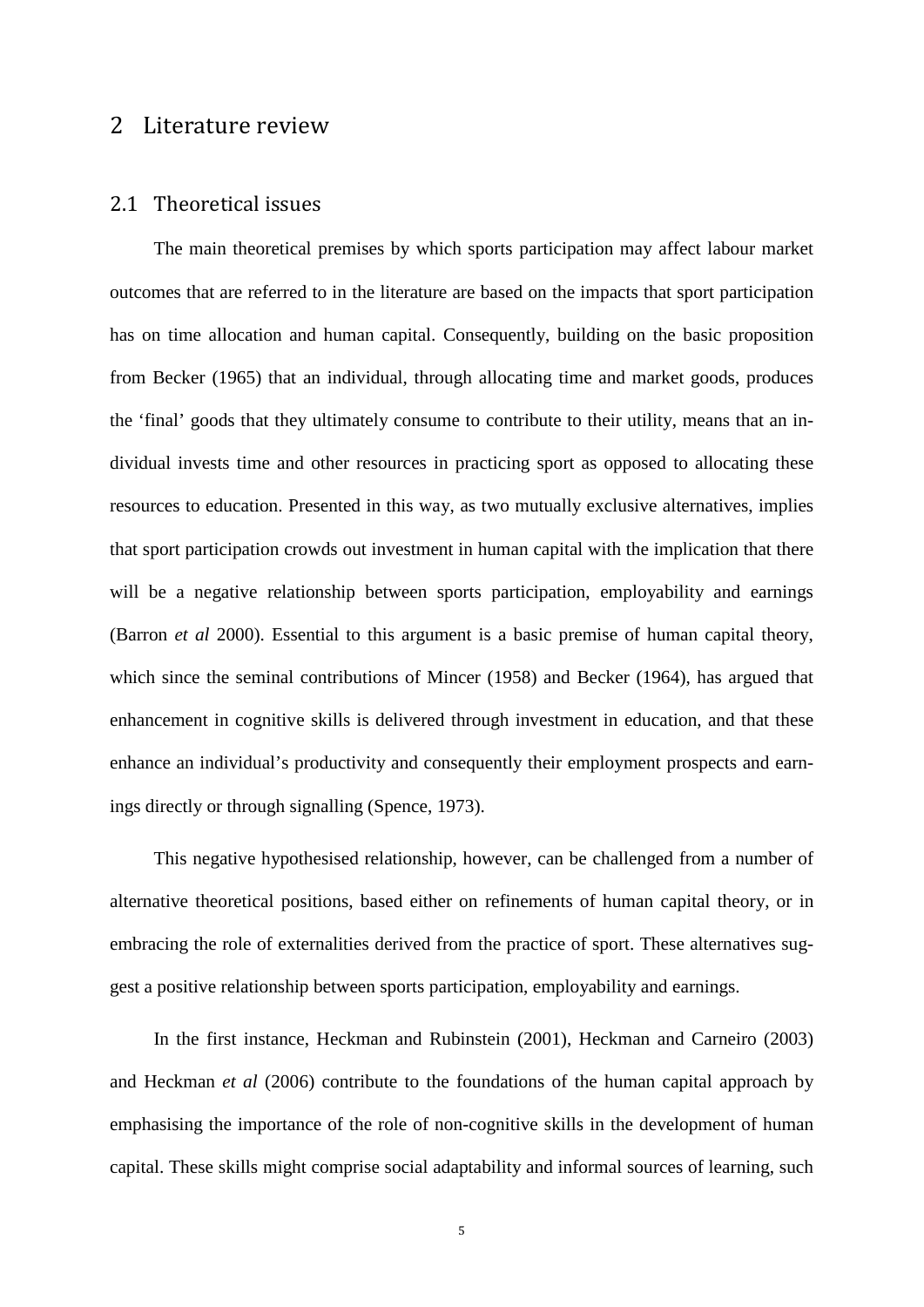as work experience and learning-by-doing. From such a perspective it is easy to see how sports participation might develop these skills. For example Pfeifer and Cornelissen (2010) argue that sport might be considered a 'good' leisure activity that builds character, good habits and self-esteem and hence add to the productivity of the individual in contrast to a 'bad' leisure activity such as TV watching. Though they do not develop the mechanisms of such claims, one could suggest that sports might help to develop complementary time management, task prioritisation, and pedagogical approaches to learning as with education, in comparison to the passive activity of watching TV. In other words sports participation can provide cognitive and non-cognitive human capital that is complementary to the mainly cognitive element provided by education.<sup>[4](#page-8-0)</sup>

In the second instance, these arguments hint at the role that externalities might play as spillovers from sports participation to labour market outcomes. Lechner (2009) for example, recognises that these could occur through the impact that sports participation has on health and fitness as well as social abilities. In this regard it might be argued that human capital development can have both health and social capital outcomes, which are now recognised as being themselves highly correlated (Rocco *et al* 2013).

For example, in the case of health, building on the foundations of Becker (1965), Grossman (1972) argues that health can be viewed as a stock of capital that yields a flow of healthy time. Health stocks can depreciate with age or be enhanced by investment in, for example, health care. In the current context this means that engagement in sports activity as an investment in healthcare can affect the productive quality of time through physical fitness

<span id="page-8-0"></span><sup>&</sup>lt;sup>4</sup> One could of course easily argue that education develops aspects of these skills too, including non-cognitive skills, through teamwork in groups, liaison with key stakeholder groups at college etc.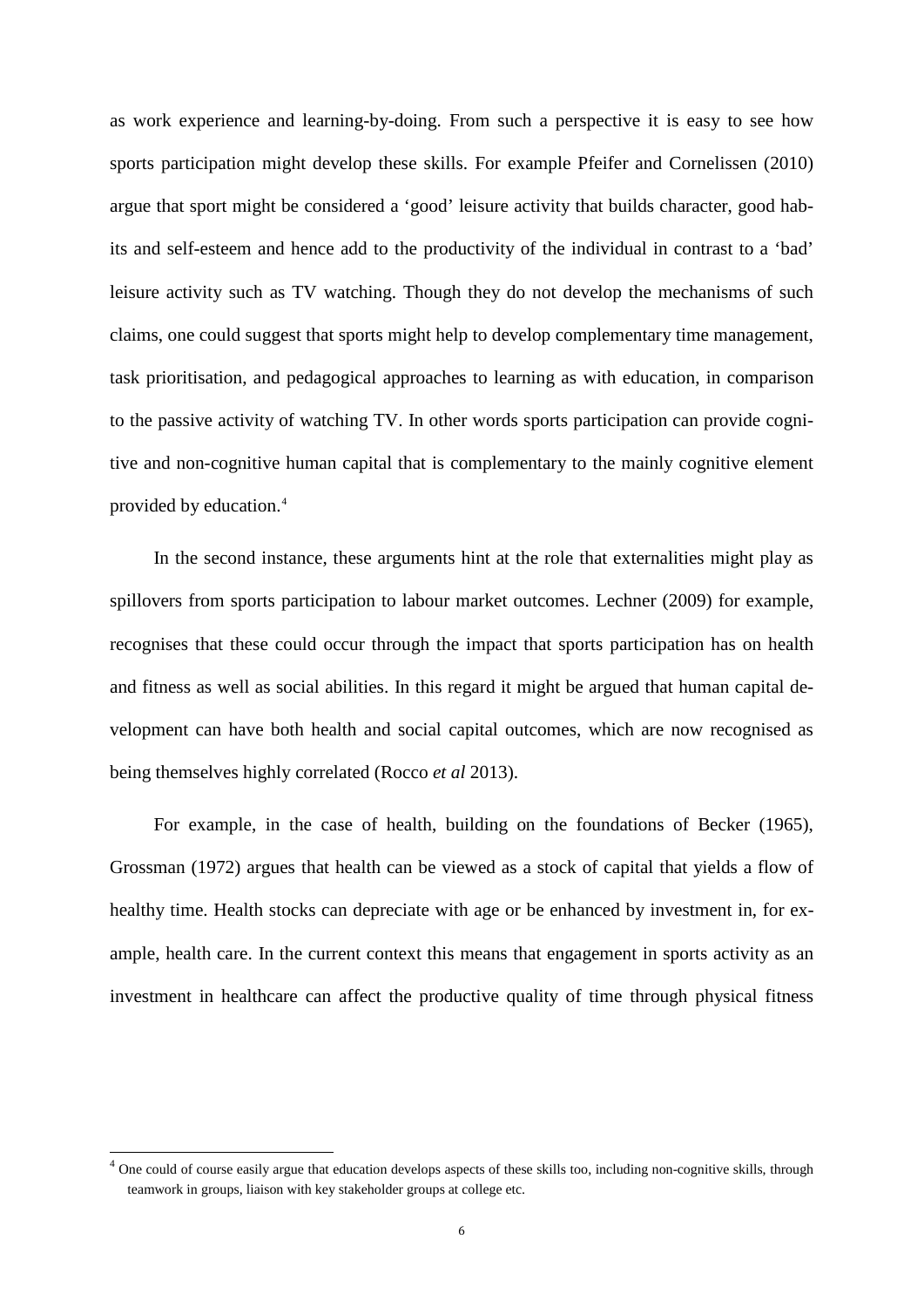directly, and it can also signal the greater health and hence future productivity of participants (Lechner, 2009) ; Rooth, 2011). [5](#page-9-0)

Likewise, in the context of social capital, Becker (1974) extends the basic allocation-oftime model to argue that an individual can invest effort in the accrual of social characteristics in order to increase the stock of an individual's wealth beyond that which yields only monetary income. The clear implication for the sporting context is that the practice of sport might also entail investment in, for example, a teamwork ethic which is then rewarded in the labour market directly (Rees and Sabia, 2010), or perhaps indirectly through access to networks of employment (Jackson, 2010). Overall, therefore, once one moves from a narrow theoretical view that participation has a time allocation opportunity cost for investment in education, sport has the potential to have positive labour market outcomes, the possibility of which is clearly captured in popular sentiments such as those espoused by the United Nations in statements such as,

"…sport contributes to personal development and growth. It teaches us teamwork and fair play. It builds self-esteem and opens doors to new opportunities. This, in turn, can contribute to the well-being of whole communities and countries."<sup>[6](#page-9-1)</sup>

### 2.2 Empirical evidence

#### 2.2.1Sports participation

Before engaging in empirical work, it is instructive to examine the literature that develops an understanding of the transmission mechanisms of the impact of sport on labour market outcomes. In particular this includes looking at the determinants and correlates of sports par-

<span id="page-9-0"></span><sup>5</sup> In this way Rooth (2009) finds that physical attractiveness, which in part is an outcome of physical activity, might improve the chances of employability, such that females might be judged more harshly when connected with obesity.

<span id="page-9-1"></span><sup>6</sup> http://www.unis.unvienna.org/unis/en/pressrels/2006/sgsm10323.html (accessed 13th March 2013).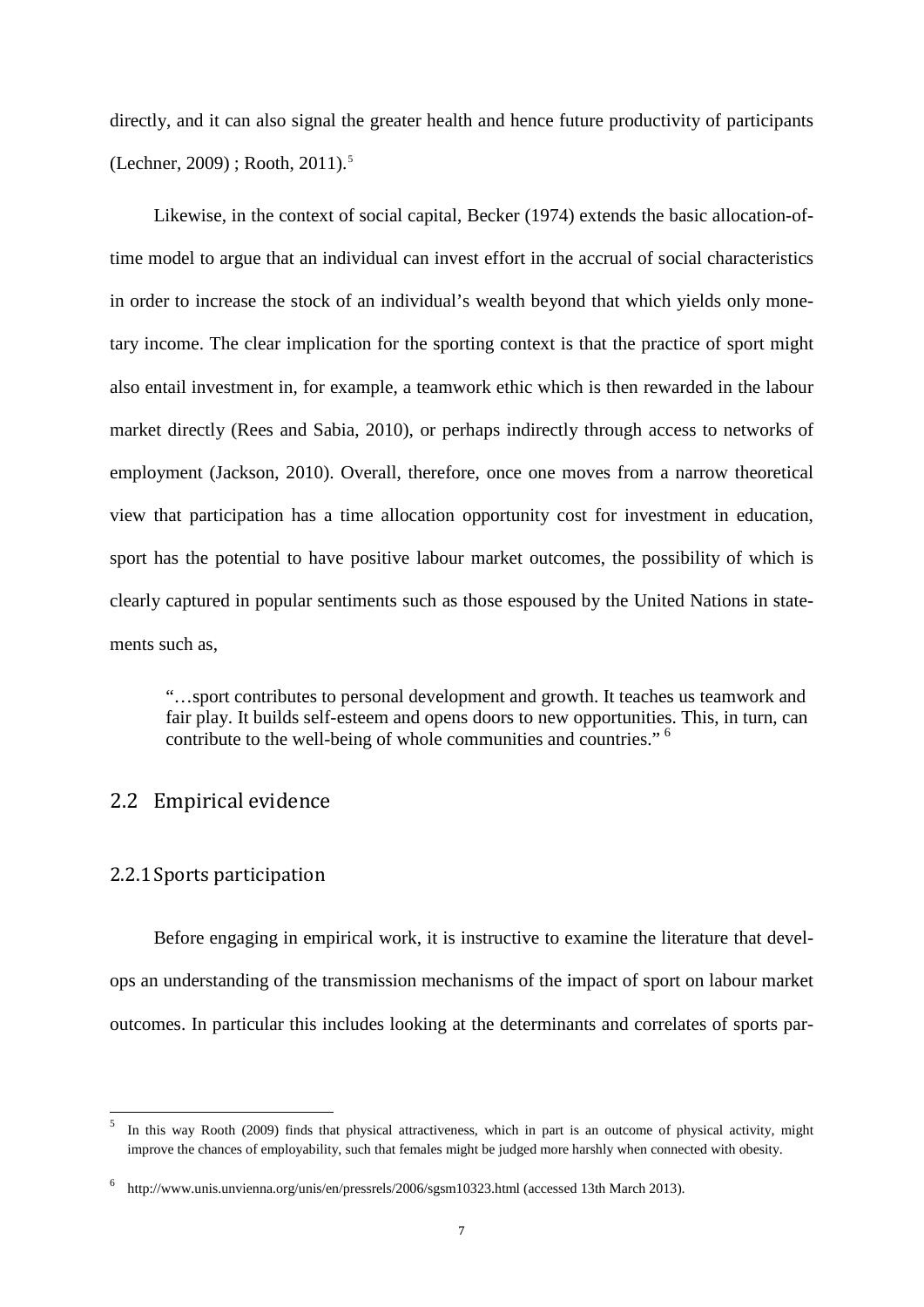ticipation *per se*. This provides an opportunity to indicate the adequacy of the set of confounding variables that can be controlled for in the current research.

The determinants of participation in sport are well understood in the literature with a comprehensive survey of contributions from economics and the social sciences in Downward *et al*, 2011). The literature has examined both the decision to participate in sport, but also the frequency and, less so, the intensity of participation. Some example references illustrate the main results.[7](#page-10-0) Broadly speaking the literature finds that males are more likely to participate in sport than females (Downward, 2007; Breuer and Wicker, 2008) and also more frequently (Eberth and Smith, 2010). Likewise lower age broadly increases participation in sport though the frequency can increase with ageing (Lera-López and Rapún Garate, 2007; Garcìa et al. 2012). Stamatakis and Chaudhury (2008) have also found that participation rates can increase with age. Nonetheless, there is also evidence that the frequency of participation can decline with age (Humphreys and Ruseski, 2010; Eberth and Smith, 2010).

Higher incomes (Downward and Rasciute, 2010) and higher socio-economic status (Lechner, 2009) also tend to raise the participation rate and frequency of participation in sports (Humphreys and Ruseski, 2010). The same is true for levels of education being higher (Fridberg, 2010; Hovemann and Wicker, 2009). In the latter case, however, results can be mixed for the frequency of participation (Downward and Riordan, 2007). [8](#page-10-1) The opportunity cost of time is not always directly investigated in the literature, but its effect can be implied in work status and household composition variables. For example, a variety of household characteristics appear to reduce participation in sport. These include being married or a couple and, particularly, the presence of young children in the household for females (Eberth and

<span id="page-10-0"></span> $<sup>7</sup>$  As multivariate studies most of these sources have relevance for each of the variables being discussed. Selected references</sup> are presented to illustrate the breadth of the literature.

<span id="page-10-1"></span><sup>&</sup>lt;sup>8</sup> The opportunity cost of time is not always directly investigated but is implied in work status and household composition variables. However, Downward (2004) identifies a limited impact of work hours on participation.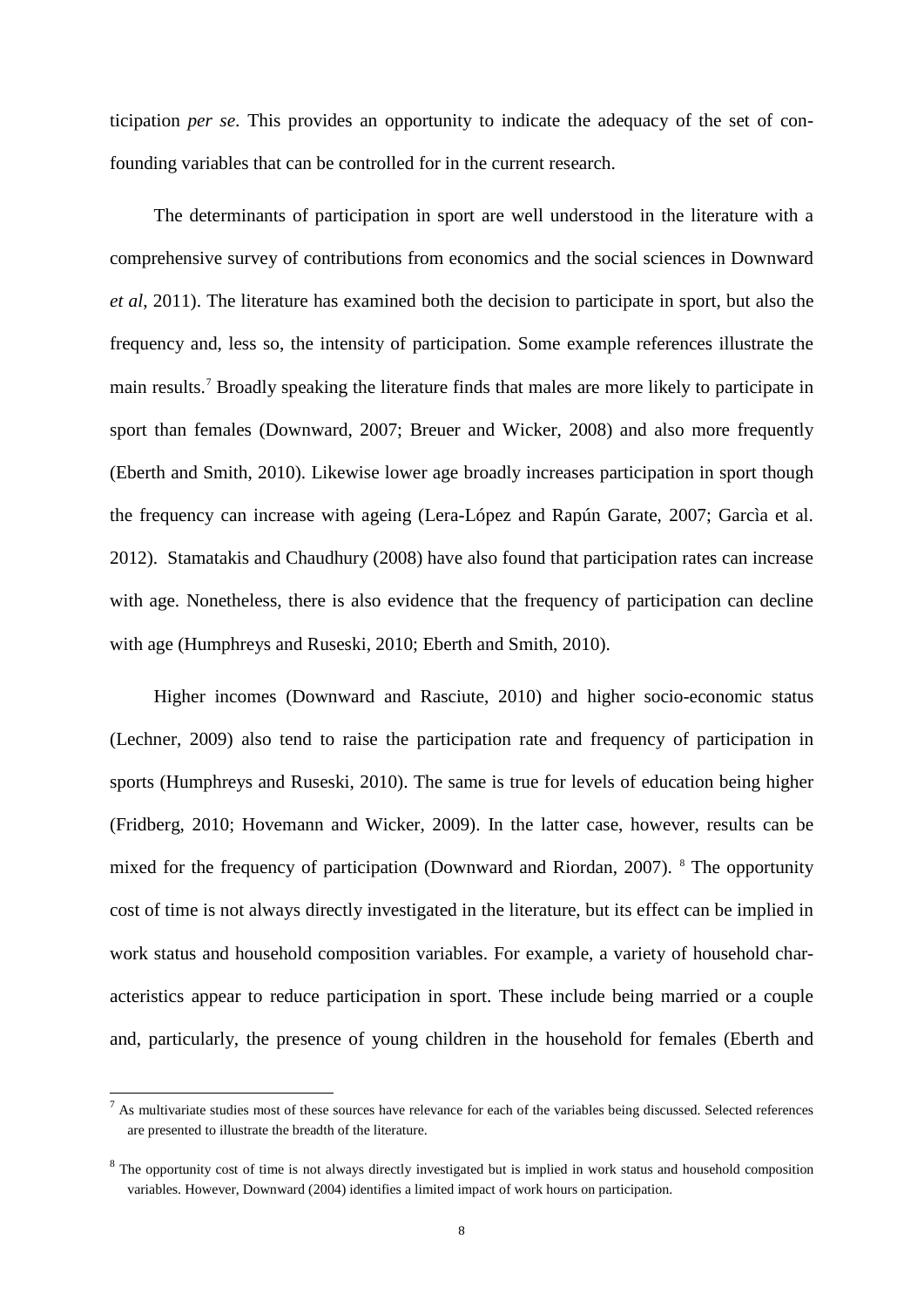Smith, 2010; Garcìa et al. 2010) and if household size increases (Downward, 2007). Nonetheless, Downward and Rasciute (2011b) also identify that households of greater numbers of adults and children are more likely to participate in sports than other leisure activities. More directly, Downward (2004) identifies a limited impact of work hours on participation and Meltzer *et al* (2010) show that the intensity of exercise increases with wage rates, which suggests that individuals economise on time for a given amount of exercise. Overall, these studies also typically show that belonging to an ethnic minority is associated with lower participation.

There is less evidence of the impacts of facility supply on sports participation, but a number of German city studies (Wicker *et al* 2009, 2012, and Hallmann *et al* 2012) identify that the availability of sport infrastructure influences patterns of sports participation and that this varies with age. Consequently the availability of swimming pools is important for young and adolescent participation, but the number of fitness centres and sports fields are more important for young adults. Downward and Rasciute (2012a) also provide evidence that satisfaction with the provision of sports facilities and the number of clubs to which individuals belong is positively related to sports participation, particularly to the intensity of female activity.

#### 2.2.2Health and social capital outcomes

Distinct from the economic and social science literature, the physical activity and medical literature concentrates more on the impacts of physical activity, which may include sport, on health. The evidence suggests that physical activity raises cardiovascular performance and respiratory fitness (Steyn *et* al, 2005; Sofi *et al*, 2008; Nocon *et al*, 2008); improves muscular strength, bone health and reduces cancer (Warburton *et al*, 2007, Bauman *et al*, 2005); improves metabolic health, for example by reducing Type II diabetes (Cook *et al*, 2008; Gill and Cooper, 2008) and, arguably psychological well-being by reducing depression (Chalder *et al,*  2012; Krogh *et al,* 2011; Mead *et al,* 2009; Camacho *et al*, 1991; Farmer *et al*, 1988). Similar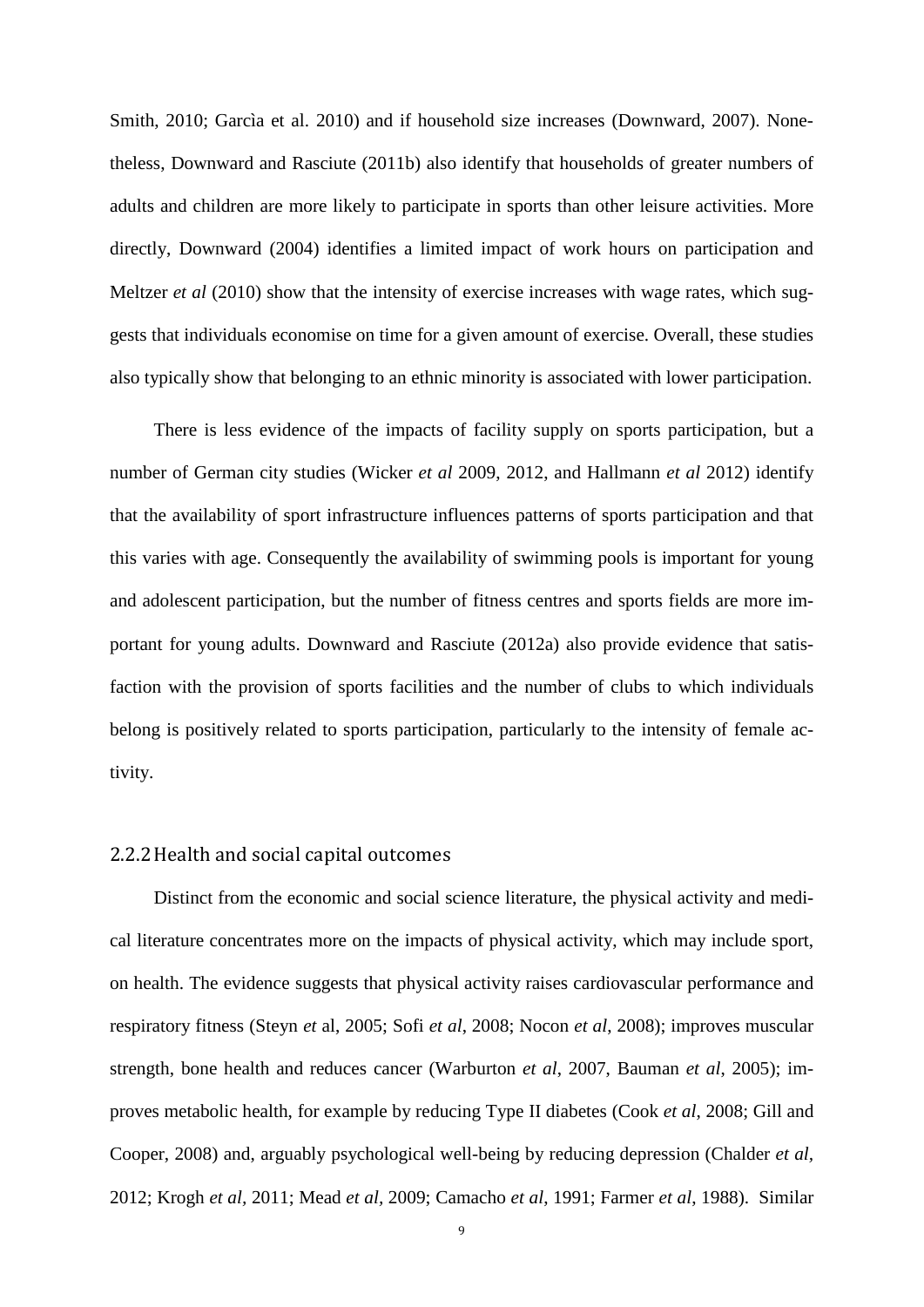research which focusses on sport supports these findings (O'Donovan *et al*, 2010; Haskell *et al*, 2007).

Summary insight into the large physical activity literature is provided by Bauman *et al*  (2002). This is an important contribution because it shows that the economic and social science literature reviewed above essentially focusses on specific subsets of variables that might influence physical activity, i.e. primarily socio-economic factors, as well as physical environment factors, such as access to facilities. However, many other correlates are identified in the literature including aspects of health and obesity and genetic factors; psychological, cognitive, and emotional factors; behavioural attributes associated with factors such as diet, childhood behaviour, smoking; and social and cultural factors such as family influences, and those emanating from medical advice, and social support. The implication is that the absence of these variables from the confounders in the current research reduces the legitimacy of making strong causal claims. However, this also suggests that trying to control for some of these confounding effects where possible is of much importance. In this regard, a notable difference in some of the physical activity and medical literature from that emanating from economics and social sciences is that the former also examines the impacts upon and from physical activity through the use of (quasi-) experimental designs rather than simply large scale cross-sectional or longitudinal data in regression-based studies. They directly explore particular policy interventions on physical activity behaviour. For example, Kaczynski *et al* (2008) and Coombes *et al* (2010) examine the impact of proximity to green spaces, as a natural experiment, on the observed physical activity of residents. Stamatakis *et al* (2009) examine the impact of cardiovascular medication on physical activity levels and Hughes *et al* (2009) exposure to physical activity programmes on elderly physical activity levels. In the latter case randomised trials are used to generate the statistical results.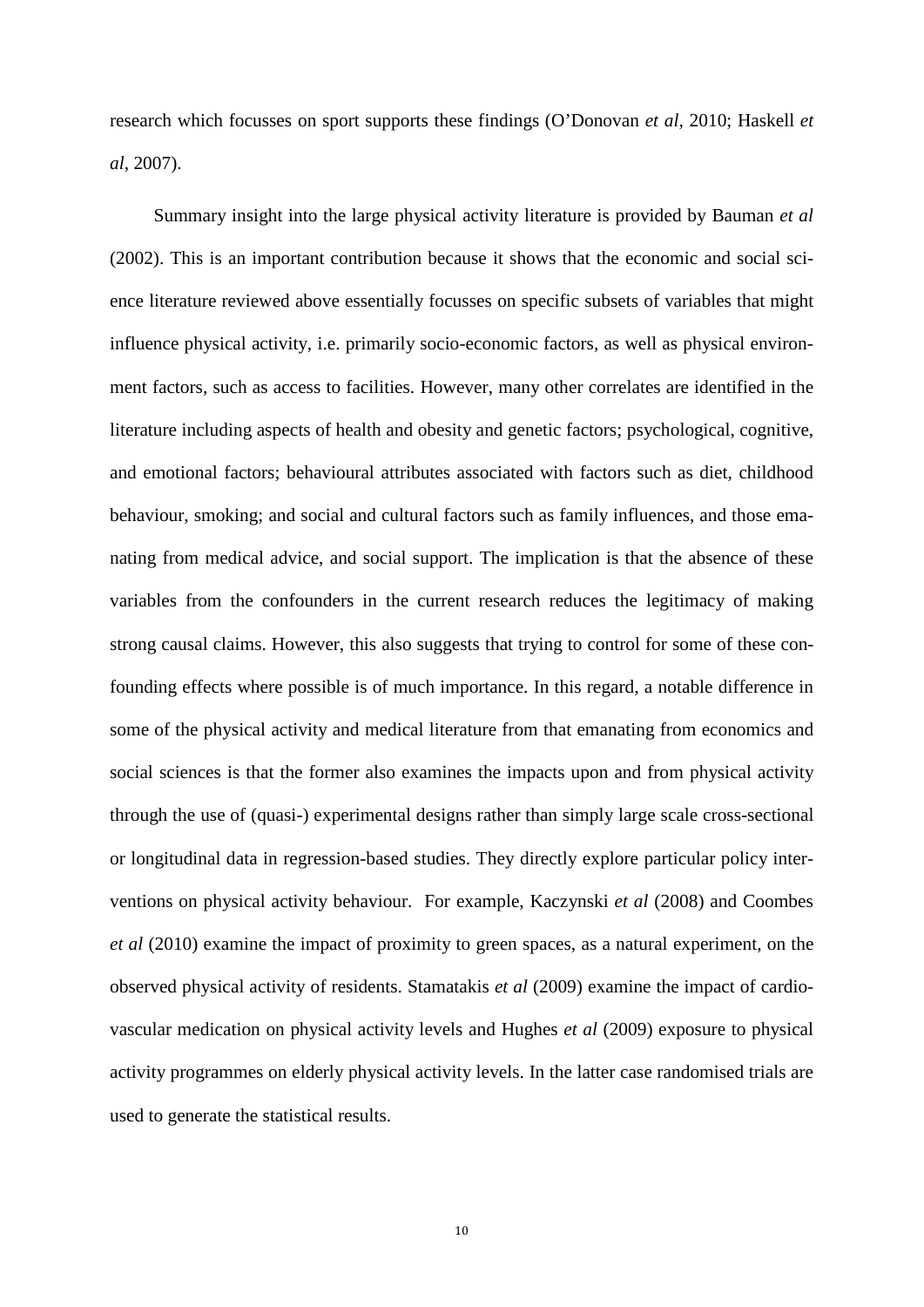In contrast, there is much less literature from the economics and social sciences that examines the impact of sport on health and, moreover, it does so primarily by examining sub-jective scales of general health as part of large-scale publicly available data explorations.<sup>[9](#page-13-0)</sup> As noted in section 2.2, and controlling for confounding and counterfactual effects, Lechner (2009) examines the German Socio-economic Panel to identify positive impacts of sport on health, though less so for males. Rasciute and Downward (2010) use a variety of discrete choice and cardinal estimators to examine a series of cross-sections from the Taking Part Survey and indicate that in the UK participation in sports (including walking and cycling) are positively associated with a single scale subjectively defined health measure. Finally, Humphrey *et al* (2013) make use of an instrumental variable strategy in a recursive bivariate probit model examining the probability of participating in physical activity and the probability of experiencing particular health outcomes to examine Canadian Community Health Survey Data. The individual's sense of belonging to the community is used as an exclusion restriction to aid identification of the model, arguing that this measures aspects of the availability of the supply of facilities. They find that participation in physical activity reduces the incidence of diabetes, high blood pressure, heart disease, asthma, arthritis and well as the score on a general health scale.

As Downward and Rasciute (2012b) note the undeveloped social science and economic literature on the impacts of sport on social capital suggests that the impact may be weak or multifaceted.<sup>[10](#page-13-1)</sup> For example whilst Seippel (2006) identifies that belonging to a sports association raises trust, as an indicator of social capital, and that the effects are stronger for members of another voluntary association by controlling for a limited number of confounders

<span id="page-13-0"></span>Such single-item scales of subjective health, however, are potentially unreliable indicators of an individual's actual health (Kyffin *et al* 2004, Department of Health, 2001).

<span id="page-13-1"></span> $10$  Both Coalter (2007) and Oughton and Tacon (2007) review the evidence. Space precludes details of how social capital is measured. In the larger scale studies variables such as generalised trust in society, or political commitment are employed as well as life satisfaction. The latter source also notes how sports volunteering and supporting sports teams may affect social capital.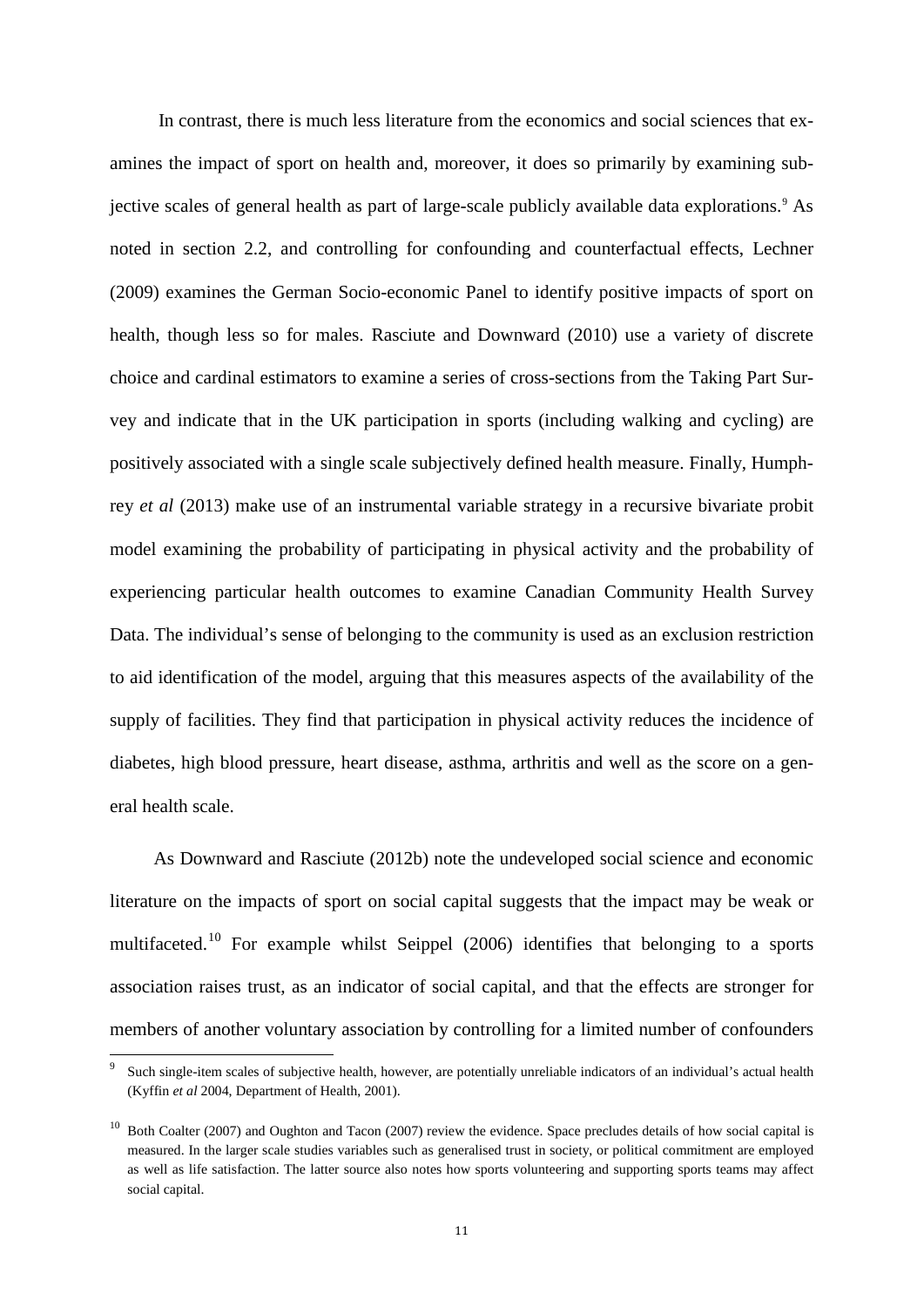using OLS regressions. More recently, Downward *et al* (forthcoming) use instrumental variable analysis, using attendance at sport events as an instrument for club membership, to show that this is not the case. This finding supports earlier work by Delaney and Keaney (2005) who analysed the large-scale European Social Survey (2002), the Home Office Citizenship Survey (2001) and the Time Usage Survey (2000) and found small effects between sportsclub membership and some measures of social capital, but none between sports participation *per se* and social capital. This suggests that it may be the 'associational' character of individuals rather than sport which correlates with social capital measurements. The same concerns might be addressed to the sports volunteering literature which tends to suggest that both personal and community development can occur through the act of volunteering (see Downward *et al* 2005). As a result it is not surprising that Downward and Riordan (2007) identify that shared individual, i.e. social, characteristics have an independent influence on sports participation as well as the individual characteristics. This suggests that it may well be social capital that causes rather than responds to sports participation.

#### 2.2.3Labour market outcomes

As indicated in the introduction, the impact of sport on labour market outcomes is examined empirically in two strands of literature. The first strand explores the links between young people's sports participation, either inside or outside of their educational establishment, and educational performance, attainment and earnings. This literature focusses on exploring the impact of a single measure of sports participation

Early studies, not always using research designs with high levels of credibility, such as Long and Caudill (1991) find that both males and females who participated in intercollegiate athletics had higher graduation rates than non-participants and that males received a wage premium. Ewing (1995, 1998), moreover, argues that black and general high school athletes experience higher earnings compared to non-athletes respectively. More recently Ewing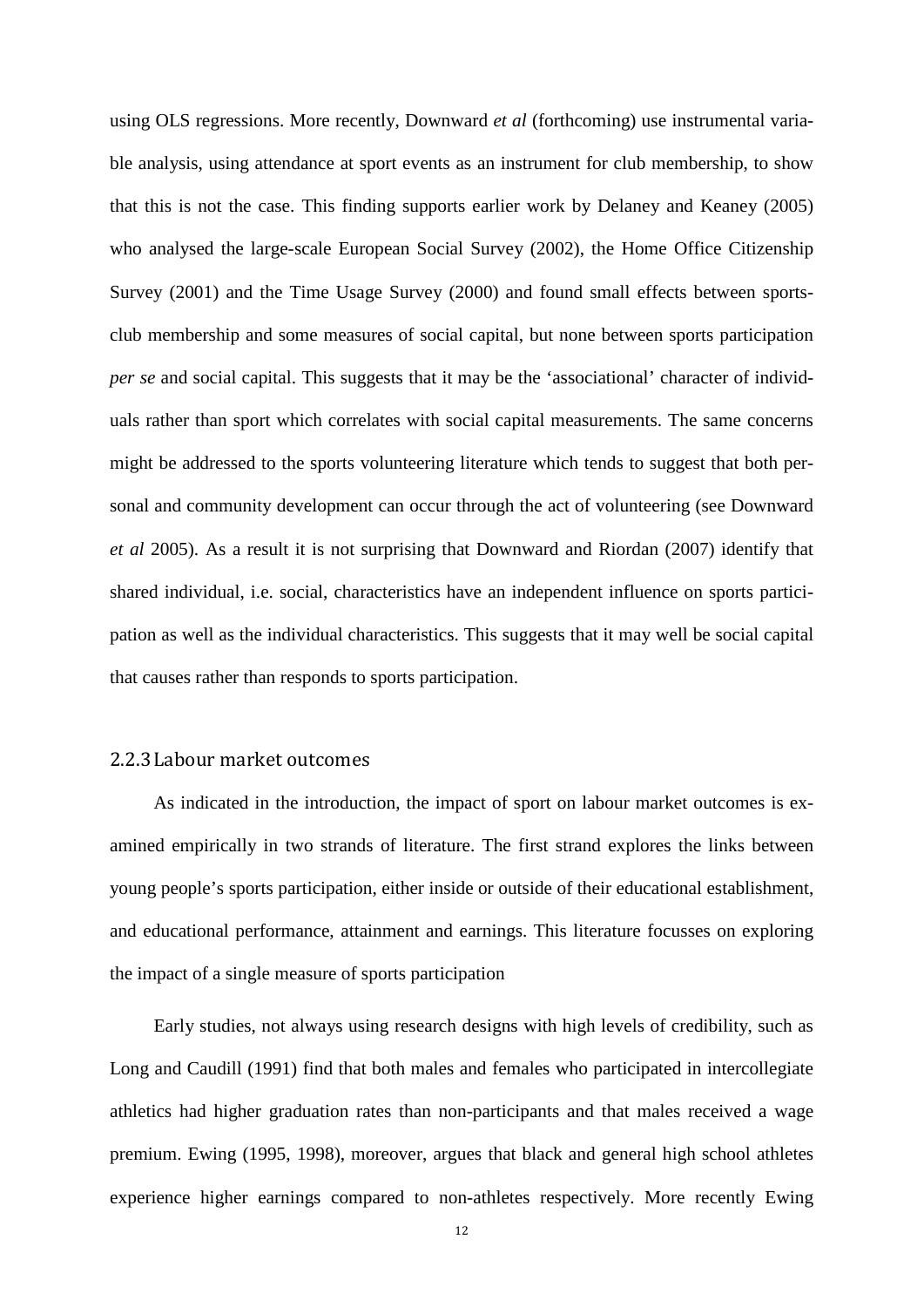(2007) shows that former high school athletes experienced greater fringe benefits in employment as well as wages. None of these studies, however, explicitly attempted to identify causal effects. In contrast, whilst Maloney and McCormick (1993) argue that participation in college athletics reduced scholarly success, they nonetheless recognise that the results may be due to sample selection effects, given the lower overall standardised test scores achieved by athlete entrants to high school.

Later studies have broadly tried to distinguish between such selection and causal effects using a variety of econometric strategies. Barron *et al* (2000) make use of an instrumental variable approach to identify positive impacts on the wages and educational attainment of student athletes, though they interpret the impacts as stemming from signalling the greater ability of athletes and their having less preference for leisure (indicating industriousness) ra-ther than impacts due to human capital.<sup>[11](#page-15-0)</sup> Their theoretical model, which is used to interpret the results, however, explicitly rules out an impact of sport on human capital through productivity enhancement, and, instead, focusses on the time-allocation consequences of sport as crowding-out education. The instruments employed in the analysis include school size, and other school characteristics, as indicators of supply opportunities, as well as the income of parents and the health, height and weight of the student. It is clear that some of these variables could be affected by sports participation, while others might have a direct effect on outcome thus leading to some doubts when interpreting the results.

In contrast, Eide and Ronan (2001) show that lower attainment was achieved for white male sport participants, but white females and black males participating in sport experienced increases in academic success. They also adopted an instrumental variable approach to their analysis, using the height of students as an instrumental variable. Intuitively this is a stronger instrument, than say health or weight, but in isolation provides a limited basis of exogenous

<span id="page-15-0"></span> $11$  Stevenson (2010) also discusses this possibility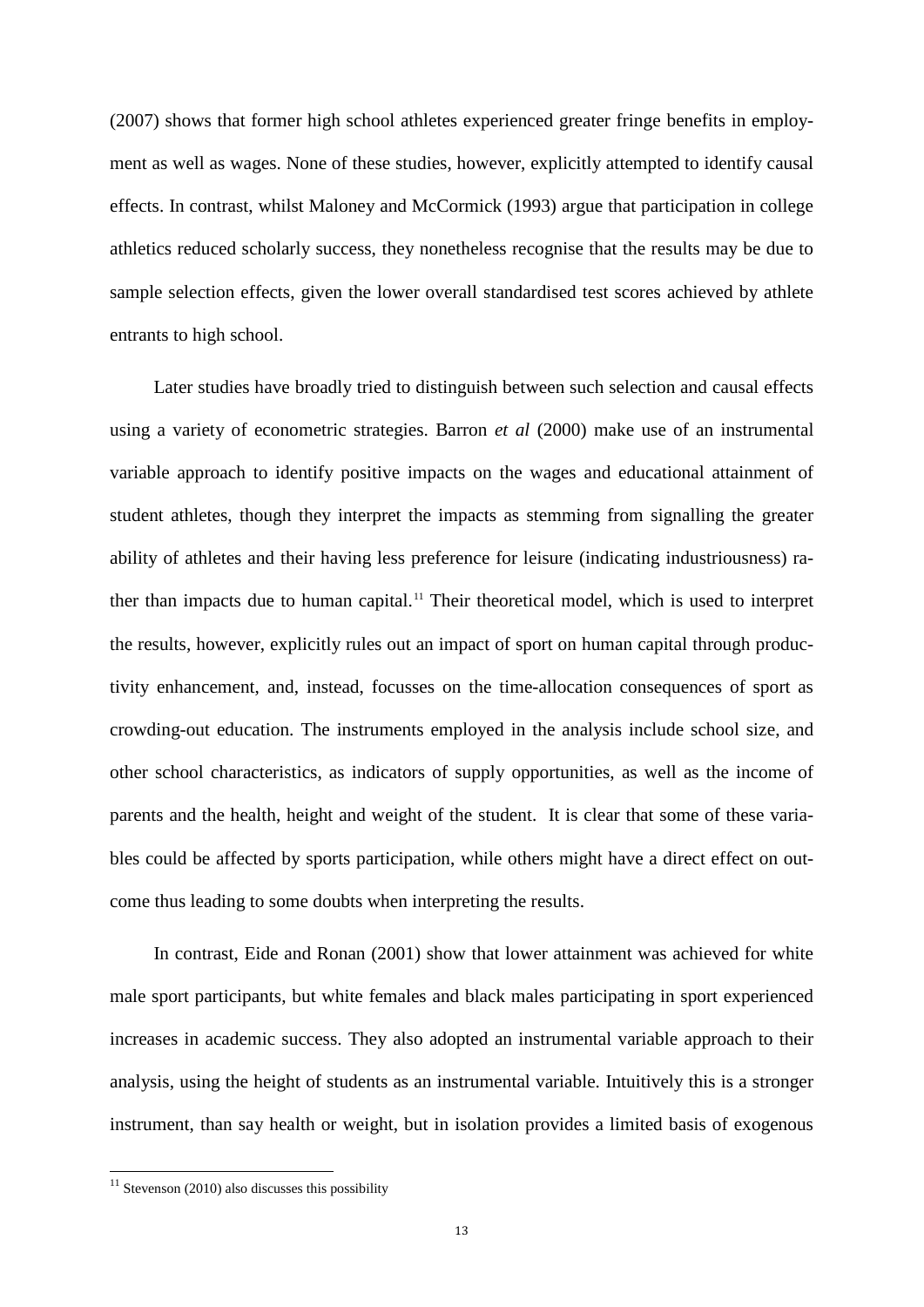information for identification of the treatment effects (and may also have, again, a direct effect on the outcomes). Lipscomb (2007) also finds general increases in educational attainment for those participating in extra-curricular school-sponsored sports. In this paper a fixed effects modelling strategy and information on the joining and quitting of clubs by individuals are used to try to control for selection effects and to identify causal effects respectively. In the latter case, it is clear that parental choice could confound the relationships between participation and club activity. Pfeifer and Cornelissen (2010) also argue that outside-school sport has a strong effect on a variety of levels of educational achievement. In this research school characteristics and city size are again used as instruments to measure the supply of sporting opportunities (again, direct effects on the outcome may be suspected). Student's height is also used to measure student propensity for sport. Rees and Sabia (2010) also use the height of a student as an instrumental variable, but argue that sports participation does not have an effect on academic performance for indicators such as grade-point averages, paying attention in class and college aspirations. However, in an analysis of female students Stevenson  $(2010)^{12}$  $(2010)^{12}$  $(2010)^{12}$ makes use of changes in US law formalising the need for equality in male and female student sports provision, as a natural experimental shock, interacted with pre-legislative male participation in sport as instrument, in an analysis of post legislation female education and earnings. It is shown that increases in female sports participation raise female subsequent college attendance and labour force participation and wages. Finally, Felfe *et al* (2011) make use of both instrumental variables measuring distance from sports facilities, and lags to control for reverse causality, in an analysis which suggests that sports club participation enhances measures of children's cognitive and non-cognitive development. On balance, thus, the literature is suggestive of positive effects of sports participation on educational achievement and

<span id="page-16-0"></span><sup>&</sup>lt;sup>12</sup> The legal change involved Title IX of the Educational Amendments to the 1964 Civil Rights Act. This banned gender discrimination in federally funded educational institutions.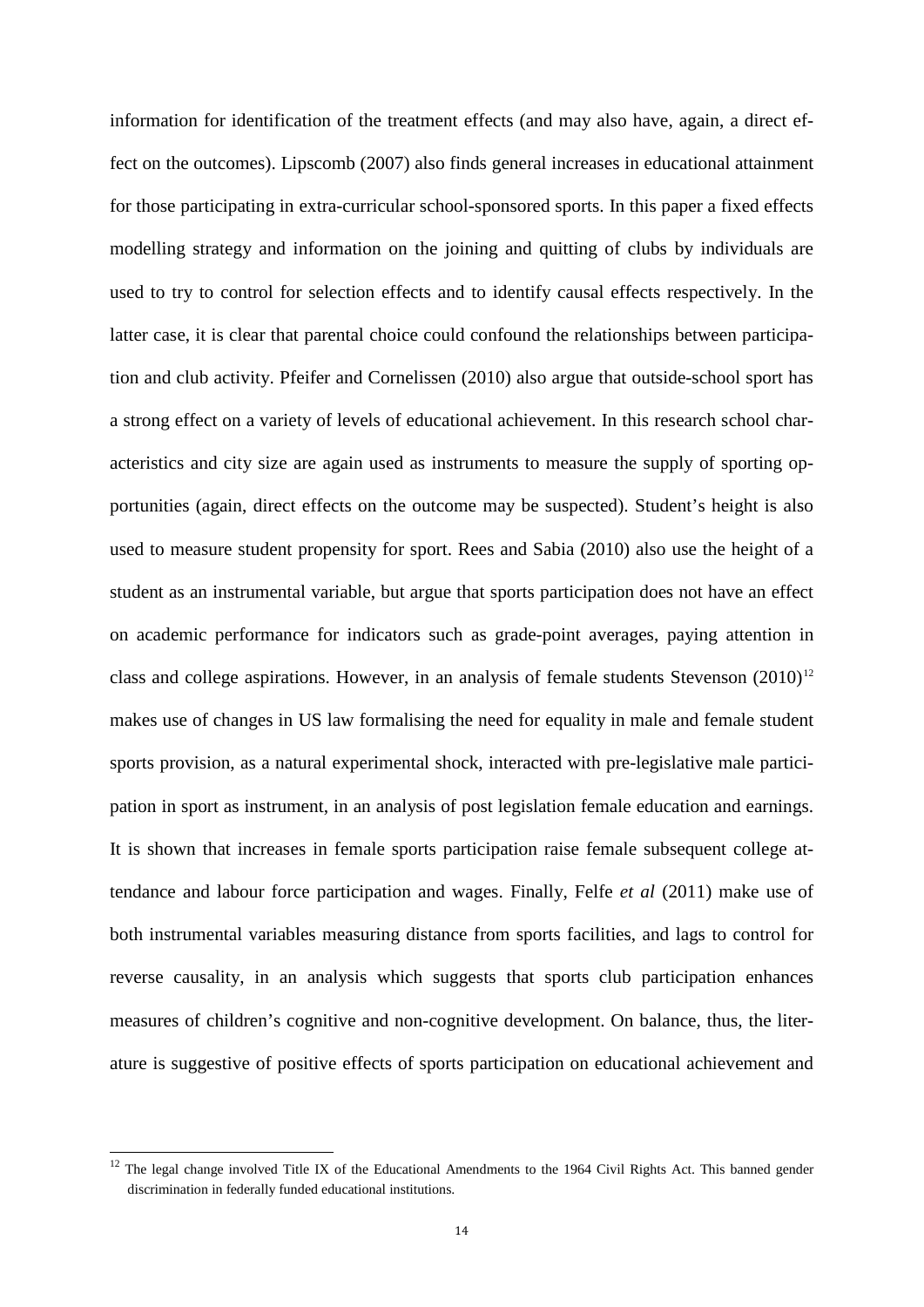earnings, but, with the exception of the latter couple of papers, it is clear that several of the econometric analyses rely on questionable instruments for identification.

The second strand of literature focusses on the potential for sport to have labour market outcomes for the wider population and has, in one case, explored the effects of different sports on the possibility of being called for interview. A very comprehensive analysis is undertaken by Lechner (2009) who uses a matching approach on panel data that has been restructured to group individuals that previously had the same sports participation behaviour in the period before analysis as part of controlling for confounding effects. It is found that sports activities have positive long-term impacts on earnings and wages (as well as on health and subjective well-being). Subsequently, Cabane (2010) parametrically analyses panel data to conclude that sports participation in the previous year has a positive association with greater job autonomy and higher wages in the next year. In this way lags are used to try to control for reverse causality. Lagged observable behaviour on characteristics such as health, education and work experiences are also used to try to control for confounding effects, with the aspiration that signalling effects are isolated from health, human capital and networking effects. Finally Rooth (2011) presents results based on a randomised field experiment that job candidates demonstrating experience of sports are more likely to be called for interview than candidates who are similar in other respects but have not participated in sport. Rooth (2011) is also the only study to investigate the impact of different sports. It is argued that soccer and golf have the greatest impacts with the implication that this is because of their signalling social rather than the health spillovers from sport. Nonetheless, in a separate analysis of secondary data associated with military enlistment, Rooth (2011) also presents (non-experimental) evidence that physical fitness is associated positively with earnings, controlling for cognitive and noncognitive skills for siblings, thereby controlling for particular unobservable family effects.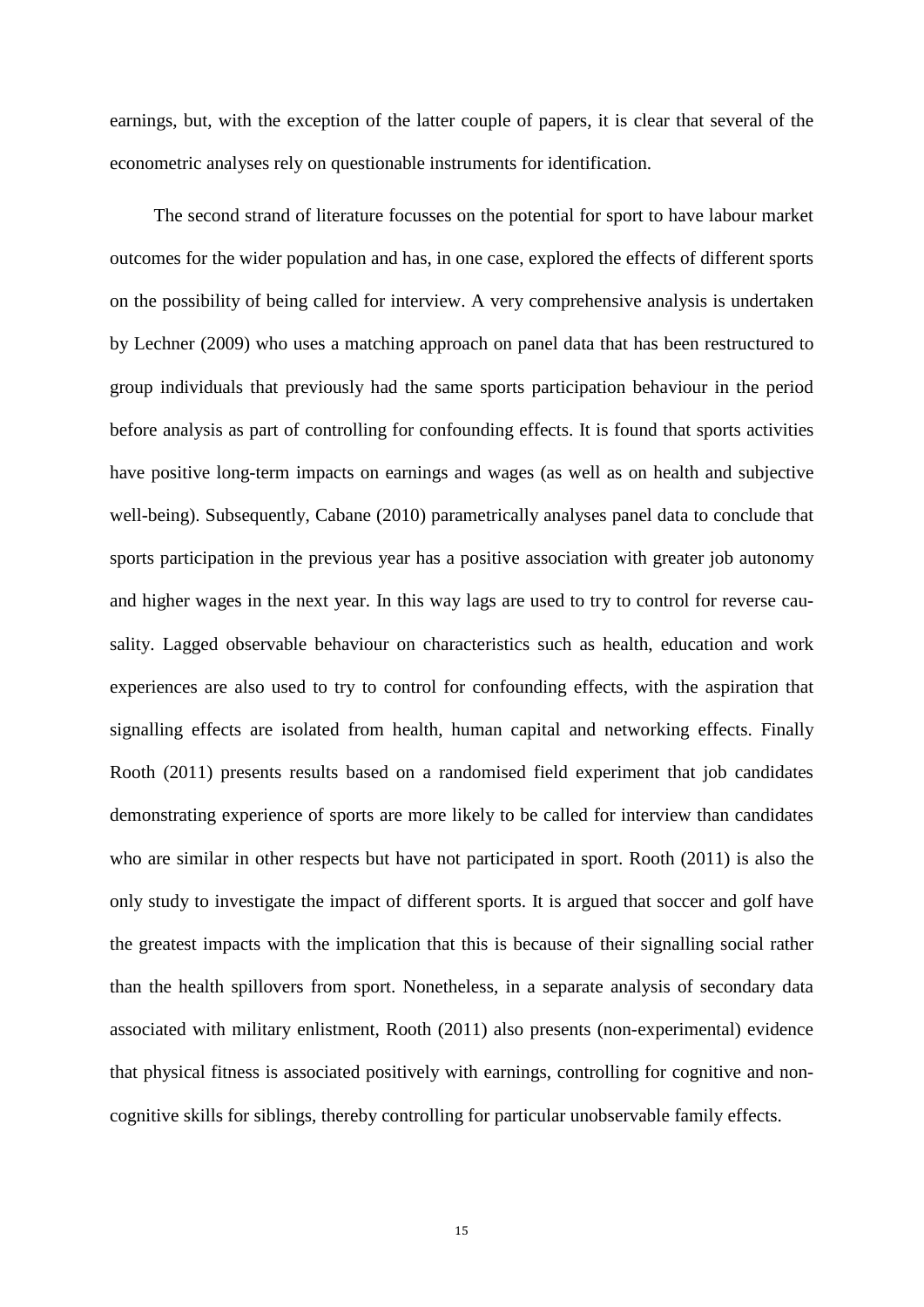Overall, the implication of this discussion is that this strand of literature more strongly reveals causal effects running from sports participation to labour market outcomes. The precise mechanisms through which this operates though remain more subject to (theoretical) debate. To an extent this depends upon how broadly one defines human capital, if externalities through health and social capital are recognised as possible channels of influence and, finally, how these are made manifest in the labour market through signals and networks.

The current paper, consequently, seeks to add to this literature by being the first attempt to measure the potential for labour market impacts from sport participation in the UK. Moreover, following Rooth (2011), account is taken of the heterogeneous nature of sports, but with an analysis of actual labour market outcomes, and finally, the analysis tries to account for important confounding effects (as much as the data allow).

#### 3 Data

#### 3.1 Data sources

The data used in the current research was produced by synthesising variables from three major surveys. The first data source is the Active People Survey (APS) which is the largest internationally available on-going database on sports participation. It is commissioned by Sport England and conducted by Ipsos MORI. The first wave of the survey (APS 1) was completed between mid-October 2005 and mid-October 2006. Initially a target of at least 1000 respondents was adopted for each local authority to generate a statistically reliable sample size at that level of disaggregation. Overall this produced a sample of 363,724 respondents in APS 1. Subsequent waves have then taken place annually and because of cost the sample size reduced to approximately 500 respondents per local authority. Consequently APS 2 was undertaken between mid-October 2007 and mid-October 2008 and has a sample size of 191,325. APS 3 took place between mid-October 2008 and mid-October 2009 and has a sample size of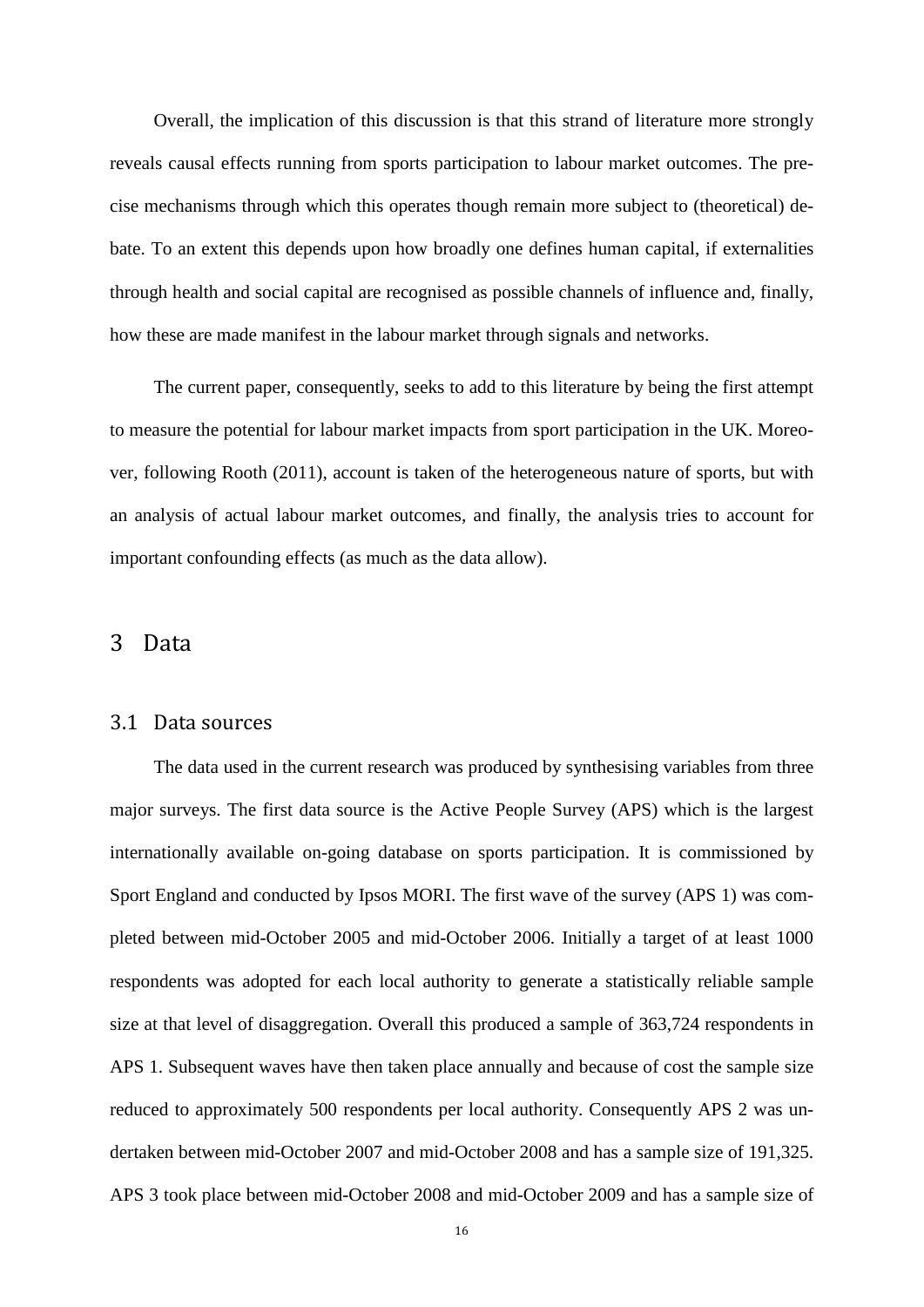193,947 and APS 4 was conducted between mid-October 2009 and mid-October 2010. This has a sample size of 188,354. The subsequent waves of the survey have taken place on the same scale as APS 2 to 4. The survey is conducted by telephone on the national sample with households identified by random digit dialling. Household respondents are then selected according to the next birthday rule.

In the current research APS 3 and APS 4 are used. APS 4 provides the core individual data for sports participation, labour market outcomes and some individual characteristics of participants APS 3 is used to contribute variables that might control for the confounding impacts of participation on labour market outcomes by providing lagged information on aspects of sports participation aggregated to local authority level. APS 4 is also used because it was matched to data on the number of sports facilities at the local authority level that was collected in the Active Places Survey (APLS) and made available to the researchers for periods up to 2008, and which also adds exogenous information to the dataset.

The APLS commenced in 2004 and is an initiative managed by Sport England. It involves cooperation of a large number of stakeholders including professional sports teams, the DCMS, local authorities and leisure service providers. Facilities that are simply pay and play, require memberships, or are sports clubs or community clubs are counted in the survey, which is estimated to capture up to 80 per cent of formal participation opportunities.<sup>13</sup> As a 'live' management tool there is no historic evolution of the number of facilities recorded in the data. Consequently the data is viewed as relevant over the periods since 2004 but 2008 in particular. Specifically it was possible to map the total number of facilities available in local authorities to the data on participation from the APS, which controls for the impact of the distribution of facilities on participation.

<span id="page-19-0"></span><sup>13</sup> http://www.activeplacespower.com/faqs/by/Data (accessed 18th March 2013).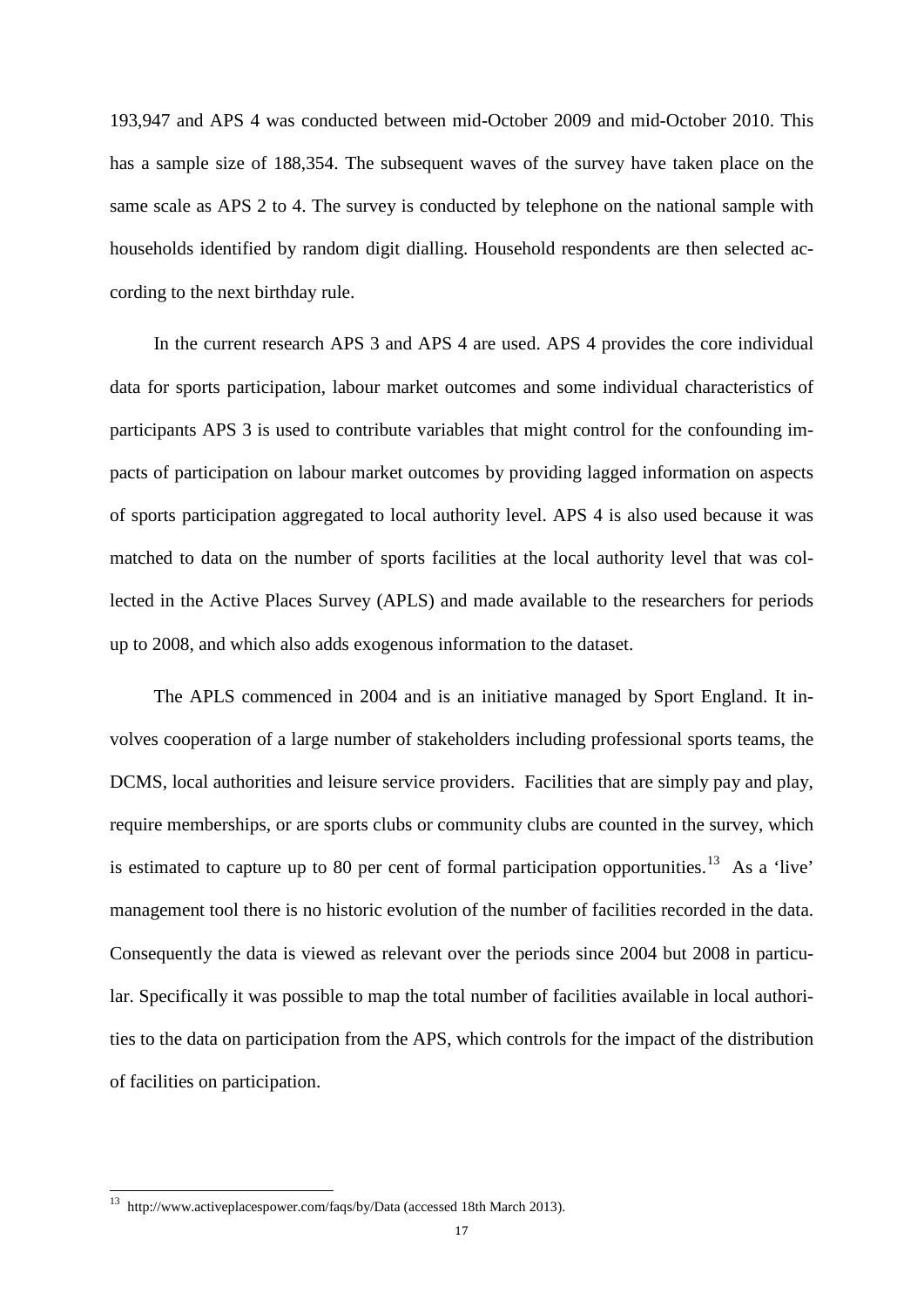The other major source of data was the Annual Population Survey (APopS). First conducted in 2004, the APopS combines results from the Labour Force Survey (LFS) with enhanced data on social and socio-economic variables. The survey is based on approximately 55,000 households generating approximately 360,000 respondents per dataset, and covering a target sample of at least 510 economically active respondents for each local authority. In the current research the APopS from the year corresponding to APS 3 is also used to provide variables for a variety of household composition and health and sickness variables which, when also aggregated to a local authority level, control for potential influences on sports participation that could confound outcomes. Finally, data on local authority populations was obtained from the Office for National Statistics.[14](#page-20-0)

#### 3.2 Sample selection

The APS measures sports participation in England for adults aged 16 years or older.[15](#page-20-1) The APLS also covers England, whilst the APopS covers UK household members of all ages. In matching the data across the surveys and in seeking to identify the labour market outcomes of sports participation, the focus is upon respondents living in England. The specific context of England reflects the focus of the sports participation and facilities data. This generated a sample of 169,460 observations (age 16-80). Some observations were subsequently dropped for the local authorities where it was not possible to get reliable population data. Other observations were dropped for respondents classified as either having a disability or severe longterm illness. The potential lack of employability of such individuals is not the main focus of the research. Some observations were also dropped because of missing values for disability and employment status. Finally, as the analysis investigates the labour market outcomes of sport, it focusses on males and females in the age categories of 26 to 45 years of age and 46 to

<span id="page-20-0"></span><sup>14</sup> http://www.ons.gov.uk/ons/datasets-and-tables/index.html. APopS data are generally available at the level of Government Office Region but can be accessed at local authority level by special license, which is the case here.

<span id="page-20-1"></span><sup>&</sup>lt;sup>15</sup> From July 2012, which covers the end of APS 6 and onwards the sample covers respondents aged 14 years.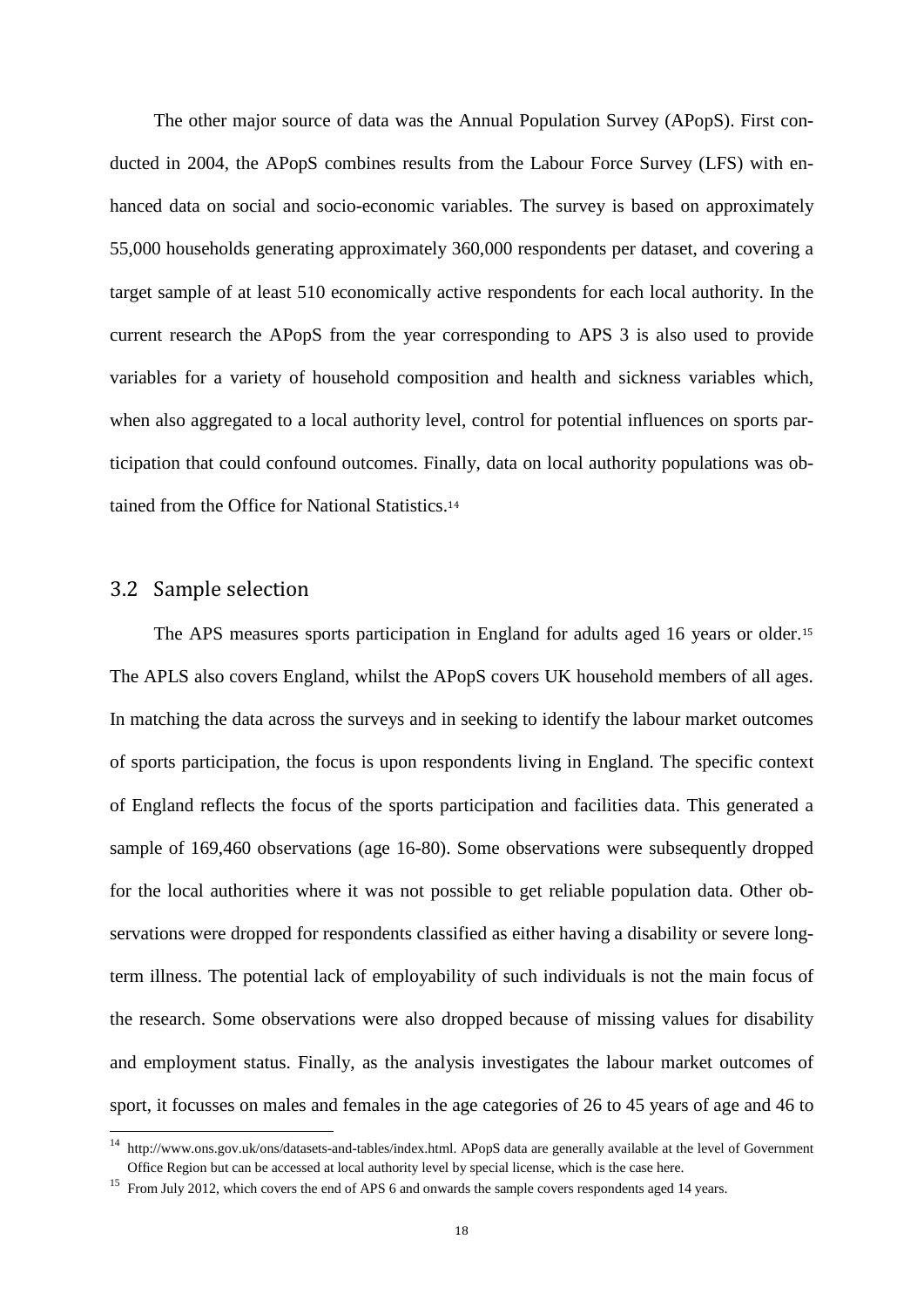64 years of age. These age groups are likely to capture individuals that have left full-time education, and also capture initial and then mature employment history. This produced a working sample size of 79,561 observations.

# 4 Sports participation

#### 4.1 Aggregation of different sports

The questions investigating sport participation in the APS captures data on an extremely wide, but increasing range of activities. This reflects the survey's intent of informing and evaluating sports policy at a highly disaggregated nature. In APS 1 data were collected on 256 separate activities. Subsequent waves refined these activities into further sub divisions which led to 415 activities in APS 4.

For each activity, questions were asked about whether or not the respondent participated in the activity in the last four weeks; on how many days in the last four weeks the respondent participated in the activity; the usual length of time in minutes in which the activity is undertaken; if participating in the activity raised the respondent's breathing rate; and, if participating in the activity made the respondent out of breath or sweat. A positive response to the penultimate question identifies 'moderate' activity, and a positive response to the last question 'vigorous' activity (Ipsos Mori, 2007).

These questions along with the question probing participation or not, required a binary response. Scoring each of these variables as a '1' and '0' for 'yes' and 'no' respectively means that the product of responses to all of these questions identifies the minutes in the last four weeks in which moderate or vigorous sport was undertaken or not, or sport which does not reach either of these thresholds. In the current research the focus is upon participation that achieves at least moderate intensity, to abstract from the most casual of sporting experience.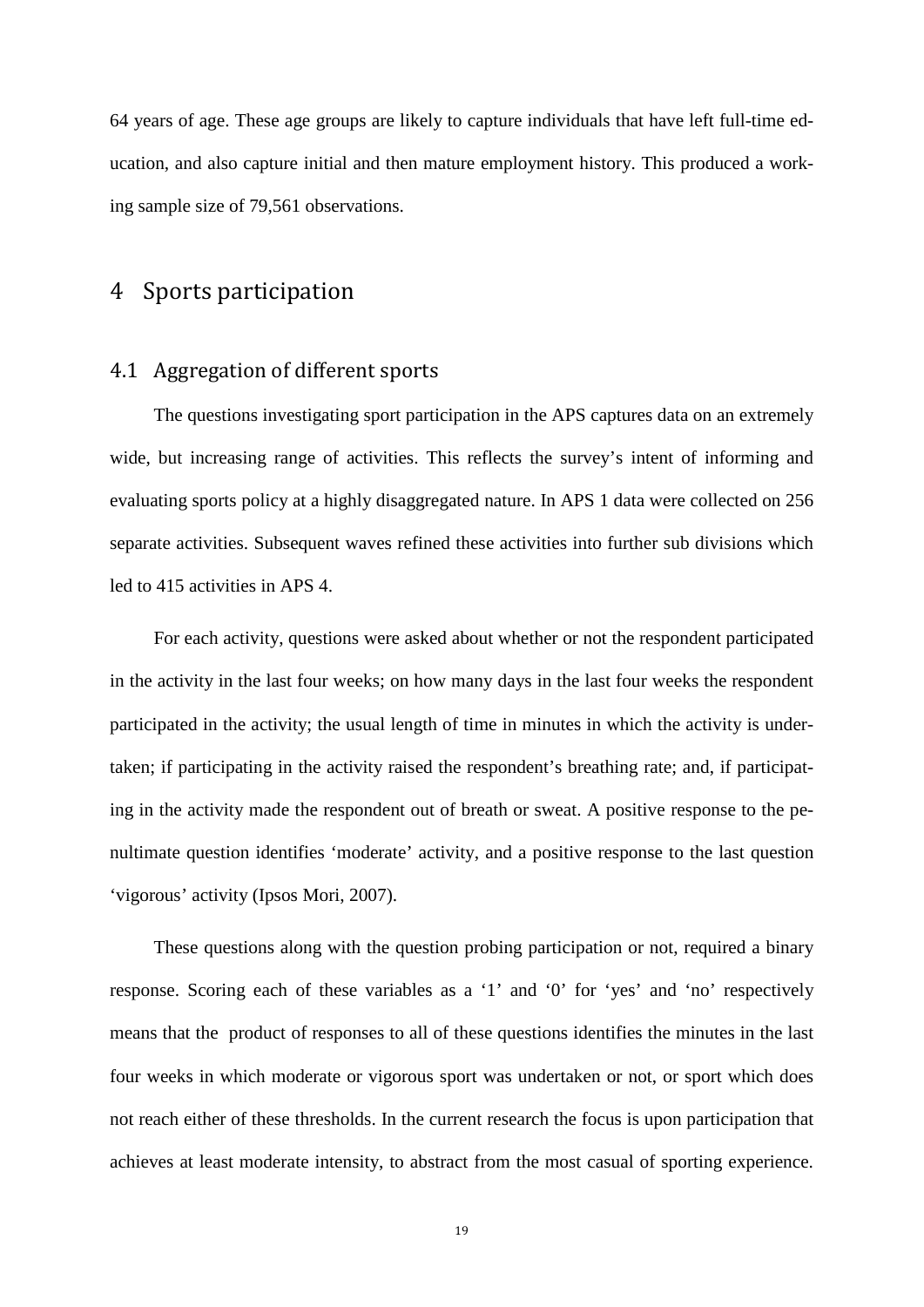The presumption is that for sport to have an impact on labour market outcomes, for example, through human capital acquisition, requires at least some degree of organisation and intensity.

Because of the extremely wide range of individual activities investigated in the data sports were aggregated into five main groups; team sports, keep fit activities, racquet sports leisure activities and outdoor activities. It is clear that any categorisation of sports has an element of arbitrariness associated with it. Nonetheless, in part this aggregation of activities was based on rather obvious, *a priori* features of the sports, recognising the different functions of sport to individuals and their likely organisation. For example, Downward and Riordan (2007) identified an empirical classification of sports in the UK associated with teams, fitness activities, and leisure activities. This echoed earlier distinctions drawn between sport, recreation and leisure as proposed by Rodgers (1977, 1978) in which sport is viewed primarily as an organised competitive activity, recreation as self-organised individual fitness activity, and leisure as informal and primarily social activity. These distinctions, particularly between team and fitness sports, have also proved to have relevance in assessing the well-being of sports participants in the UK. Downward and Rasciute (2011) show that activities such as team or group sports yielded additional value to individuals because of their social interactions. This is a function of sport which is also identified by Rooth (2011), as noted above.

Consequently, in the current research team sports were defined to include activities such as versions of football, cricket, rugby, netball, basketball etc.; keep fit activities were defined to include individual sport and fitness activities like field and track athletic activities, cycling, martial arts, weight training and lifting, that would typically take place in fitness or leisure centres and clubs; racquet sports such as badminton, tennis, and squash were included as a separate category because, whilst they are offered at fitness centres there are also distinct clubs and leisure outlets that cater for them and they inevitably take place in the context of groups; leisure activities were defined to include versions of swimming, bowling and dancing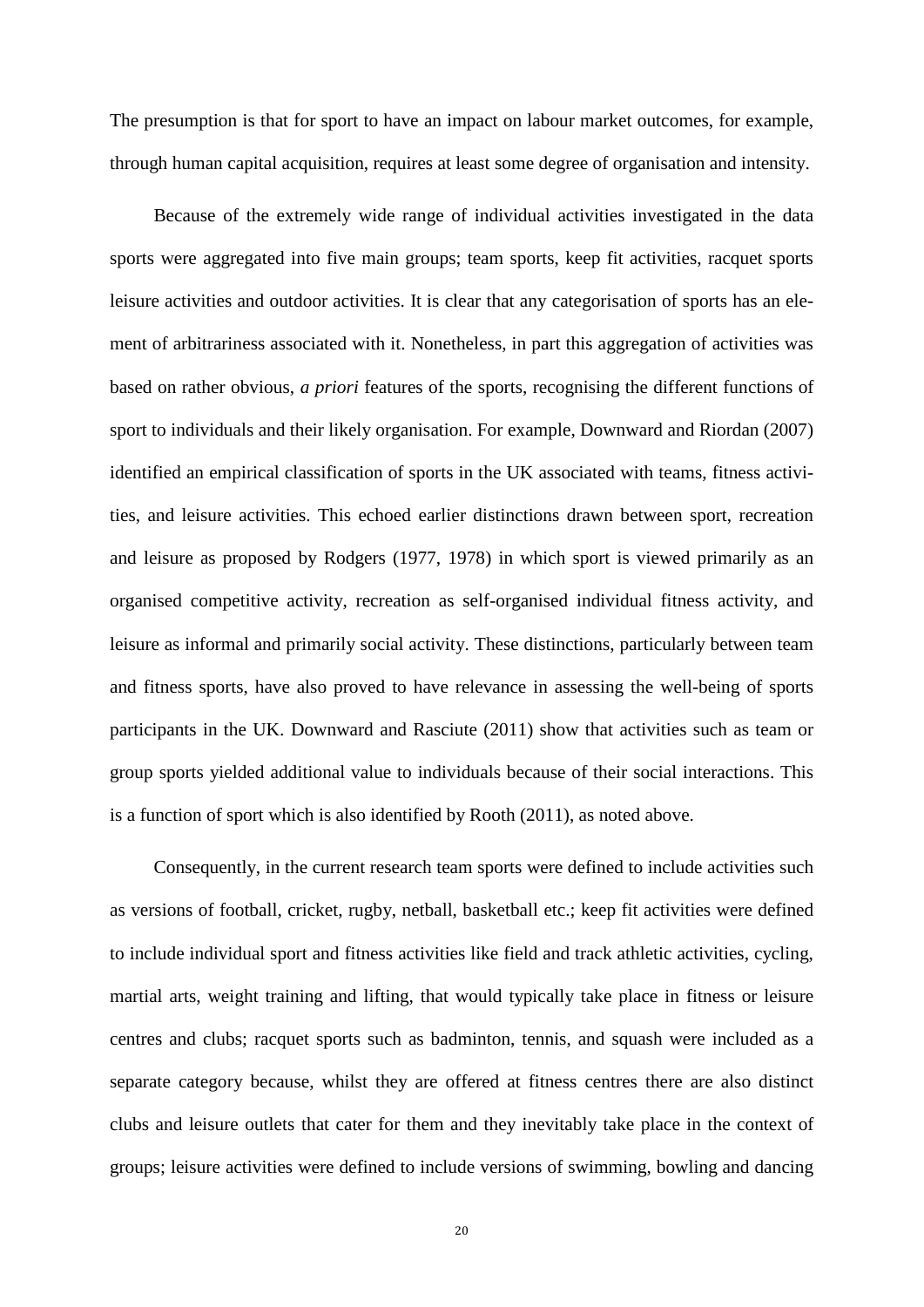etc. In this respect, whilst the latter included gymnastic and trampolining activities, which might suggest they are better characterised as fitness activities, account needs to be taken of the fact that activities such as trampolining most often take place in the garden informally as indicated in the data, and that dancing also includes activities such as cheerleading.

The final category of outdoor activities is perhaps the most eclectic. This included elements of outdoor pursuits such as hunting, horse riding and hill walking; as well as motor sports involving cars and bikes, and winter sports such as skiing and bobsleighing; and water sports such as canoeing and some leisure activities like golfing. These activities were included separately to recognise their distinctiveness from purely leisure pursuits, fitness activities and team sports but also to recognise their connection with lifestyle, possible vacation activity, and their typically longer duration either intrinsically or connected with tourism as well as their requirement for equipment. Whilst these categories might be challenged, nonetheless their role in the analysis is made more transparent in the next section, which highlights the extent to which individual activities dominate the behaviour of the groups, and thus of which they might represent.

### 4.2 Descriptive analysis of sports participation

#### 4.2.1Participation shares in different age-gender cohorts

In this section a description of how participation in sports activities is distributed over the gender and age categories is presented. Table 1 shows participation shares for the higher and lower intensity activities in the full sample, as well as the participation rates for higher intensity activities in the respective subsamples. The main activities that empirically underpin the behaviour in the Team, Fitness, Racquet, Outdoor and Leisure sports are also presented.<sup>[16](#page-23-0)</sup>

<span id="page-23-0"></span><sup>&</sup>lt;sup>16</sup> Activities with participation rates below 1% for all subsamples are omitted. See Table IA.X.1 in the internet appendix for a complete set of results.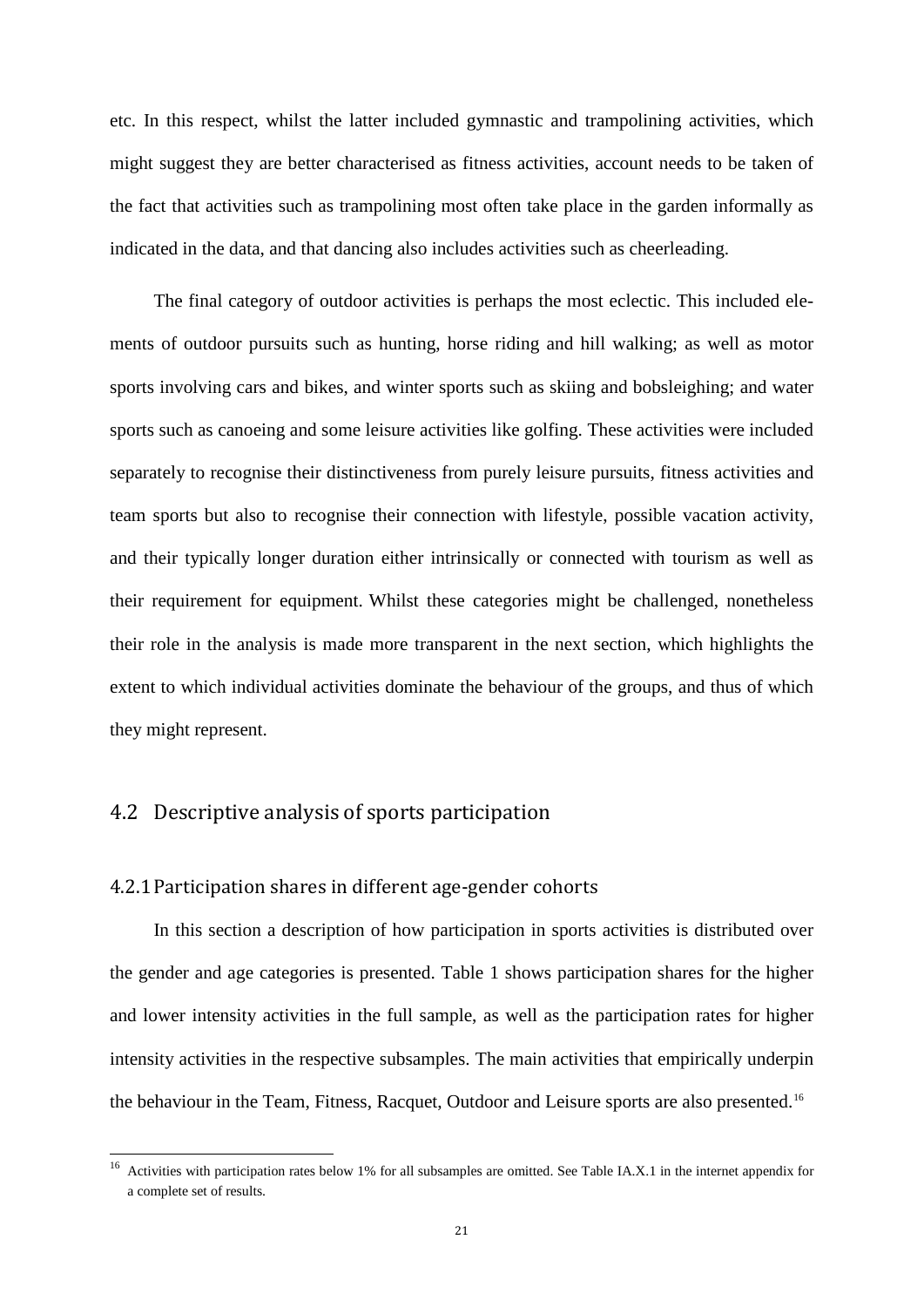|                  | Participation rates in activities of higher intensity |           |       |                  |                  | of low intensity |
|------------------|-------------------------------------------------------|-----------|-------|------------------|------------------|------------------|
| Subsample        | All                                                   | Men       |       | Women            |                  | All              |
| Type of sport    |                                                       | $26 - 45$ | 46-64 | $26 - 45$        | $46 - 64$        |                  |
| All              | 43.7                                                  | 54.7      | 36.6  | 41.2             | 31.9             | 13.5             |
| Team             | 11.2                                                  | 19.4      | 5.5   | 2.7              | 0.9              | 1.6              |
| <b>Fitness</b>   | 24.9                                                  | 30.6      | 17.5  | 29.1             | 20.5             | 3.8              |
| Racquet          | 5.7                                                   | 7.9       | 6.5   | 3.8              | 3.7              | 0.7              |
| Outdoor          | 6.4                                                   | 8.4       | 10.2  | 3.2              | 3.5              | 1.0              |
| Leisure          | 9.5                                                   | 9.1       | 6.4   | 13.0             | 9.5              | 7.3              |
| Football         | 8.5                                                   | 16.1      | 4.0   | 0.9              | $\overline{0.2}$ | $\overline{0.9}$ |
| Rugby            | 1.1                                                   | 1.5       | 0.4   | 0.1              | 0.0              | 0.1              |
| Netball          | 0.7                                                   | 0.3       | 0.1   | 1.2              | 0.2              | 0.1              |
| Basketball       | 0.7                                                   | 0.5       | 0.1   | 0.1              | 0.1              | 0.1              |
| Cricket          | 0.6                                                   | 1.1       | 0.7   | 0.1              | 0.0              | 0.5              |
| Hockey           | 0.5                                                   | 0.4       | 0.2   | 0.2              | 0.2              | 0.0              |
| Baseball         | 0.3                                                   | 0.3       | 0.1   | 0.2              | 0.1              | 0.0              |
| Fitness Indoor   | $16.\overline{5}$                                     | 17.7      | 10.9  | 20.7             | 16.7             | 2.5              |
| Running          | 8.2                                                   | 12.9      | 6.1   | 9.3              | 3.2              | 0.0              |
| Combat           | 1.5                                                   | 2.5       | 0.8   | 1.0              | 0.2              | 0.1              |
| Bodybuilding     | 1.1                                                   | 2.5       | 0.9   | 0.4              | 0.2              | 0.4              |
| Asian sports     | 1.1                                                   | 0.4       | 0.3   | 2.3              | 2.1              | 0.6              |
| <b>Athletics</b> | 0.4                                                   | 0.3       | 0.2   | 0.3              | 0.1              | 0.1              |
| Badminton        | 3.9                                                   | 6.0       | 4.7   | $\overline{2.3}$ | 2.1              | 0.4              |
| Tennis           | 2.1                                                   | 2.4       | 2.2   | 1.6              | 1.7              | 0.3              |
| Golf             | 3.7                                                   | 5.0       | 8.1   | 0.4              | 1.5              | 0.0              |
| Outdoor act.     | 1.3                                                   | 2.4       | 1.3   | 0.8              | 0.5              | 0.2              |
| Horse riding     | 0.8                                                   | 0.1       | 0.1   | 1.5              | 1.1              | 0.4              |
| Swimming         | 8.7                                                   | 8.7       | 6.0   | 12.2             | 8.7              | 6.1              |
| Gymn., dancing   | 0.6                                                   | 0.1       | 0.1   | 0.8              | 0.7              | 0.2              |
| <b>Bowling</b>   | 0.4                                                   | 0.2       | 0.4   | 0.1              | 0.3              | 1.1              |

*Table 1: Sports activities in the full sample (shares in %)* 

Note: *Intensity high*: Only sports with moderate or rigorous intensity. *Intensity low*: Any participation in this type of sports that is not intensive enough to be classified as *high intensity*. Ice hockey, cycling, rowing, hunting, motor sports, skiing and bob sleighing are omitted from this table, because the participation rates are below 1% for all groups. The category 'all' includes all individuals not older than 80. Sample weights used.

The results show that with the exception of leisure sports, most sporting activity takes place at moderate or vigorous intensity for these age cohorts. Just over 40% of this population performs at least some sports related activities of this degree of intensity. However, the results show that the activity levels are highly age and gender specific. As expected, following the discussions of the literature, the older individuals become the lower their general activity levels. Likewise with respect to gender a generally higher activity level for males compared to females is noted, but this difference declines with age.

Consideration of the broad categories of sport also reveals the importance of allowing for an analysis of the heterogeneity of sporting experience (and implicitly that this is also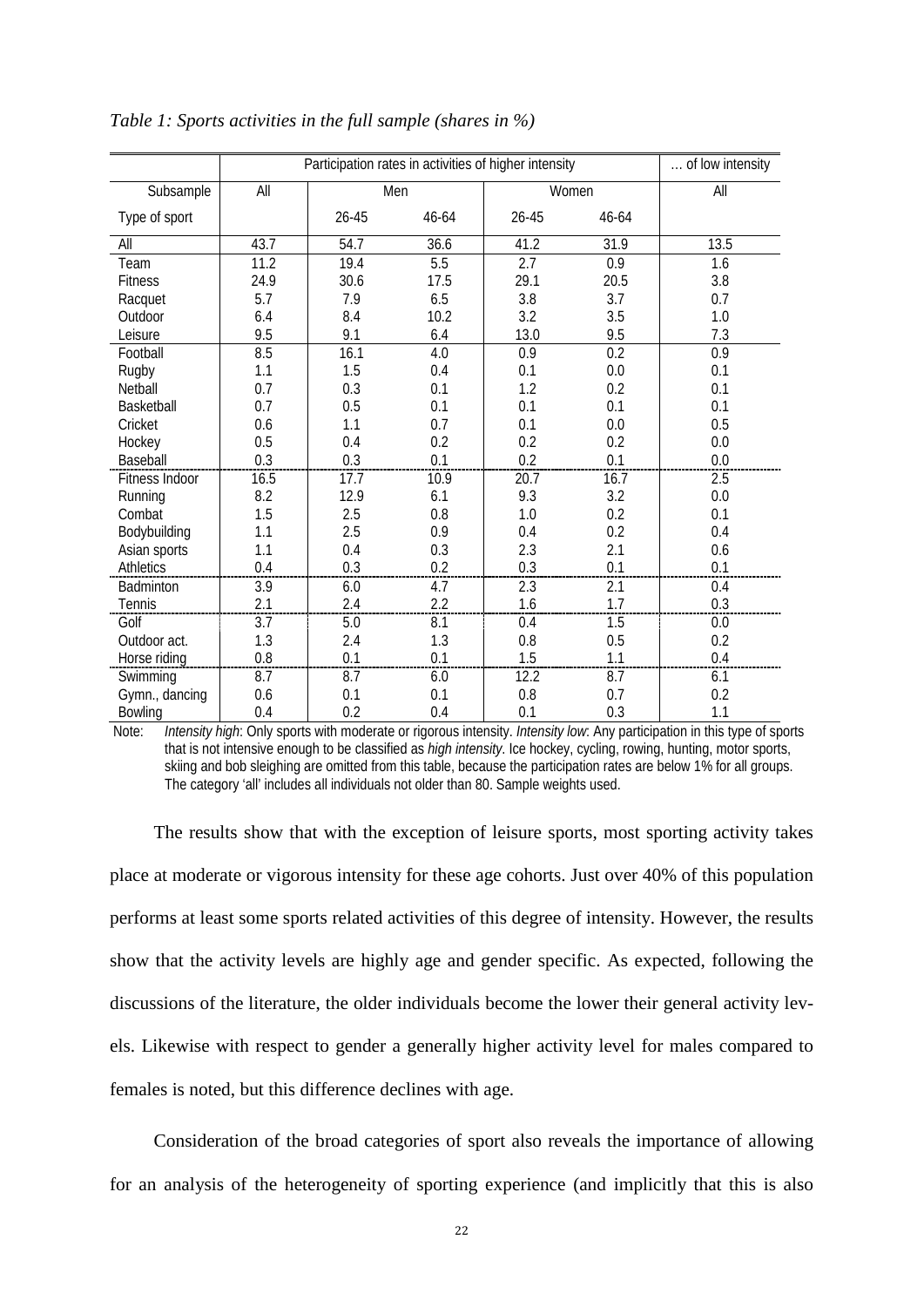linked to the variety of activities that are grouped). While team sports are important for males and, in particular young males, their role for females is considerably smaller. In contrast, leisure sports are generally more likely to have female participants. Overall it appears that participation in fitness, racquet, outdoor and leisure activities can carry through more easily into middle age, compared to team sports. Moreover, female participation in fitness activities can come to exceed that of males in middle age.

These results accord with expectations from the literature not only with respect to ageing and gender, but that organised competitive activity traditionally takes place in male team sports; that fitness activities can be undertaken for middle aged participants, with perhaps less time available to them and whose physique is less able to cope with competitive sport; whilst more casual leisure activity can persist more easily over the life course. The disaggregation reveals that football, indoor fitness activities, including badminton but also tennis, swimming and golf are the main drivers of behaviour in the team, fitness, racquet, outdoor and leisure groups. These results accord with the literature (Downward *et al* 2009).

#### 4.2.2Probit analysis of participation in different sports groups

Although the age-gender gradient of the single activities is obvious from the results shown above, this section reports how the participation rates relate to other 'exogenous' factors, i.e. factors that are not directly affected by the individual sports activities but which can influence them. For this analysis, a constraint is the limited information on individual characteristics collected by the APS. Nonetheless, as described above, exploitation is possible of previous cross-sections of the APS as well as the APopS to impute features of the Local Authorities in which individuals reside. Consequently, age, gender, education, ethnicity and number of children in the household from the APS and contemporaneous to participation at the individual level is used. Local authority level versions of these characteristics for individuals are then identified for the previous year from the APS along with average house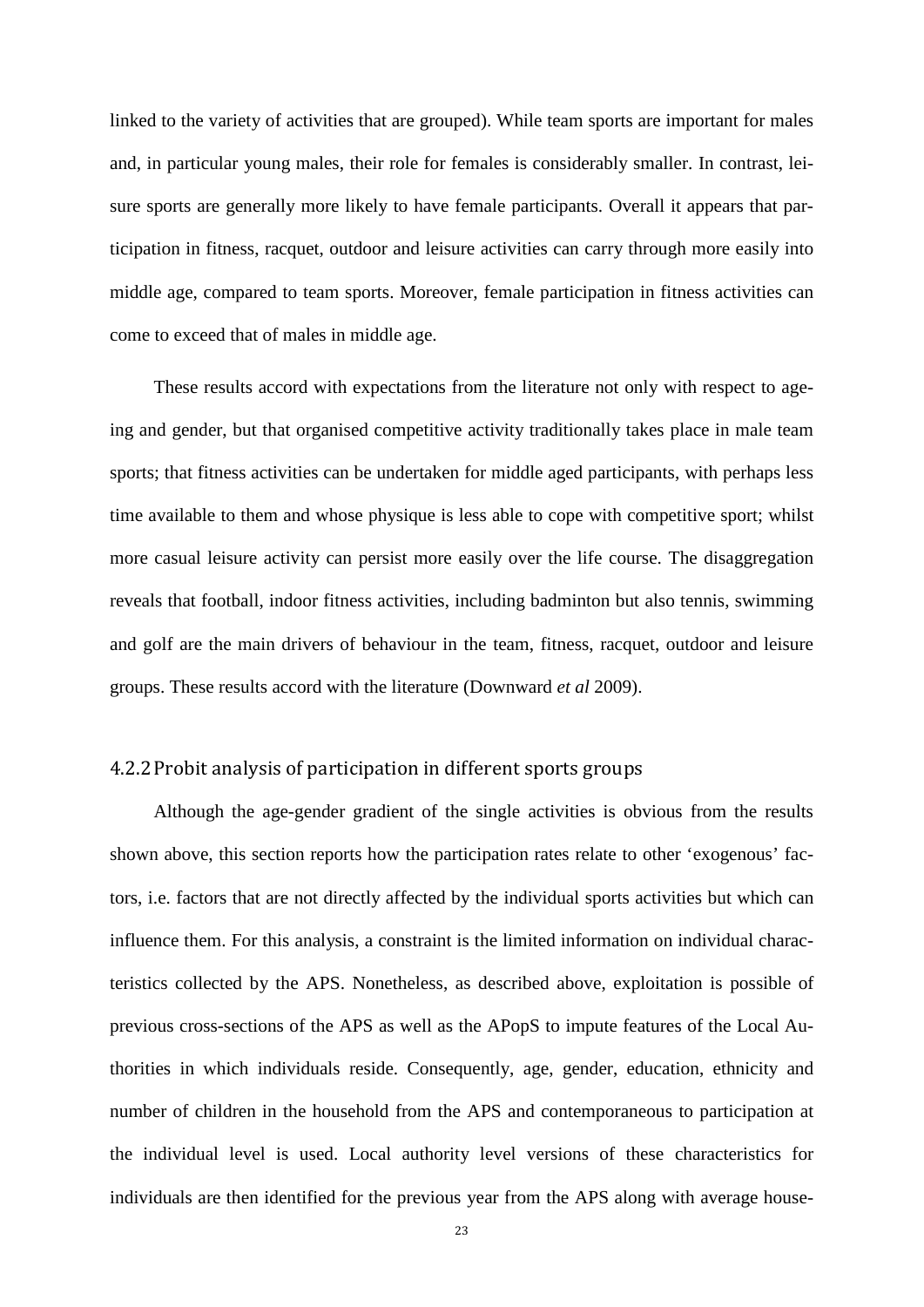hold and labour market and health indicators from the APopS from the previous year. Population data on local authorities identified from the ONS is also used. Finally the numbers of local authority sports facilities are obtained from the APLS. In the light of the discussion of Section 2.2 this suggests that socio-economic factors, as well as physical environment factors, such as access to facilities as well as correlates relating to health and family composition are controlled for. In contrast potentially absent factors might relate to different aspects of health and obesity than those measured and genetic factors; psychological, cognitive and emotional factors; and behavioural attributes associated with factors such as diet, childhood behaviour, and smoking as well as those emanating from medical advice and social support.

For brevity of presentation, Table 2 presents average marginal effects for any type of sports participation collectively or distinctly against no participation, whilst Table 3 for comparisons of types of sport. The average marginal effects are shown for selected individual characteristics, with full results in the appendices (Table A.2), for the case of any type of sport against no participation. In general the results are consistent with the literature on overall sports participation but also reveal important heterogeneities with respect to sports' type.

Consequently, for males, increasing age is generally associated with a lower propensity to participate, with the exception of leisure sports, which is driven by swimming. This is also the case for females, with the exception of fitness sports and outdoor sports (such as golf). In both the male and female cases, and across sports, white ethnicity is associated with an increased propensity to participate. Across all sports, males with a degree or higher education have a greater propensity to participate, except for outdoor sport, whereas it tends to be degree-level study that is of importance for younger females, with the exception of team sports. Finally, Table 2 indicates that the presence of children in the household is most likely to reduce the incidence of participation for younger females but, as with males of middle age, then increase participation as they age.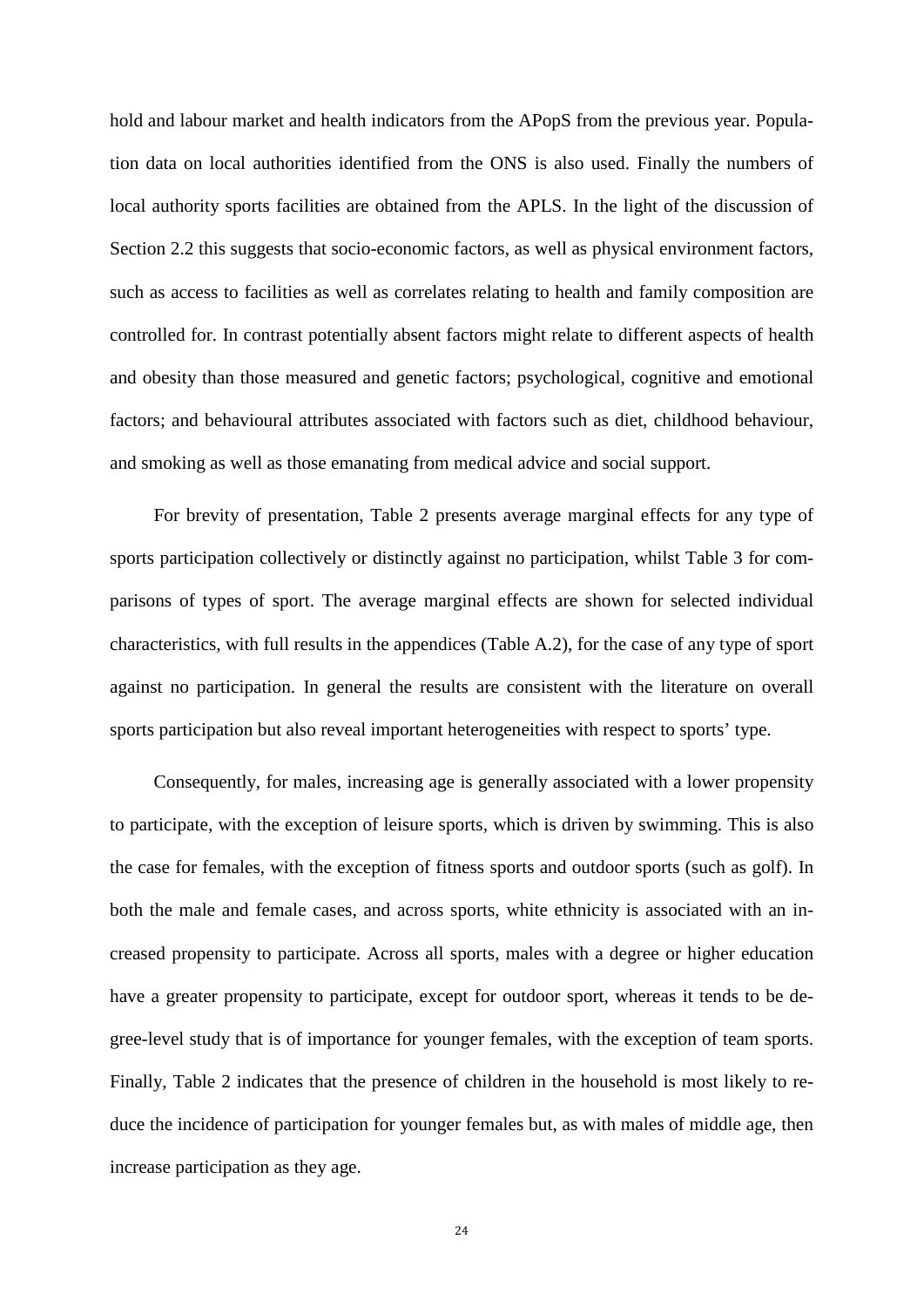|                                 |           | Average effects (in %-points)                       |                       |         |
|---------------------------------|-----------|-----------------------------------------------------|-----------------------|---------|
| Subsample                       |           | Women<br>Men                                        |                       |         |
| Variables                       | $26 - 45$ | 46-64                                               | 26-45                 | 46-64   |
|                                 |           | Team or fitness or outdoor or leisure vs. no sports |                       |         |
| Number of children in household | 0.8       | 2.1                                                 | $-2.9$                | 2.0     |
| <b>Ethnicity white</b>          | 13.8      | 2.1                                                 | 13.1                  | 11.8    |
| Age                             | $-0.8$    | $-1.1$                                              | $-0.2$                | $-0.45$ |
| Education: Degree or equivalent | 9.6       | 11.9                                                | 9.6                   | 11.8    |
| Higher education                | 4.9       | 8.7                                                 | 2.3                   | 6.2     |
| GCSE                            | $-2.4$    | $-4.6$                                              | $-8.1$                | $-3.2$  |
| Other education                 | $-13.9$   | $-9.1$                                              | $-17.7$               | $-11.2$ |
|                                 |           | Team vs. no sports                                  |                       |         |
| Number of children in household | 3.2       | 2.1                                                 | $-0.1$                | 0.4     |
| <b>Ethnicity white</b>          | 11.5      | 1.2                                                 | 2.6                   | 0.7     |
| Age                             | $-1.5$    | $-0.8$                                              | $-0.2$                | $-0.0$  |
| Education: Degree or equivalent | 4.2       | 2.4                                                 | 2.2                   | 0.2     |
| Higher education                | 3.9       | 1.7                                                 | 2.5                   | 0.4     |
| GCSE                            | $-1.2$    | $-1.5$                                              | 0.3                   | $-0.7$  |
| Other education                 | $-10.0$   | $-2.1$                                              | $-2.7$                | $-0.9$  |
|                                 |           | Fitness vs. no sports                               |                       |         |
| Number of children in household | $-0.7$    | 1.0                                                 | $-3.5$                | 0.8     |
| Ethnicity white                 | 10.5      | $-1.5$                                              | 10.9                  | 8.2     |
| Age                             | $-0.8$    | $-1.0$                                              | $-0.2$                | $-0.5$  |
| Education: Degree or equivalent | 11.6      | 14.5                                                | 9.4                   | 11.0    |
| Higher education                | 4.5       | 8.8                                                 | 1.2                   | 6.4     |
| GCSE                            | $-3.3$    | $-2.3$                                              | $-7.2$                | $-2.6$  |
| Other education                 | $-14.9$   | $-6.1$                                              | $-17.9$               | $-9.1$  |
|                                 |           | Racquet vs. no sports                               |                       |         |
| Number of children in household | $-0.1$    | 1.1                                                 | $-1.3$                | 1.5     |
| <b>Ethnicity white</b>          | 5.3       | 0.8                                                 | 2.6                   | 3.1     |
| Age                             | $-0.3$    | $-0.3$                                              | 0.2                   | $-0.1$  |
| Education: Degree or equivalent | 9.9       | 6.3                                                 | 3.2                   | 4.3     |
| Higher education                | 6.9       | 4.2                                                 | 0.6                   | 2.4     |
| GCSE                            | $-1.1$    | $-2.1$                                              | $-2.5$                | $-0.9$  |
| Other education                 | $-6.1$    | $-4.5$                                              | $-2.9$                | $-2.9$  |
|                                 |           |                                                     | Outdoor vs. no sports |         |
| Number of children in household | 0.3       | 0.2                                                 | $-1.4$                | $-0.2$  |
| <b>Ethnicity white</b>          | 14.8      | 9.0                                                 | 4.7                   | 3.4     |
| Age                             | $-0.2$    | $-0.2$                                              | $-0.1$                | $-0.1$  |
| Education: Degree or equivalent | 4.5       | 2.5                                                 | 3.2                   | 3.4     |
| Higher education                | 1.8       | 3.2                                                 | 0.9                   | 1.4     |
| GCSE                            | $-2.0$    | $-2.6$                                              | $-1.3$                | $-0.5$  |
| Other education                 | $-5.2$    | $-4.2$                                              | $-1.8$                | $-2.7$  |
|                                 |           |                                                     | Leisure vs. no sports |         |
| Number of children in household | 1.7       | 1.5                                                 | $-0.2$                | 1.8     |
| Ethnicity white                 | 9.1       | 2.6                                                 | 10.8                  | 6.4     |
| Age                             | $-0.1$    | $-0.3$                                              | $-0.2$                | $-0.2$  |
| Education: Degree or equivalent | 9.4       | 4.6                                                 | 6.3                   | 5.4     |
| Higher education                | 6.1       | 2.9                                                 | 1.4                   | 1.5     |
| GCSE                            | $-0.8$    | $-1.6$                                              | $-7.1$                | $-1.9$  |
| Other education                 | $-8.8$    | $-2.9$                                              | $-9.3$                | $-4.6$  |

#### *Table 2: Average marginal effects for participation in specific activities of higher intensity*

Note: Same control variables used as in Table A.2 shown in the appendix. Average effects are computed as the weighted sample mean of the individual marginal effects. In case of a dummy variable the discrete effect of changing the respective variable from 0 to 1 is computed instead of the marginal effect. Inference is based on estimating the standard error by 1999 bootstrap replications taking clustering on the local authority level into account. The reference group for education is A-level. *Bold italics*: Coefficient is significant at 1% level; **Bold**: Coefficient is significant at 5% level; *Italics:* Coefficient is significant at 10% level.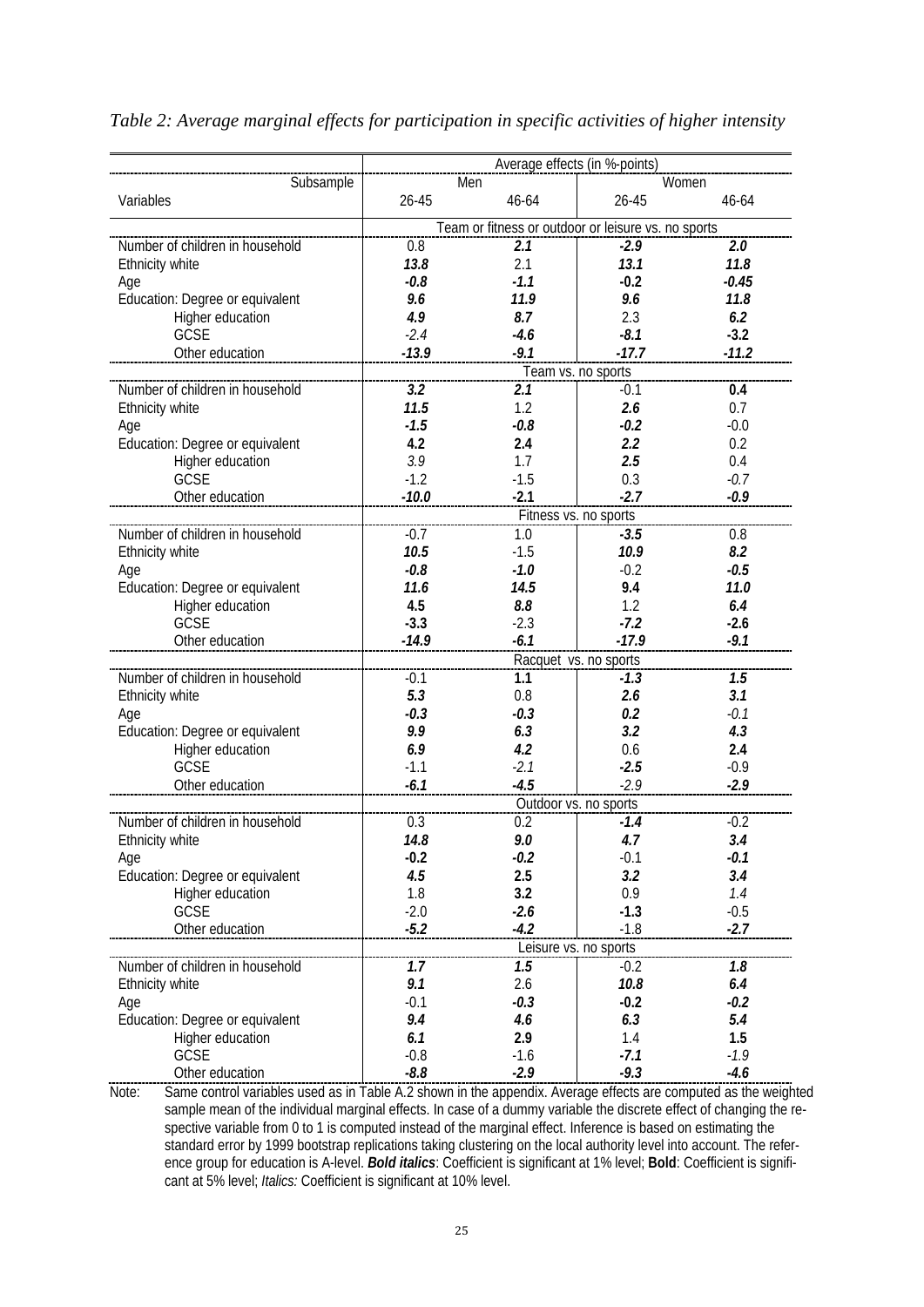|                                 |                     | Average effects (in %-points) |                  |         |  |
|---------------------------------|---------------------|-------------------------------|------------------|---------|--|
| Subsample                       |                     | Men<br>Women                  |                  |         |  |
| Variables                       | $26 - 45$           | 46-64                         | $26 - 45$        | 46-64   |  |
|                                 |                     | Team vs. fitness              |                  |         |  |
| Number of children in household | 5.6                 | 4.5                           | 1.3              | 1.3     |  |
| Ethnicity white                 | 2.1                 | 5.0                           | 0.6              | 0.1     |  |
| Age                             | $-1.2$              | $-0.8$                        | $-0.2$           | 0.1     |  |
| Education: Degree or equivalent | $-9.8$              | $-11.0$                       | $-0.3$           | $-0.1$  |  |
| Higher education                | $-0.5$              | $-4.6$                        | 2.5              | 0.1     |  |
| GCSE                            | 2.1                 | $-1.6$                        | 3.1              | $-0.1$  |  |
| Other education                 | 5.2                 | 0.8                           | 1.5              | $-0.8$  |  |
|                                 |                     |                               | Team vs. racquet |         |  |
| Number of children in household | 4.8                 | 4.8                           | 5.5              | 0.7     |  |
| Ethnicity white                 | $-0.4$              | 2.3                           | 2.8              | 3.8     |  |
|                                 | $-1.4$              | $-1.8$                        | $-2.9$           | $-0.1$  |  |
| Age                             | $-13.0$             | $-11.2$                       |                  | $-9.0$  |  |
| Education: Degree or equivalent | $-5.5$              | $-6.3$                        | $-1.3$<br>8.7    | $-3.7$  |  |
| Higher education                |                     |                               |                  |         |  |
| GCSE                            | 0.7                 | 1.6                           | 12.1             | $-4.5$  |  |
| Other education                 | 2.4                 | 10.2<br>Team vs. outdoor      | $-1.8$           | $-2.3$  |  |
| Number of children in household | 3.5                 | 6.2                           | 6.1              | 6.0     |  |
|                                 |                     | $-26.8$                       | $-23.5$          |         |  |
| Ethnicity white                 | $-17.1$             |                               |                  | $-16.7$ |  |
| Age                             | $-1.5$              | $-2.0$                        | $-1.2$           | 0.2     |  |
| Education: Degree or equivalent | $-1.2$              | 4.8                           | $-6.7$           | $-6.1$  |  |
| Higher education                | 2.2                 | 1.2                           | 3.5              | 1.8     |  |
| GCSE                            | 3.3                 | 1.0                           | 4.7              | $-6.4$  |  |
| Other education                 | $-2.4$              | 3.2                           | $-17.4$          | $-3.9$  |  |
|                                 |                     | Team vs. leisure<br>3.3       |                  |         |  |
| Number of children in household | 1.9                 |                               | $-0.6$           | 0.9     |  |
| <b>Ethnicity white</b>          | $-3.4$              | $-6.2$                        | $-2.6$           | $-2.1$  |  |
| Age                             | $-1.9$              | $-2.0$                        | $-0.6$           | 0.1     |  |
| Education: Degree or equivalent | $-10.1$             | $-5.0$                        | 1.4              | $-0.9$  |  |
| Higher education                | $-4.2$              | $-1.6$                        | 5.6              | $-0.3$  |  |
| GCSE                            | 0.5                 | 1.6                           | 10.1             | $-1.8$  |  |
| Other education                 | 7.5                 | 2.3                           | $-1.2$           | $-2.8$  |  |
|                                 |                     | Outdoor vs. fitness           |                  |         |  |
| Number of children in household | 0.9                 | $-1.2$                        | $-1.1$           | $-1.3$  |  |
| <b>Ethnicity white</b>          | 12.9                | 22.7                          | 5.2              | 5.2     |  |
| Age                             | 0.4                 | 1.2                           | 0.1              | 0.1     |  |
| Education: Degree or equivalent | $-4.4$              | $-17.6$                       | $-0.1$           | $-0.7$  |  |
| Higher education                | $-2.1$              | $-7.6$                        | 0.9              | $-1.4$  |  |
| GCSE                            | 0.2                 | $-1.8$                        | 0.7              | 0.7     |  |
| Other education                 | 4.3                 | 0.7                           | 4.8              | $-1.6$  |  |
|                                 | Outdoor vs. racquet |                               |                  |         |  |
| Number of children in household | 1.4                 | $-3.4$                        | $-1.7$           | $-10.6$ |  |
| Ethnicity white                 | 31.7                | 28.9                          | 29.3             | 14.0    |  |
| Age                             | 0.3                 | 0.7                           | $-0.7$           | $-0.6$  |  |
| Education: Degree or equivalent | $-13.5$             | $-14.5$                       | 7.2              | $-3.2$  |  |
| Higher education                | $-10.1$             | $-6.6$                        | 4.3              | $-4.4$  |  |
| GCSE                            | $-3.4$              | 0.9                           | 9.3              | 1.4     |  |
| Other education                 | 2.2                 | 6.3                           | 13.8             | 2.2     |  |

# *Table 3: Average marginal effects for participation in specific activities of higher intensity*

Table to be continued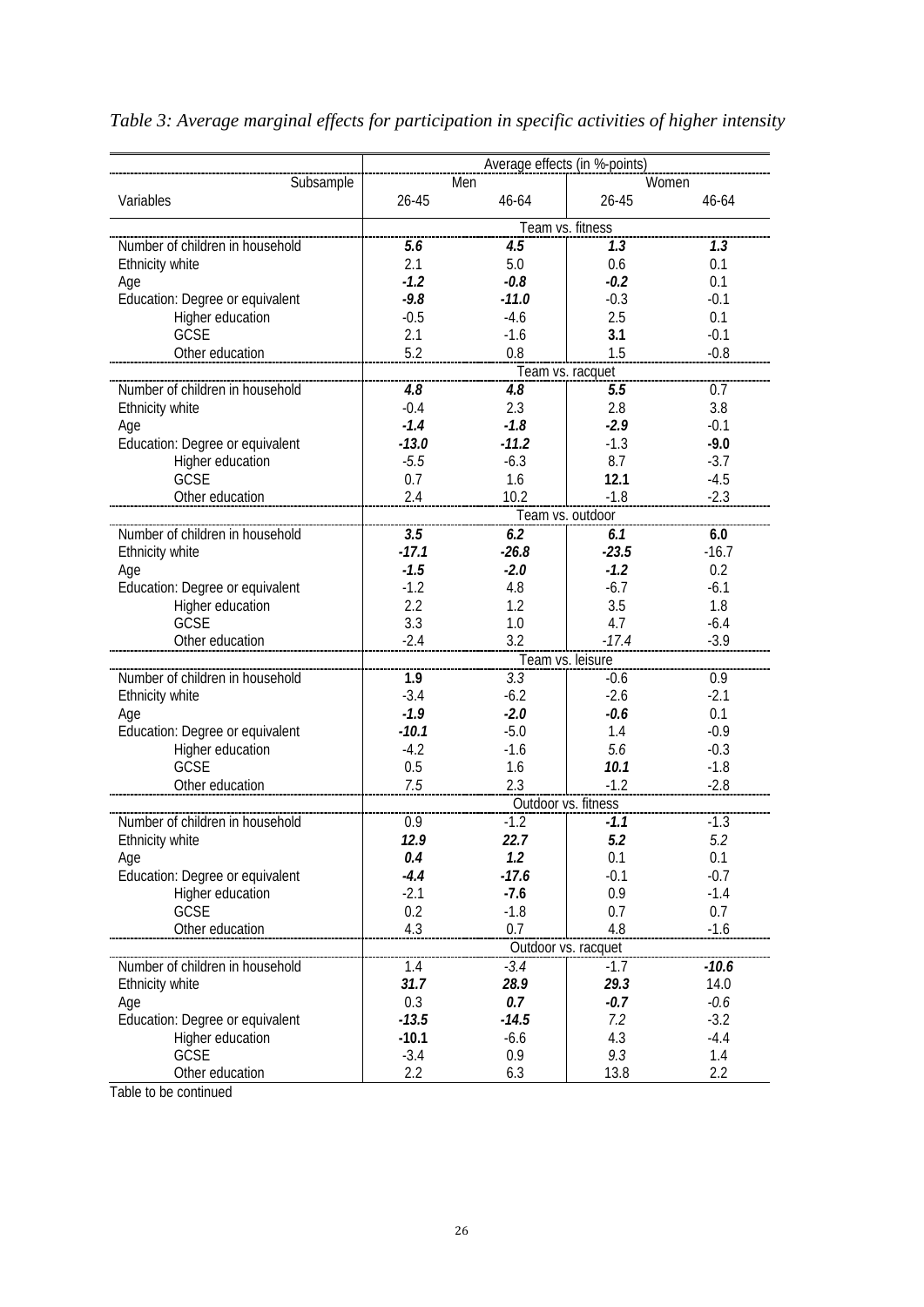|  | Table 3: continued |
|--|--------------------|
|--|--------------------|

|                                 | Average effects (in %-points) |                     |           |        |
|---------------------------------|-------------------------------|---------------------|-----------|--------|
| Subsample                       |                               | Men                 |           | Women  |
| Variables                       | $26 - 45$                     | 46-64               | $26 - 45$ | 46-64  |
|                                 |                               | Fitness vs. leisure |           |        |
| Number of children in household | $-2.5$                        | $-2.8$              | $-4.1$    | $-3.9$ |
| <b>Ethnicity white</b>          | $-2.7$                        | $-8.6$              | $-5.1$    | $-2.5$ |
| Age                             | $-0.5$                        | $-0.8$              | $-0.1$    | $-0.4$ |
| Education: Degree or equivalent | $-2.0$                        | 8.2                 | 2.2       | 5.5    |
| Higher education                | $-2.8$                        | 3.9                 | $-0.4$    | 3.2    |
| GCSE                            | $-1.9$                        | 1.2                 | 3.4       | 0.7    |
| Other education                 | 2.5                           | 0.1                 | $-6.8$    | $-3.2$ |
|                                 |                               | Racquet vs. leisure |           |        |
| Number of children in household | $-3.6$                        | $-1.8$              | $-4.2$    | 2.9    |
| <b>Ethnicity white</b>          | $-9.4$                        | $-7.9$              | $-5.3$    | 1.0    |
| Age                             | $-0.6$                        | $-0.2$              | 0.7       | 0.1    |
| Education: Degree or equivalent | 3.0                           | 6.4                 | 2.6       | 7.9    |
| Higher education                | 3.3                           | 5.5                 | 1.0       | 4.0    |
| <b>GCSE</b>                     | 0.2                           | 0.1                 | 2.6       | 1.2    |
| Other education                 | 8.1                           | $-6.7$              | 5.5       | $-4.9$ |
|                                 | Fitness vs. racquet           |                     |           |        |
| Number of children in household | $-0.6$                        | $-0.7$              | 0.1       | $-3.2$ |
| <b>Ethnicity white</b>          | 1.9                           | $-4.5$              | 1.1       | $-4.6$ |
| Age                             | $-0.2$                        | $-0.6$              | $-0.3$    | $-0.3$ |
| Education: Degree or equivalent | $-3.0$                        | 5.3                 | $-0.2$    | $-1.7$ |
| Higher education                | $-5.3$                        | 1.0                 | $-0.3$    | $-0.3$ |
| GCSE                            | $-0.8$                        | 3.7                 | 1.6       | 0.6    |
| Other education                 | $-2.8$                        | 6.0                 | 2.2       | 2.5    |
|                                 | Outdoor vs. leisure           |                     |           |        |
| Number of children in household | $-2.3$                        | $-5.0$              | $-4.8$    | $-4.6$ |
| Ethnicity white                 | 25.7                          | 22.1                | 10.5      | 8.5    |
| Age                             | $-0.2$                        | 0.4                 | 0.2       | $-0.2$ |
| Education: Degree or equivalent | $-9.8$                        | $-7.7$              | 3.8       | 3.9    |
| Higher education                | $-7.7$                        | $-2.3$              | $-0.1$    | $-1.5$ |
| <b>GCSE</b>                     | $-3.4$                        | 0.3                 | 5.0       | 2.7    |
| Other education                 | 9.6                           | $-0.3$              | 12.1      | $-4.8$ |

Note: Same control variables used as in Table A.2 shown in the appendix. Average effects are computed as the weighted sample mean of the individual marginal effects. In case of a dummy variable the discrete effect of changing the respective variable from 0 to 1 is computed instead of the marginal effect. Inference is based on estimating the standard error by 1999 bootstrap replications taking clustering on the local authority level into account. The reference group for education is A-level. *Bold italics*: Coefficient is significant at 1% level; **Bold**: Coefficient is significant at 5% level; *Italics:* Coefficient is significant at 10% level.

Table 3 reveals that the number of children in the household is primarily associated with more incidence of team sport participation over other forms of sport for males, but also younger females. In contrast, the number of children is associated with less participation for leisure sports than for other sports; which suggests that some structure helps to facilitate family activity. There is also evidence that increasing age is associated with greater outdoor activities than fitness and racquet sports. In contrast younger females are more associated with racquet sports than fitness activities and older females more associated with fitness activities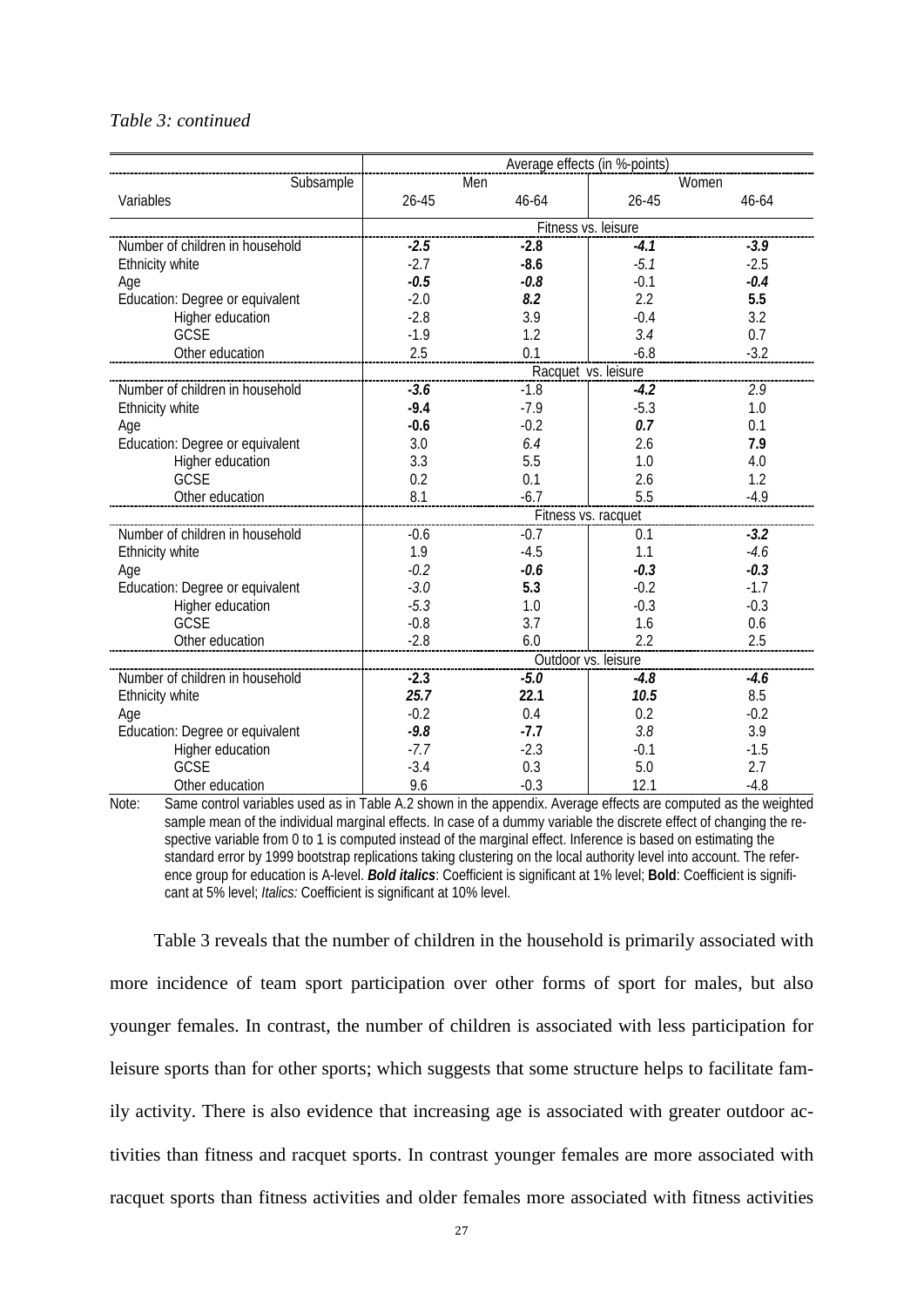than leisure sports. In contrast for males substitution away from team sports for any age group with ageing is most pronounced.

More important than the specific relationships highlighted here, however, is the fact that the results indicate a need to account for their impact on sports participation in seeking to explore the effect of sport on labour market outcomes.

# 5 Sports participation and labour market outcomes

#### 5.1 Matching approach

The analysis above describes the participation patterns of sports activities and how they are related to individual and local authority level factors that can be thought of, at least in the short-run, as not being influenced by participation in the different types of sports considered. In this section, an analysis is provided of how labour market outcomes might be influenced by participation in the different types of sports activities but keeping the distribution of the 'exogenous' variables described above constant.[17](#page-30-0)

The estimator used for this purpose is a matching estimator. Matching estimators are particularly attractive when analysing the impact of discrete variables of interest, like the sports participation variables in this context, on outcomes. Matching estimators can be thought of as semi-parametric generalisations of linear or non-linear regression estimators. They obtain estimates whilst allowing for the heterogeneity of individual effects and with no need to impose tight functional form restrictions as with parametric models.

For example, in case of a binary variable of interest, like participating in a particular sport or type of sport, matching estimators ensure measurement, for example, of income dif-

<span id="page-30-0"></span><sup>&</sup>lt;sup>17</sup> The variables used in this section as part of the so-called propensity score used in the estimator are the ones presented in the table of the previous section plus additional controls to achieve a more flexible specification. These controls include further facility variables, further indicators of regional economic performance, as well as a squared age term.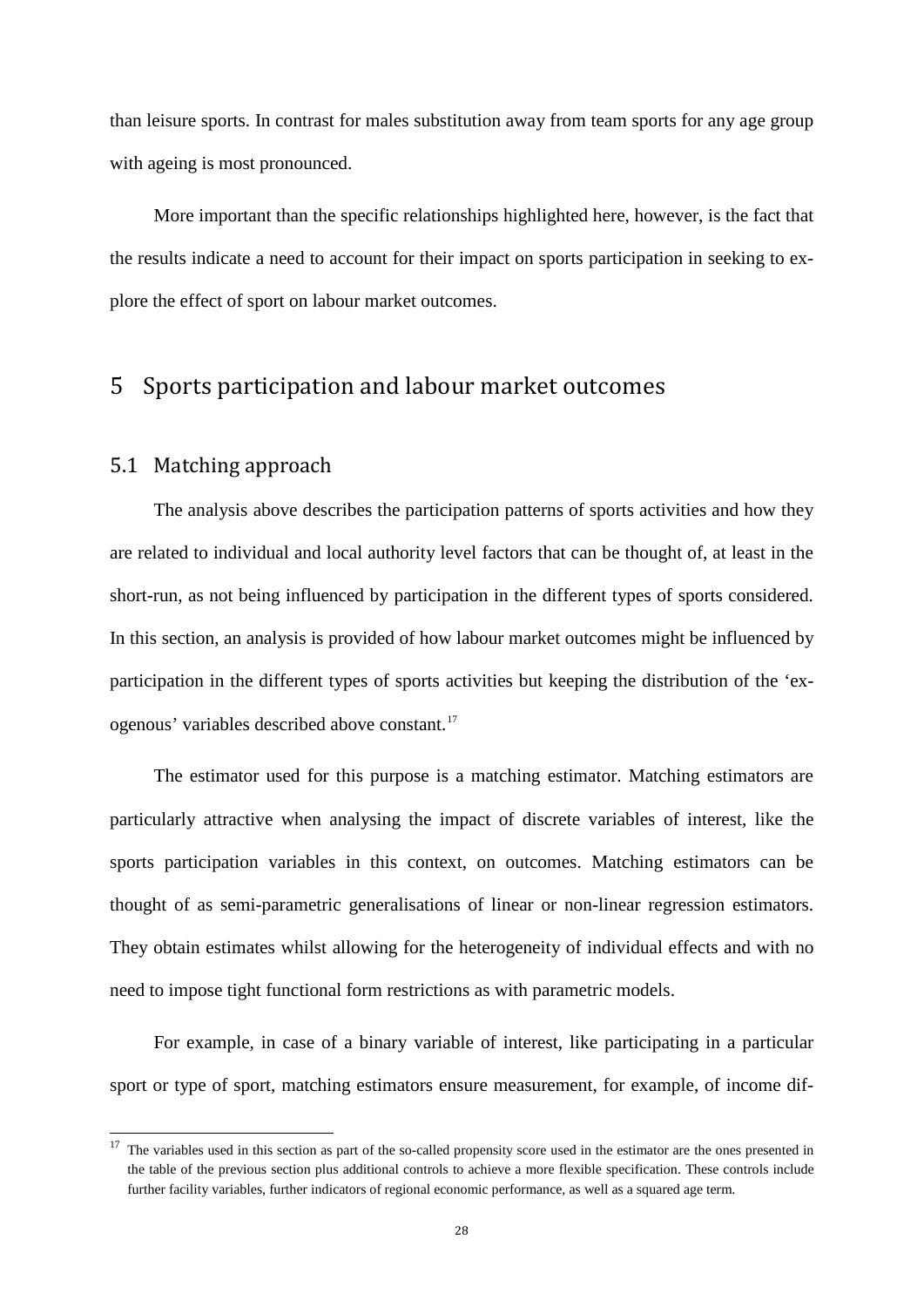ferences for participants and non-participants that have the same distribution of covariates. The current matching estimator draws from the large scale comparison of matching estimators in Huber, Lechner, and Wunsch (2013) and, in particular, is a version of propensity-score radius matching with regression adjustment, as suggested by Lechner, Miquel, and Wunsch (2011). This has been shown to deliver robust results with high precision.<sup>[18](#page-31-0)</sup> Under the condition that all variables that jointly influence (confound) the outcome variables as well as the participation variables are included in the matching exercise, the resulting effect would have a causal interpretation. However, as discussed in the previous section, it is clear that some potential confounding effects are not measured in the data. Therefore, strong causal claims are not made. Nevertheless, the matching estimator is well suited to investigate the relation of the outcome variables to participation, while keeping constant the 'exogenous' confounding factors that can be identified. By doing so, the sports-outcome relations of many confounding elements are controlled for and at least the analysis moves towards a causal analysis from one of simply association. Controlling for the impact of counterfactual influences on these outcomes is a natural feature of matching estimators.

Based on the available outcome variables in APS, an estimate of the relationship between the different types of sports participation noted above on various labour market outcomes such as individual incomes and on whether the individual is working, unemployed, or retired is undertaken.

<span id="page-31-0"></span><sup>&</sup>lt;sup>18</sup> See also Huber, Lechner and Steinmayr (2012) for operational details of this estimator. The particular version of this estimator used is the RAD\_MATCH Gauss package version 3.1.1. It has the feature that sampling weights are accounted for in general. Furthermore, bootstrap inference as described in Huber, Lechner and Steinmayr (2012) is based on weights that are combination of sampling weights, matching weights as well as regression weights. Furthermore, the improved bootstrap smoother as proposed by Racine and MacKinnon (2007) is used to economise on the required bootstrap replications. In addition, the variable *degree* and the sample weight are used as additional variables in the Mahalanobis step, in which the propensity score is overweighed by a factor of 5. The distance measure is set to 150%.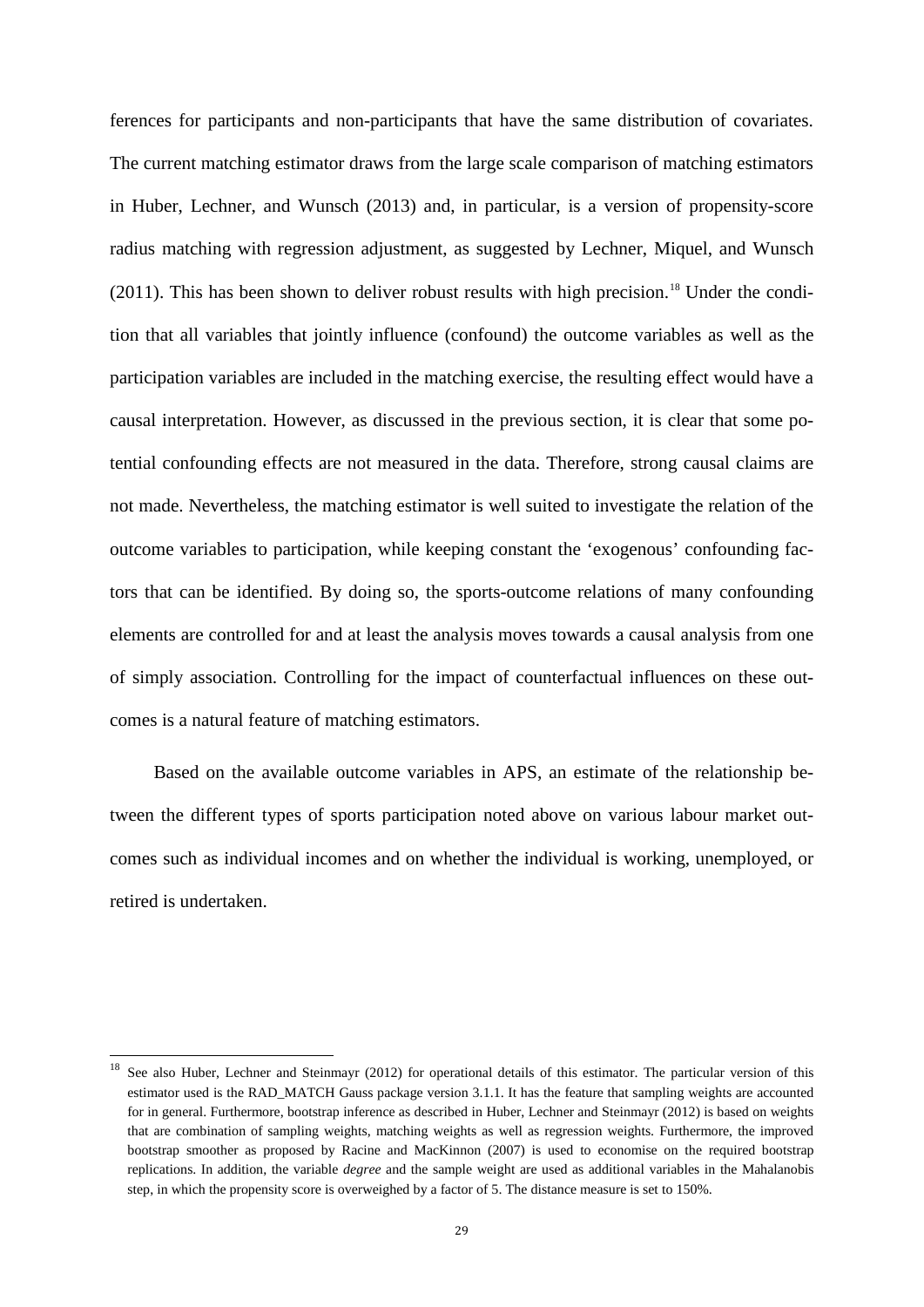### 5.2 Results

Table 4 contains the results of the comparisons of the different types of sports with not participating in any of them, while Table 5 presents the results for a direct comparison be-tween the different types of sports.<sup>[19](#page-32-0)</sup>

*Table 4: Conditionals associations of sport activities and labour market variables – the com-*

|                                   | Average effects       |                                                     |           |        |
|-----------------------------------|-----------------------|-----------------------------------------------------|-----------|--------|
| Subsample                         |                       | Men                                                 | Women     |        |
| Variables                         | $26 - 45$             | 46-64                                               | $26 - 45$ | 46-64  |
|                                   |                       | Team or fitness or outdoor or leisure vs. no sports |           |        |
| Household income (annual, in GBP) | 4917                  | 4326                                                | 4014      | 2998   |
| Employment (in %)                 | 3.8                   | 0.5                                                 | 5.2       | 0.8    |
| Unemployment (in %)               | $-2.8$                | $-2.3$                                              | $-1.5$    | $-0.6$ |
| Retirement (in %)                 | 0.0                   | 2.4                                                 | $-0.1$    | 2.1    |
|                                   |                       | Team vs. no sports                                  |           |        |
| Household income (annual, in GBP) | 4292                  | 2575                                                | 4562      | 2171   |
| Employment (in %)                 | 3.9                   | 2.7                                                 | 3.0       | 5.4    |
| Unemployment (in %)               | $-3.5$                | 1.9                                                 | $-1.8$    | 4.1    |
| Retirement (in %)                 | $-0.1$                | $-0.8$                                              | $-0.1$    | $-3.9$ |
|                                   | Fitness vs. no sports |                                                     |           |        |
| Household income (annual, in GBP) | 6215                  | 4635                                                | 3883      | 2986   |
| Employment (in %)                 | 4.1                   | $-0.1$                                              | 4.6       | $-0.3$ |
| Unemployment (in %)               | $-2.9$                | $-2.6$                                              | $-1.1$    | $-0.9$ |
| Retirement (in %)                 | $-0.1$                | 3.2                                                 | 0.0       | 1.3    |
|                                   | Racquet vs. no sports |                                                     |           |        |
| Household income (annual, in GBP) | 5836                  | 3807                                                | 5280      | 2871   |
| Employment (in %)                 | 4.9                   | 1.6                                                 | 6.5       | $-3.8$ |
| Unemployment (in %)               | $-3.6$                | $-4.2$                                              | $-3.1$    | 1.6    |
| Retirement (in %)                 | $-0.1$                | 3.5                                                 | 0.0       | 1.2    |
|                                   | Outdoor vs. no sports |                                                     |           |        |
| Household income (annual, in GBP) | 6528                  | 5355                                                | 3402      | 5508   |
| Employment (in %)                 | 3.7                   | 0.6                                                 | $-1.4$    | $-3.0$ |
| Unemployment (in %)               | $-4.3$                | $-3.5$                                              | $-0.8$    | $-0.2$ |
| Retirement (in %)                 | 0.0                   | 3.6                                                 | $-0.1$    | 5.0    |
|                                   | Leisure vs. no sports |                                                     |           |        |
| Household income (annual, in GBP) | 4456                  | 4611                                                | 3393      | 2151   |
| Employment (in %)                 | 5.5                   | 1.5                                                 | 4.3       | 0.6    |
| Unemployment (in %)               | $-4.3$                | $-2.7$                                              | $-1.2$    | $-0.9$ |
| Retirement (in %)                 | $-0.1$                | 2.0                                                 | 0.0       | 2.7    |

*parison to being non-active* 

Note: Inference: 999 bootstrap replications; bootstrapping p-values, smoothed version, linear bias adjustment, symmetric p-values used. *Bold italics*: Variable is significant at 1% level; **Bold**: Variable is significant at 5% level; *Italics:* Variable is significant at 10% level.

Table 4 shows that most types of sports participation have positive associations with the individual income of working age males and females and, likewise, on the likelihood of

<span id="page-32-0"></span><sup>&</sup>lt;sup>19</sup> To relate these effect estimates to the appropriate levels of the outcome variables, refer to Table A.1 in the appendix.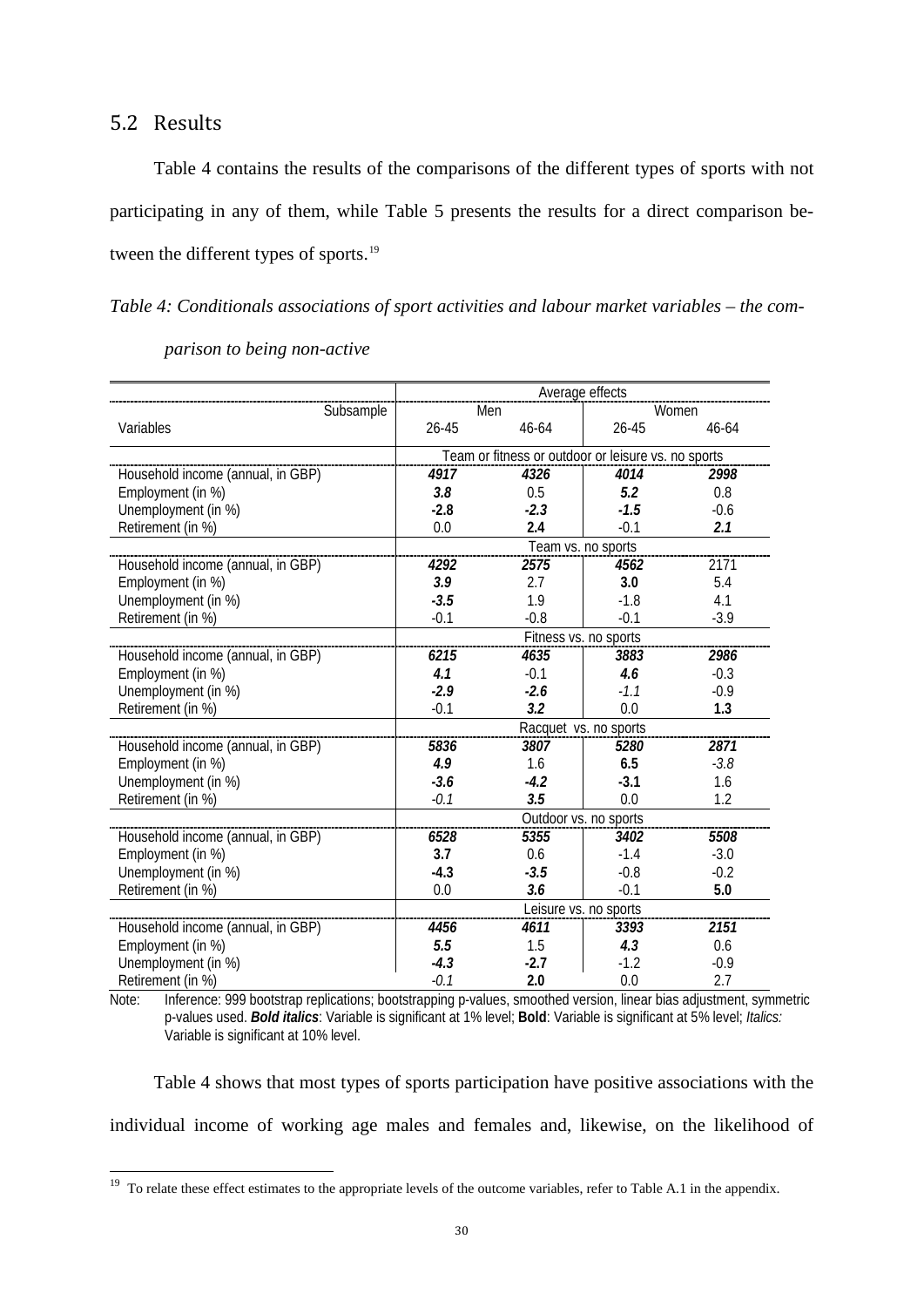working for both sexes for those aged 26 to 45 years of age. In the former case team sports are not associated with higher earnings for older females, and in the latter case, outdoor sports not with the chance of employment. This is evidence of the possibility that sports participation enhances labour market outcomes. These results are strongly echoed in the negative associations of sports participation with unemployment for males of all ages, with the exception of team sports for younger males. The latter result is likely to represent less incidence of the practice of team sports at older ages. There is much less statistically significant evidence of effects on unemployment for females. This only appears in the case of racquet sports. Finally, and consistent with these results, participation in sports is more likely to be associated with a greater chance of being retired for males generally, with the exception of team sports, but only fitness sports for females.

Overall the results of the comparisons of participation in one of the sports compared to nonparticipation suggest that sports participation is associated with earnings increases for males and females of all ages of more than 10%, and greater chances of employment for younger males and females. For males particularly, and to a much lesser extent for females, sports participation is also associated with a general reduction in the chance of unemployment, which for the younger cohort is commensurate with a larger employment rate, while for the older cohort it goes together with an increased share of people in retirement. These results are fairly similar across different sports, despite the different kind of participants (as discussed in section 4).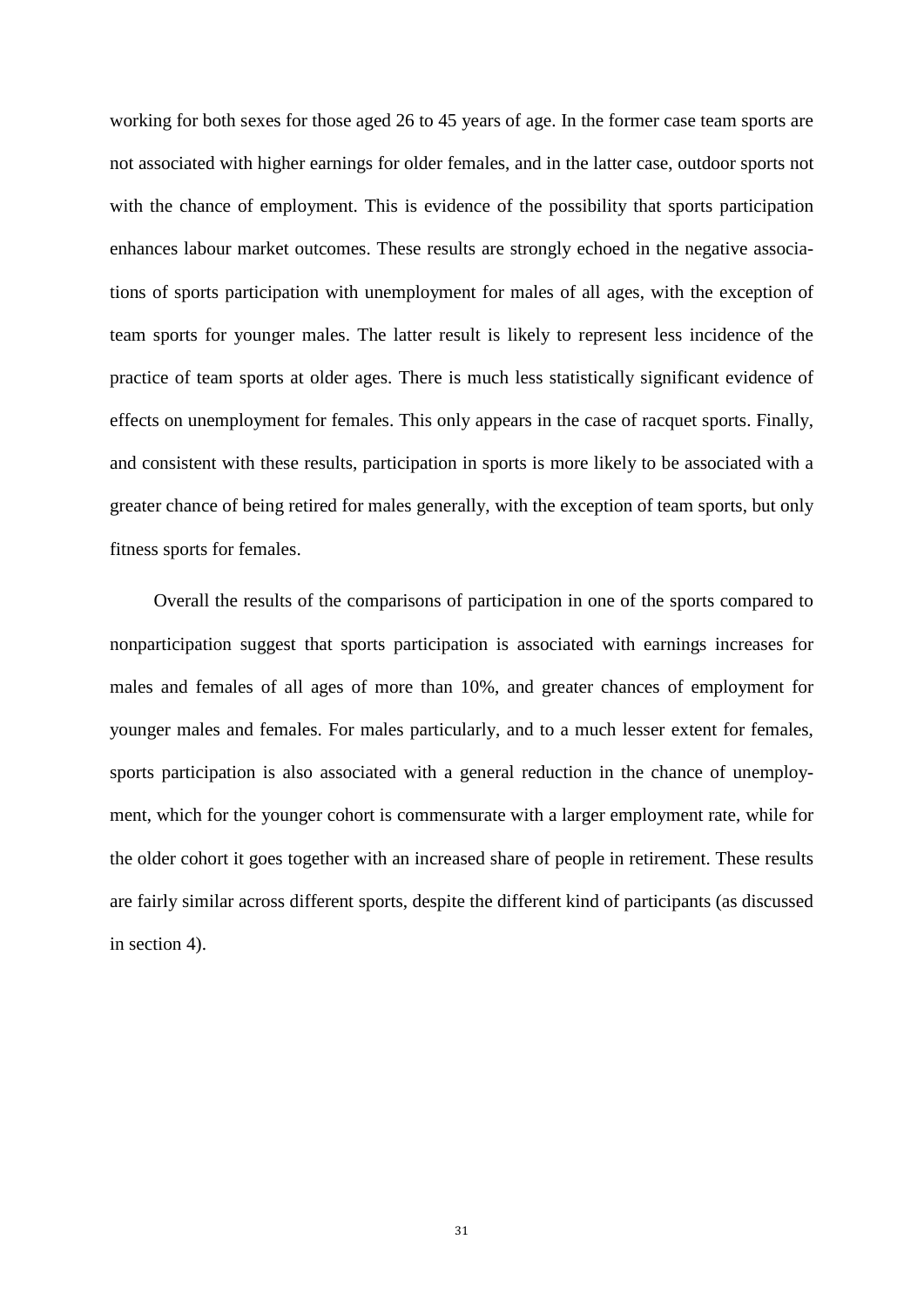#### *Table 5: Conditionals associations of sport activities and labour market variables – the com-*

#### Average effects Subsample Men Women Variables 26-45 46-64 26-45 46-64 Team vs. fitness Household income (annual, in GBP)<br>
Employment (in %)<br>
Function and Table 10 and Table 10 and Table 10 and Table 10 and Table 10 and Table 10 and Table 10 and Table 1<br>  $-0.3$  5.2 4.6 2.9 **Employment (in %)**  $\begin{array}{ccc} \n\cdot & -0.3 \\
\cdot & -0.3\n\end{array}$  5.2  $\begin{array}{ccc} \n\cdot & 4.6 \\
\cdot & -0.3\n\end{array}$ Unemployment (in %)  $-0.8$   $-0.8$   $-1.0$   $-1.0$   $-4.2$ <br>
Retirement (in %)  $-0.8$   $-1.0$   $-1.0$   $-4.2$ Retirement (in %) Team vs. racquet Household income (annual, in GBP) -1308 506 14 1880 Employment (in %) 2.9 2.0 4.6 *13.8* Unemployment (in %)  $-3.6$  0.8  $-0.4$  1.0<br>
Retirement (in %)  $0.0$  1.1 0.0  $-5.4$ Retirement (in %) Team vs. outdoor Household income (annual, in GBP)<br>
Employment (in %)  $1.1^b$   $3.9$   $5.0$   $16.1$ Employment (in %) 1.1b **3.9** 5.0 *16.1* Unemployment (in %) 0.1b -0.2 0.2 -1.0 Retirement (in %) **10.1 -0.1 -0.1 -3.6 0.0 -10.1** Team vs. leisure Household income (annual, in GBP)  $\begin{array}{|c|c|c|c|c|c|}\n\hline\n\text{Household income (annual, in GBP)} & \text{978} & \text{247} & \text{1445} & \text{-253} \\
\hline\n\text{Fmblowment (in %)} & & & 1.3 & \text{2.8} & \text{3.9} & \text{7.3} \\
\hline\n\end{array}$ Employment (in %) <br>
Unemployment (in %) <br>
1.3 2.8 3.9 7.3<br>
1.8 4.0 Unemployment (in %) 0.4 -0.2 **-1.8** 4.0 Retirement (in %) **1.1** *CO* **-3.4 -0.1 -7.4 -1.4** Outdoor vs. fitness Household income (annual, in GBP)  $\frac{654}{484}$  484  $\frac{1873}{3677}$  3677 Employment (in %)  $-1.1$  -0.2  $-7.5$  -3.3 Unemployment (in %) **1.1** -0.8 -0.3 2.1 Retirement (in %)  $\begin{array}{|c|c|c|c|c|c|c|c|c|} \hline \multicolumn{1}{c|}{0.1} & 1.2 & 0.0 & 0.6 \\ \hline \end{array}$ Outdoor vs. racquet Household income (annual, in GBP) 1261 **1711** -570 **2857** Employment (in %) <br>Unemployment (in %) <br>1.9 0.7 0.8 0.8 Unemployment (in %)  $-1.9$  0.7 0.8 Retirement (in %) 1.4 0.0 2.1 Fitness vs. leisure Household income (annual, in GBP) *3567* 1121 **1330** 1128 Employment (in %)  $\begin{array}{ccc} 1.2 & 0.0 & 0.7 & 0.4 \\ 1.2 & 0.0 & 0.7 & 0.4 \\ 1.2 & 0.6 & 0.0 & 0.2 & 0.0 \end{array}$ Unemployment (in %) <br>
Retirement (in %) <br>
O.0 0.0 -0.5 -0.1 -0.1 -1.4 Retirement (in %) Racquet vs. leisure Household income (annual, in GBP)  $\frac{984}{345}$  345 11313 1072 Employment (in %) -0.9 *3.0* 0.3 *-5.7* Unemployment (in %)  $0.9$  -2.3 -1.1 4.4<br>Retirement (in %)  $0.0$  -0.8 -0.1 -1.7 Retirement (in %) Fitness vs. racquet Household income (annual, in GBP) 1491 906 135 -126 Employment (in %) **1.7 -2.6 -0.8 4.0** Unemployment (in %)<br>
Retirement (in %)<br>  $0.0$ <br>  $1.2$ <br>  $1.2$ <br>  $0.0$ <br>  $1.8$ <br>  $1.8$ Retirement (in %) Outdoor vs. leisure Household income (annual, in GBP) **2427** 1448 412 *4038* Employment (in %) -0.2 -1.1 -4.0 **-4.6** Unemployment (in %)  $\qquad \qquad$  -0.3  $\qquad \qquad$  -0.1 0.2 2.0 Retirement (in %) 1.1 1.1 -0.1 2.3

#### *parison to being non-active*

Note: Inference: 999 bootstrap replications; bootstrapping p-values, smoothed version, linear bias adjustment, symmetric p-values used. *Bold italics*: Variable is significant at 1% level; **Bold**: Variable is significant at 5% level; *Italics:* Variable is significant at 10% level.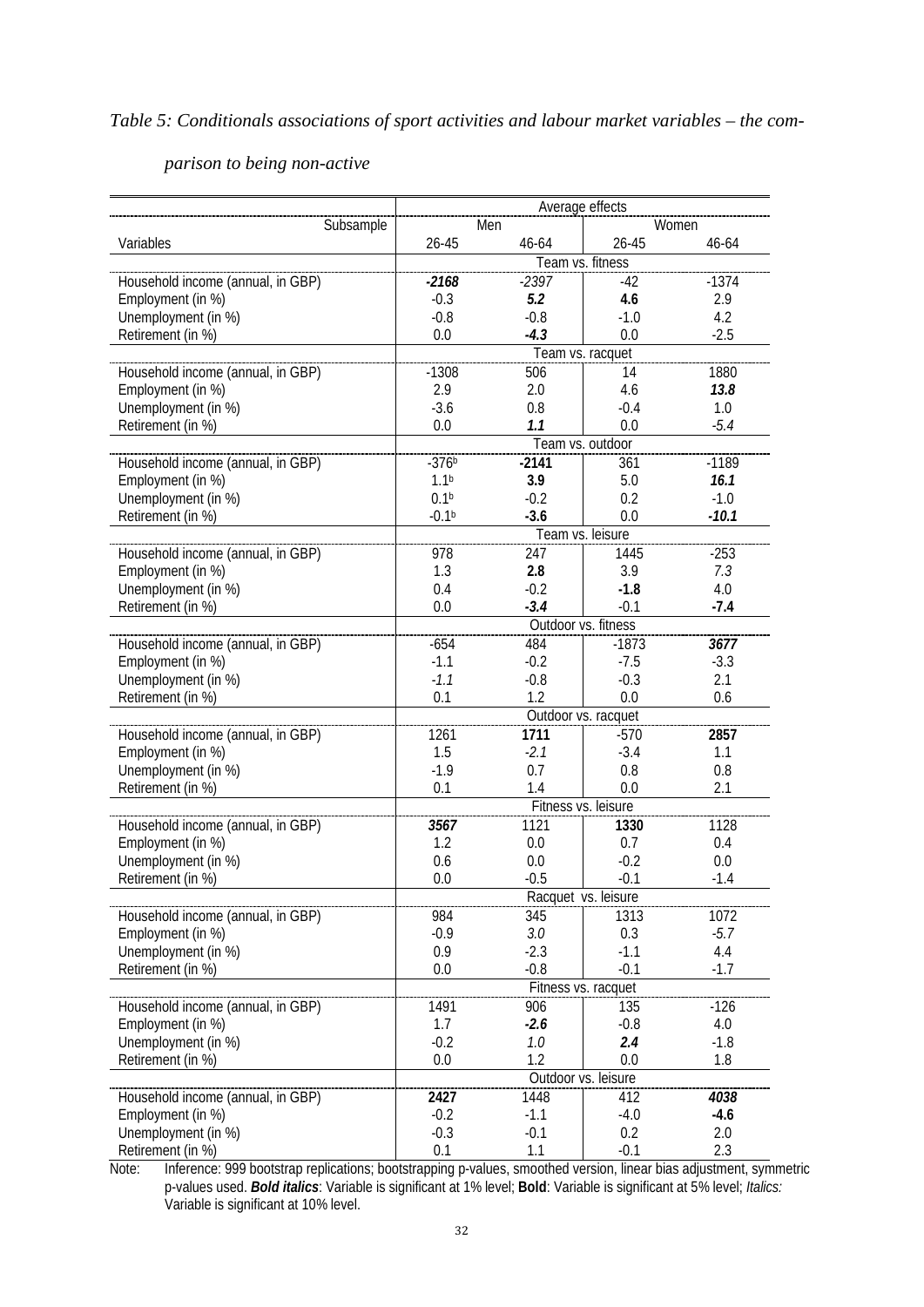Each of these associations is based on a comparison of undertaking a different type of sport relative to none at all. Comparing the impact of different types of sports against each other reveals greater heterogeneity in the labour market outcomes from sports participation. For males, moving away from team sports to fitness sports for younger males and towards outdoor sports for older males is associated with earnings increases. Increases are also associated here with moves from racquet sports and, for younger males, from leisure sports to fitness and outdoor activities. In contrast, for the older age group, movements towards team sports from fitness and outdoor activities are associated with greater chances of employment (and reduced retirement and sometimes reduced earnings). This would suggest some distinction in emphasis between access to work and then earnings. For females the primary impact appears to be a greater association with higher earnings for older ages in switching towards outdoor activities, or towards fitness activities from leisure activities for younger females, which is the same for younger males. However, in contrast to males, movements from outdoor or racquet sports to team sports are associated with a higher chance of employment for older females. This could signal that the effects of sport on either human, health or social capital that is typically accrued by younger males in their traditional patterns of participation, needs to be compensated for by females later in their working life.

Overall the results suggest that team sports can contribute somewhat more to employability but that this varies by age across the genders, and that outdoor activities contribute most to income when sports are directly compared. Broadly in line with Rooth (2011) it may well be that golf is important in this regard, which fits the stylised fact of it being an arena for business. It seems likely to be the case that because these activities are associated more with the younger and middle ages they are structurally connected to initial access to employment and then higher income opportunities with ageing that are associated with a career ladder. However, these vary between the genders. Clearly, these life course effects are worthy of future research.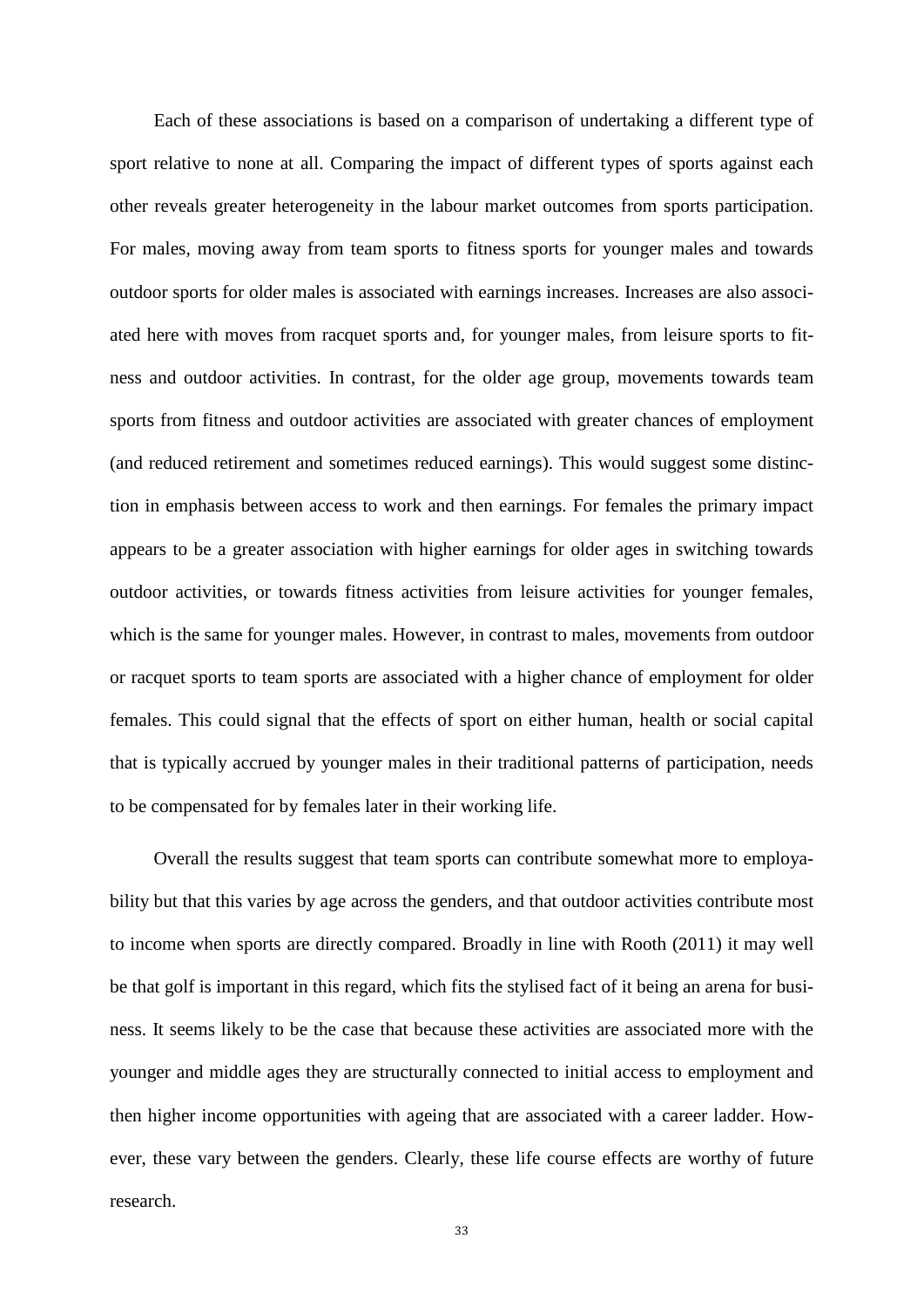# 6 Conclusion

Leisure time sport is now widely discussed in government policy and particularly in connection with its potential impact on social welfare and the health of a nation's citizens. In contrast, the role that sport plays in the development of human, health and social capital that then becomes manifest in labour market outcomes, with the related economic benefits to society, is much less researched. This lack of knowledge is also true for UK which provides the data base for this research. This paper provides new insights into the human capital impacts of sports participation, recognising that its effects could be mediated through related health and social capital impacts, by signalling higher potential individual productivity and perhaps related to team work and networking. A further important innovation and novel feature of this paper is that it investigates these impacts for different types of sports.

The analysis is undertaken based on a unique composite dataset drawing upon three major surveys and supplemented by official statistics on population. A matching estimator is employed, in which several of the important confounding factors connected with sports participation and labour market outcomes are controlled for. In particular those that emanate from social economic characteristics and sports' facilities. Several of the more detailed health and psychological, health and social factors are controlled for at the aggregated level of the local authorities. The results are also disaggregated to examine both males and females, and those aged between 26 to 45 years and those aged 46 to 64 years.

The results indicate large positive associations of sports participation with earnings, which appear to be largest for fitness and outdoor sports. Furthermore, there is a negative relation to unemployment, particularly for men. Interestingly, this reduction goes together with higher employment rates for younger men and higher retirement rates for older men. Comparing the different sports against each other reveals that team sports can contribute most to employability, perhaps by signalling teamwork, but that this varies by age across the genders,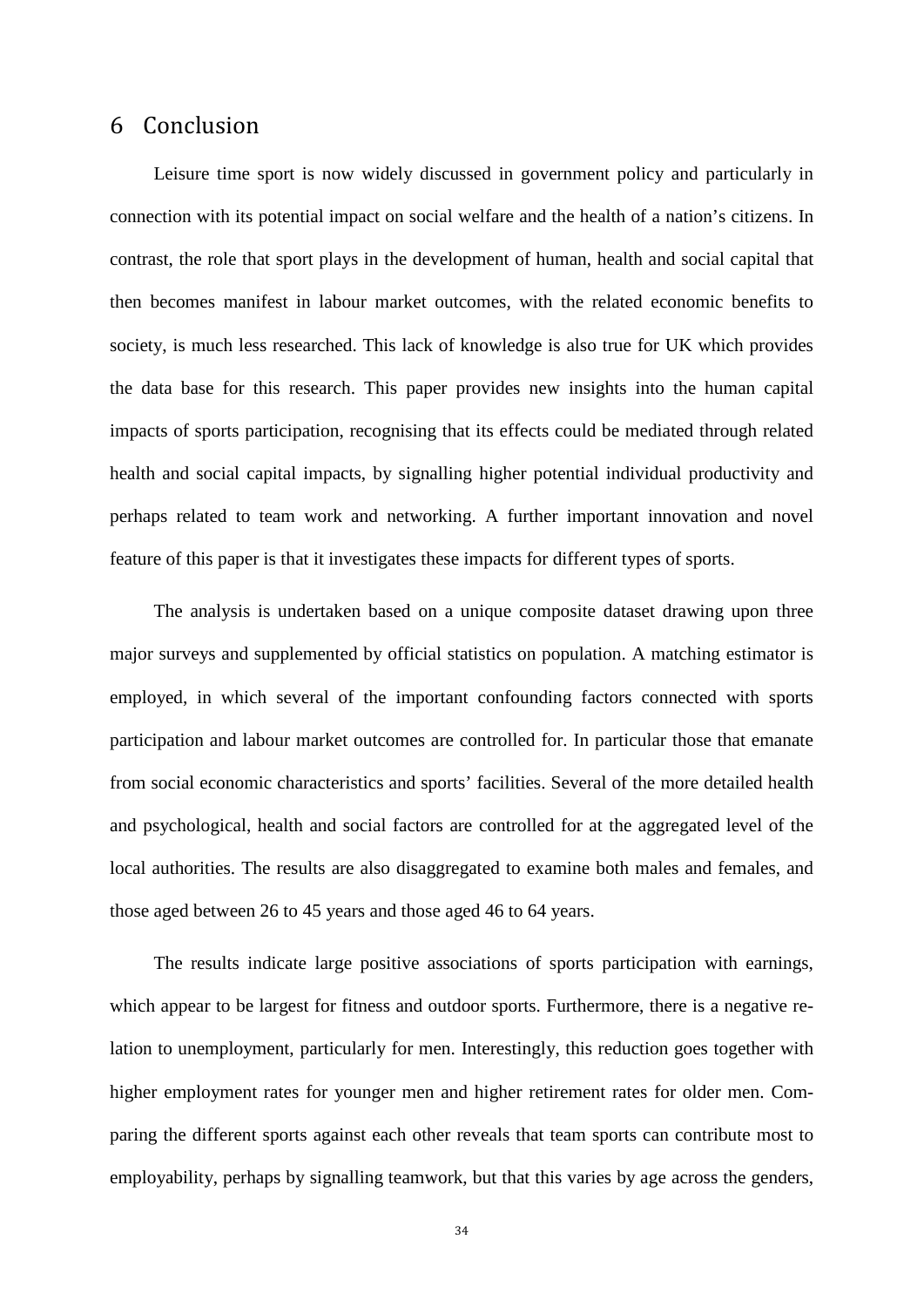such that older females might need to accrue these skills; and that outdoor activities contribute most to income when sports are directly compared. There appears to be, therefore, a link between sports participation and the structure of the labour market connected to initial access to employment and then higher income opportunities with ageing that are associated with a career ladder. However, these vary between the genders. These effects and differences need to be further researched.

### References

- Barron, J. M., Ewing, B. T., and Waddell, G. R. (2000). The effects of high school athletic participation on education and labor market outcomes, *Review of Economics and Statistics*, *82*, 409-421.
- Bauman, A. E., J. F. Sallis, D. A. Dzewaltowski, and N. Owen (2002). Toward a Better Understanding of the Influences on Physical Activity: The Role of Determinants, Correlates, Causal Variables, Mediators, Moderators, and Confounders, *American Journal of Preventive Medicine,* 2002; 23 (2S), 5-14.
- Bauman, A., M. Lewicka, and S. Schöppe (2005). The Health Benefits of Physical Activity in Developing Countries. Geneva, World Health Organization.
- Breuer, C., and P. Wicker (2008). Demographic and economic factors influencing inclusion in the German sport system. A microanalysis of the years 1985 to 2005, *European Journal for Sport and Society*, 5 (1), 33-42.
- Breuer, C., & Wicker, P. (2009). Decreasing sports activity with increasing age? Findings from a 20-year longitudinal and cohort sequence analysis. *Research Quarterly for Exercise and Sport*, 80(1), 22-31.
- Becker, G.S. (1964). *Human Capital: A Theoretical and Empirical Analysis, with Special Reference to Education*. New York: Columbia University Press.
- Becker, G.S. (1965). A Theory of the Allocation of Time, *Economic Journal*, 75 (299), 493-517.
- Becker, G.S. (1974). A Theory of Social Interactions, *Journal of Political Economy*, 82 (6), 1063-1093.
- Cabane, C. (2010). Do Sporty People Have Access to Higher Job Quality?, *CES Working Paper*, 1-28.
- Camacho, T. C., R. E. Roberts, N.B. Lazarus, G. A. Kaplan, and R. D. Cohen (1991). Physical activity and depression: Evidence from the Alemada county study, *American Journal of Epidemiology*, 134, 220-231.
- Carter, P. (2005). Review of National Sport Effort and Resources. *DCMS*, London.
- Chalder, M., N. Wiles, J. Campbell, S. Hollinghurst, A. Haase, A. Taylor, K. Fox, C. Costelloe, A. Searle, H. Baxter, R. Winder, C. Wright, K. Turner, M. Calnan, D. Lawlor, T. Peters, D. Sharp, A. Montgomery, and G. Lewis (2012). Facilitated physical activity as a treatment for depressed adults: randomised controlled trial, *British Medical Journal*, 344, DOI: 10.1136/bmj.e2758.
- Coalter, F. (2007). A Wider Social Role for Sport: Who's Keeping the Score?, London, Routledge.
- Cook I., M. Alberts, and E. V. Lambert (2008). Relationship between adiposity and pedometer-assessed ambulatory activity in adult, rural African women, *International Journal of Obesity*, 32: 1327–1330.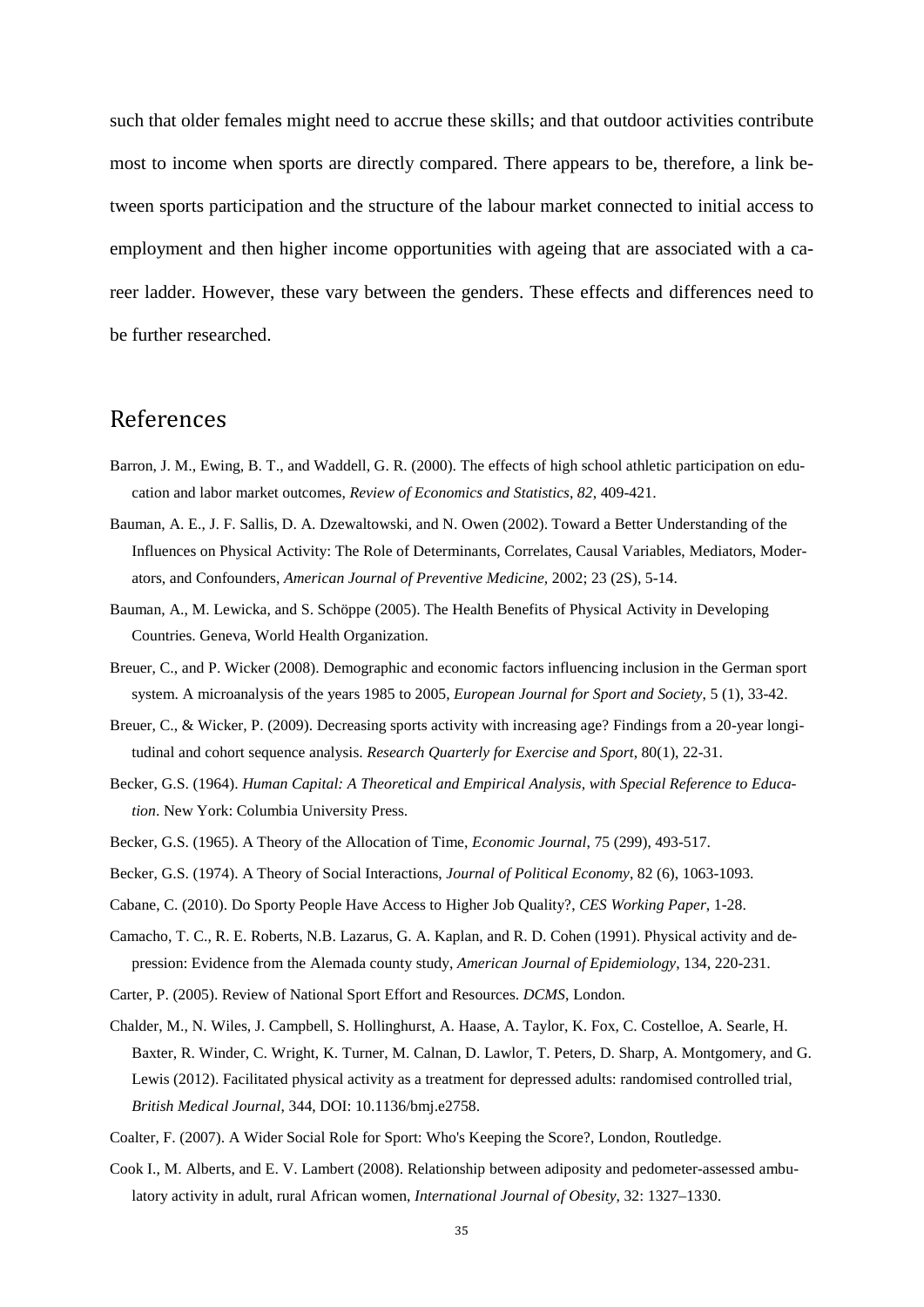- Coombes, E., A. Jones, and M. Hillsdon (2010). The relationship of physical activity and overweight to objectively measured green space accessibility and use, *Social Science & Medicine*, 70 (7), 816-822.
- DCMS / Strategy Unit (2002). Game Plan: A Strategy for Delivering Government's Sport and Physical Activity Objectives. DCMS: London.
- DCMS (2010). Plans for the legacy from the 2012 Olympic and Paralympic Games, http://www.culture.gov.uk/ images/publications/201210\_Legacy\_Publication.pdf (accessed 11th February, 2013).
- Department of Health (2004). Choosing health: Making healthier choices easier, London.
- Delaney, L., and E. Kearney (2005). Sport and Social Capital in the United Kingdom: Statistical Evidence from National and International Survey Data, DCMS, http://www.ippr.org.uk/uploadedFiles/research/projects/ Arts\_and\_Culture/sport%20and%20social%20capital.pdf .
- Downward, P.M. (2004) Assessing Neoclassical Microeconomic Theory via Leisure Demand: A Post Keynesian Perspective, *Journal of Post Keynesian Economics*, 26(3), 371-395.
- Downward, P. M., L. Lumsdon, and R. Ralston (2005). Gender Differences in Sports Event Volunteering: Insights from Crew 2002 at the XV11 Commonwealth Games, *Managing Leisure: An International Journal*, 10, 219-256.
- Downward, P. M. (2007). Exploring the Economic Choice to Participate in Sport: Results from the 2002 General Household Survey, *The International Review of Applied Economics*, 21 (5), 633-653.
- Downward, P. M., and J. Riordan (2007). Social Interactions and the Demand for Sport: An Economic Analysis. *Contemporary Economic Policy*, 25, 518-537.
- Downward, P. M., A. Dawson and T. Dejonghe (2009). *Sports Economics: Theory, Evidence and Policy*, Elsevier: London.
- Downward, P. M., and S. Rasciute (2010). The Relative Demands for Sports and Leisure in England, *European Sports Management Quarterly*, 10 (2), 189-214.
- Downward, P. M., and S. Rasciute (2011). Does Sport Make You Happy? An Analysis of the Well-being Derived from Sports Participation, *International Review of Applied Economics*, 25 (3), 331–348.
- Downward, P. M., F. Lera-Lopez, and S. Rasciute (2011). The Economic Analysis of Sports Participation in Robinson, L., Bodet, G., and Downward, P. (eds.), *International Handbook of Sports Management*, London: Routledge.
- Downward, P. M., and S. Rasciute (2012a). Does sports participation make you healthy? A Socio-economic Investigation of England, European Sports Economics Association/International Association of Sports Economists conference  $6<sup>th</sup> - 7<sup>th</sup>$  September 2012, Birkbeck University College.
- Downward, P. M., and S. Rasciute (2012b). Sport and Social Exclusion: An Economic Perspective, in Bailey, R. and Dagkas, S. (eds.), *Inclusion and Exclusion Through Youth Sport*, Routledge: London.
- Downward, P., Pawlowski, T., and Rasciute, S. (2013). Does associational behaviour raise social capital?, *Eastern Economic Journal*, forthcoming.
- Eberth, B., and M. Smith, (2010). Modelling the participation decision and duration of sporting activity in Scotland, *Economic Modelling*, 27 (4), 822-834.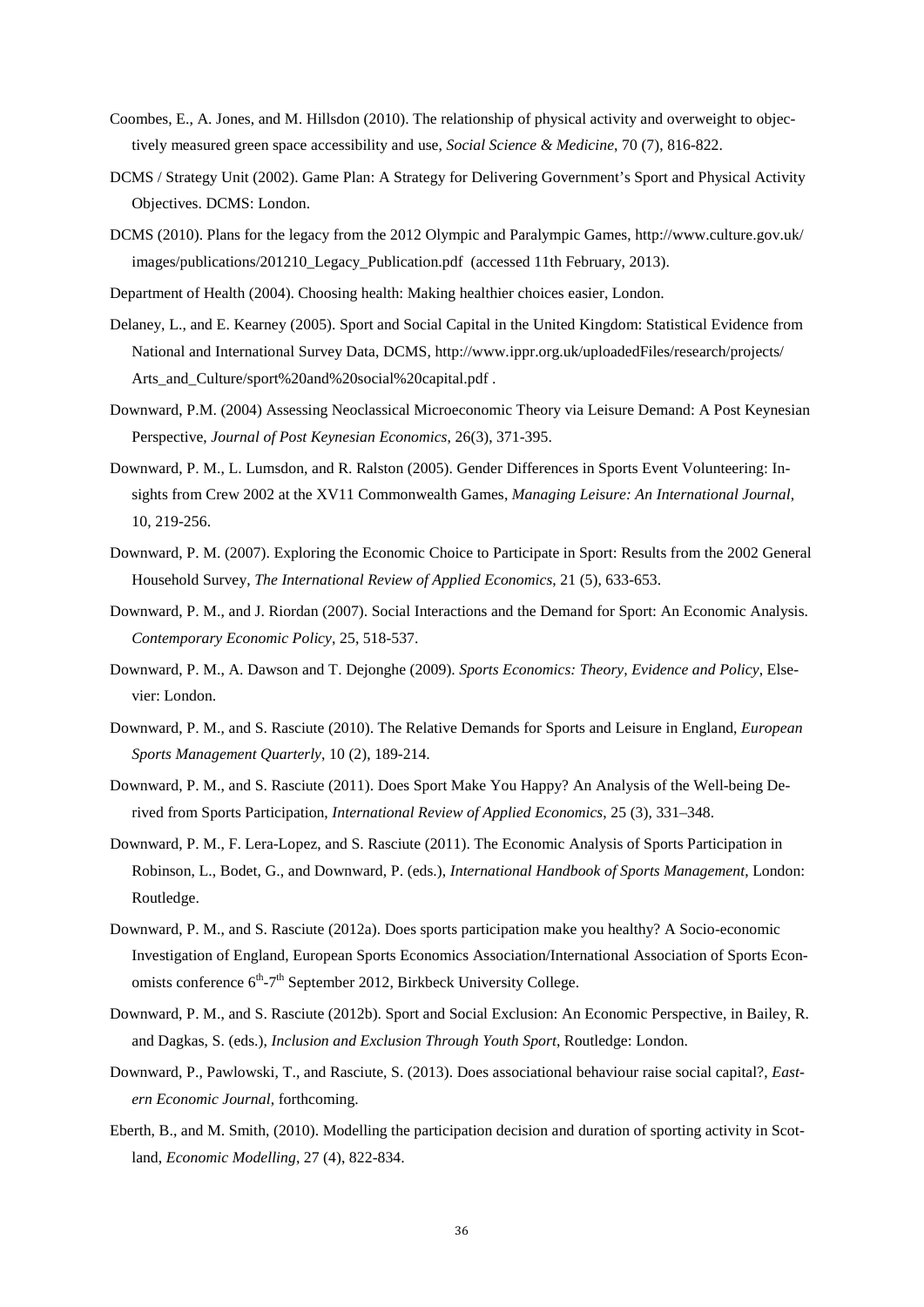- Eide, E. R., and N. Ronan (2001). Is Participation in High School Athletics an Investment or a Consumption Good? Evidence from High School and Beyond, *Economics of Education Review*, 20, 431-442.
- Ewing, B. T. (1995). High school athletics and the wages of black males, *Review of Black Political Economy*, *24*, 65-78.
- Ewing, B. T. (1998). Athletes and work. *Economics Letters*, 59, 113-117.
- Ewing, B.T. (2007). The Labor Market Effects of High School Athletic Participation Evidence From Wage and Fringe Benefit Differentials, *Journal of Sports Economics,* 8 (3), 255–265
- Farmer, M. E, B. Z. Locke, E. K. Moscickim, A. L. Dannenberg, D. B. Larson, and L. S. Radloff (1988). Physical activity and depressive symptoms: The NHANES epidemiologic follow-up study, *American Journal of Epidemiology*, 128 (6), 1340-1351.
- Farrell, L., and M. A. Shields, (2002). Investigating the economic and demographic determinants of sporting participation in England, *Journal of Royal Statistics Society A*, 165, 335-348.
- Felfe, C., M. Lechner, and A. Steinmayr (2011). Sports and Child Development, *CEPR discussion paper* 8523.
- Fridberg, T. (2010). Sport and exercise in Denmark, Scandinavia and Europe, *Sport in Society*, 13(4), 583-592.
- García, J., F. Lera-López, and M.J. Suárez (2011). Estimation of a structural model of the determinants of the time spent on physical activity and sport: Evidence for Spain, *Journal of Sports Economics,* 12 (5) 515-537.
- Gill, J. M., and A. R. Cooper (2008). Physical Activity and Prevention of type 2 diabetes mellitus, *Sports Medicine*, 38, 807-824.
- Green, M., and B. Houlihan (2005). Elite Sport Development: Policy Learning and Policy Priorities. Routledge: London.
- Green, M. (2004). Changing Policy Priorities for Sport in England: The Emergence of Elite Sport Development as a key Policy Concern, *Leisure Studies*, 23, 365-385.
- Grossman, M. (1972). The Demand for Health: A Theoretical and Empirical Investigation, *Columbia University Press for the National Bureau of Economic Research, New York*.
- Hallmann, K., P. Wicker, C. Breuer, and L. Schönherr (2012). Understanding the importance of sport infrastructure for participation in different sports –findings from multi-level modeling, *European Sport Management Quarterly*, 12 (5), 525-544.
- Haskell, W.L., I.M. Lee, R.R., Pate, K.E. Powell, S.N. Blaire, B.A. Franklyn, *et al* (2007). Physical Activity and Public Health: Updated recommendation for adults from the American college of sports medicine and the American heart association, *Medicine and science in sports and exercise*, 39 (8), 1423-1434.
- Heckman, J. J., and P. Carneiro (2003). Human Capital policy, in Heckman, J. and Krueger, A. (eds.) *Inequality in America: What Role for Human Capital Policy?,* Boston: MIT Press.
- Heckman, J J., and Y. Rubinstein (2001). The Importance of Noncognitive Skills: Lessons from the GED Testing Program, *The American Economic Review*, 91 (2), 145-149.
- Heckman, J J., J. Stixrud, and S. Urzua (2006). The Effects of Cognitive and Noncognitive Abilities on Labor Market Outcomes and Social Behavior, *Journal of Labor Economics*, 24 (3), 411-482.
- Houlihan, B. (1997). *Sport, Policy and Politics: A Comparative Analysis,* Routledge: London.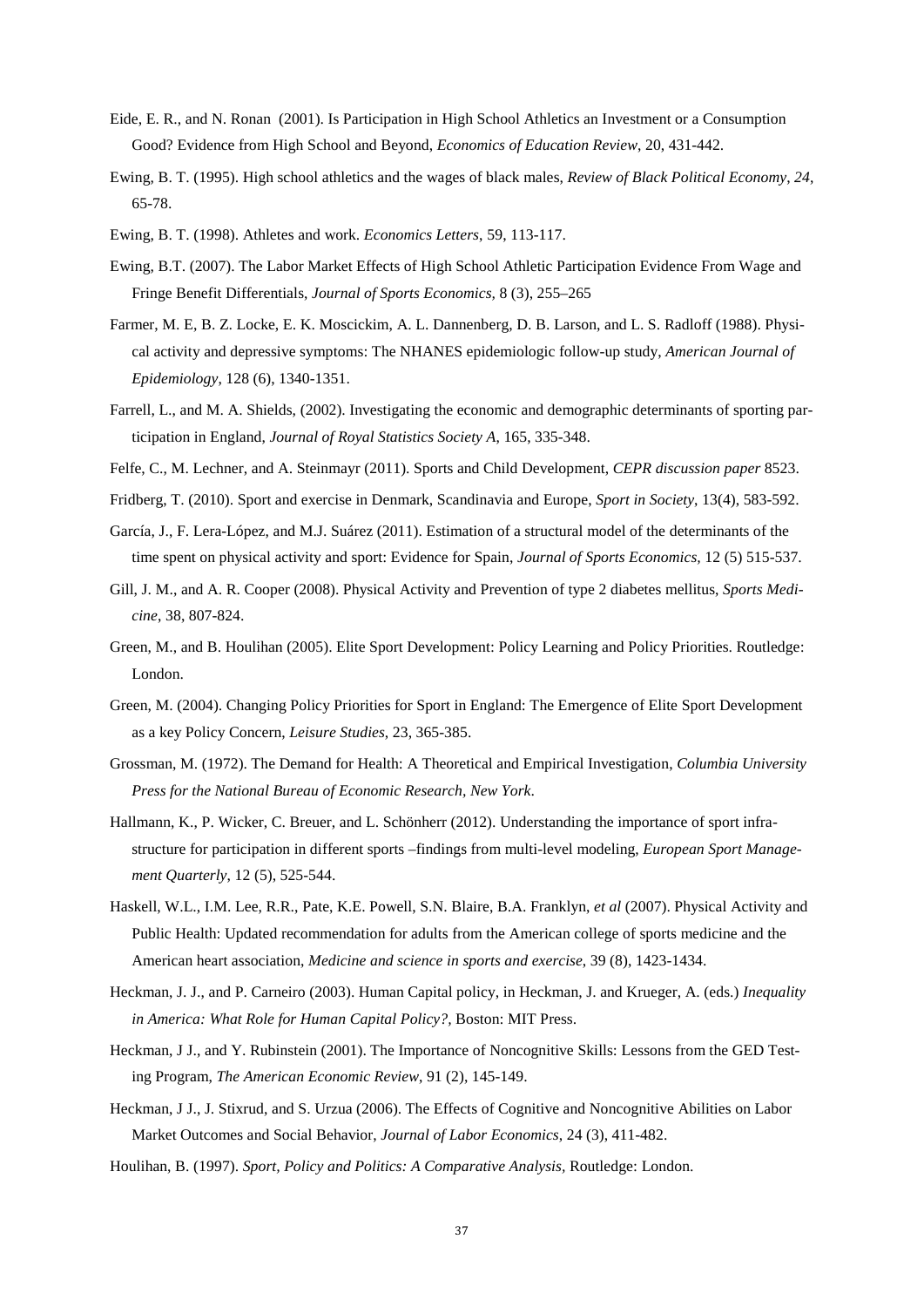- Hovemann, G., and P. Wicker, (2009). Determinants of sport participation in the European Union. *European Journal for Sport and Society*, 6 (1), 51-59.
- Huber, M., M. Lechner, and A. Steinmayr, (2012). [Radius matching on the propensity score with bias adjust](http://ideas.repec.org/p/usg/econwp/201226.html)[ment: finite sample behaviour, tuning parameters and software implementation,](http://ideas.repec.org/p/usg/econwp/201226.html) *[Economics Working Paper](http://ideas.repec.org/s/usg/econwp.html)  [Series](http://ideas.repec.org/s/usg/econwp.html)* 1226, University of St. Gallen, School of Economics and Political Science.
- Huber, M., M. Lechner, and C. Wunsch (2013). The performance of estimators based on the propensity score, *Journal of Econometrics*, 175, 1-21.
- Hughes, S. L., R. B. Seymour, R.T. Campbell, N. Whitelaw, and T. Bazzarre (2009). Best-practice physical activity programs for older adults: findings from the national impact study*. American Journal of Public Health*, 99(2), 362-8.
- Humphreys, B. R., L. McLeod, and J. E. Ruseski (2013). Physical Activity and Health Outcomes: Evidence from Canada, *Health Economics*, doi: 10.1002/hec.2900.
- Humphreys, B., and J. E. Ruseski (2010). The economic choice of participation and time spent in physical activity and sport in Canada, Working Paper No 2010-14, Department of Economics, University of Alberta.
- Ipsos Mori (2007). The Active People Survey Technical Report.
- Jackson, M.O. (2011). An Overview of Social Networks and Economic Applications, in J. Benhabib, A, Bisin, and M.O. Jackson (eds), *Handbook of Social Economics*, vol. 1, 511–585, Elsevier: Amsterdam.
- Kaczynski, A. T., L. R. Potwarka, and B. E. Saelens (2008). Association of Park Size, Distance, and Features with Physical Activity in Neighborhood Parks. *American Journal of Public Health,* 98 (8), 1451-1456.
- Kay, T. (2003). The Workife Balance in Social Practice. *Social Policy and Society*, *2*, 231-239
- Kyffin, R. G. E., M. J. Goldacre, and M. Gill (2004). Mortality rates and self-reported health: database analysis by English local authority area, *British Medical Journal*, 329, 887-888.
- Krogh, J., M. Nordentoft, J.A. Sterne, and D.A. Lawlor (2011). The effect of exercise in clinically depressed adults: systematic review and meta-analysis of randomized controlled trials. *Journal of Clinical Psychiatry*, 72, 529-538.
- Lechner, M. (2009). Long-run labour market and health effects of individual sports activities, *The Journal of Health Economics,* 28, 839–854.
- Lechner, M., R. Miquel, and C. Wunsch, (2011). Long-Run Effects of Public Sector Sponsored Training in West Germany, *Journal of the European Economic Association,* 9, 742-784.
- Lera-López, F., and M. Rapún-Gárate (2007). The demand for sport: Sport consumption and participation models, *Journal of Sport Management*, 21, 103-122.
- Lipscombe, S. (2007). Secondary school extracurricular involvement and academic achievement: a fixed effects approach, *[Economics of Education Review](http://www.sciencedirect.com/science/journal/02727757)*, [26 \(4\)](http://www.sciencedirect.com/science/journal/02727757/26/4), 463–472.
- Long, J. E., and S. B. Caudill (1991). The Impact of Participation in Intercollegiate Athletics on Income and Graduation, *The Review of Economics and Statistics*, 73, 525-531.
- Maloney, M. T., and R. E. McCormick (1993). An Examination of the Role That Intercollegiate Athletic Participation Plays in Academic Achievement: Athletes' Feats in the Classroom, *[Journal of Human Resources](http://ideas.repec.org/s/uwp/jhriss.html)*, 28 (3), 555-570.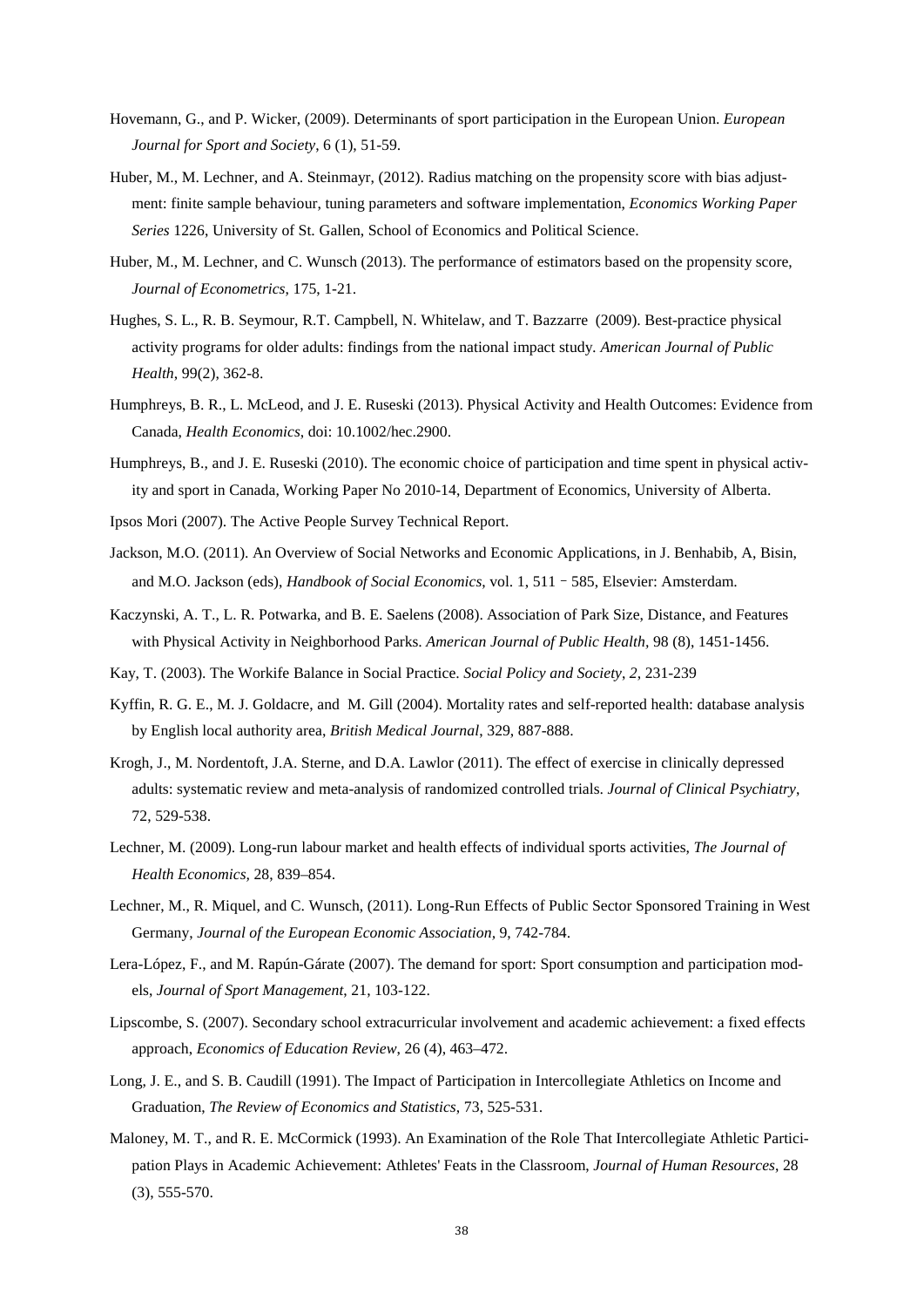- McIntosh, P. (1980). Sport for All' Programmes Throughout the World, A Report for the International Council of Sport and Physical Education for UNESCO, http://unesdoc.unesco.org/images/0005/000500/ 050052eb.pdf, accessed  $15<sup>th</sup>$  March, 2013.
- Mead, G. E., W. Morley, P. Campbell, C. A. Greig, M. McMurdo, and D. A. Lawlor (2009). Exercise for depression, *Cochrane Database Systematic Review*, 3, CD004366.
- Meltzer, D. O., and A. B. Jena (2010). The economics of intense exercise, *Journal of Health Economics* 29, 347– 352.
- Mincer, J. (1958). Investment in Human Capital and Personal Income Distribution, *The Journal of Political Economy,* 66 (4), 281–302.
- Nocon, M. *et al*. (2008). Association of physical activity with all-cause and cardiovascular mortality: a systematic review and meta-analysis. *European Journal of Cardiovascular Prevention & Rehabilitation*, 15:239–46.
- O'Donovan, G., *et al.* (2010). The ABC of Physical Activity for Health: A consensus statement from the British Association of Sport and Exercise Sciences, *Journal of Sports Sciences*, 28 (6), 573-591.
- Oughton, C., and R. Tacon (2007). Sport's contribution to Achieving wider social benefits: A report for the Department of Culture Media and Sport.
- Pfeifer, C., and T. Cornelissen (2010). The impact of participation in sports on educational attainment New evidence from Germany, *The Economics of Education Review,* 29 , 94–103.
- Racine, J. S., and J. G. MacKinnon (2007). Inference via kernel smoothing of bootstrap P values, *Computational Statistics & Data Analysis*, 51 (12), 5949–5957.
- Rees, D., and J. J. Sabia, (2010) Sports participation and academic performance: Evidence from the National Longitudinal Study of Adolescent Health, *Economics of Education Review* 29, 751–759
- Rocco, L., E. Fumagalli, and M. Suhrcke (2013). From Social Capital to Health and Back, *Health Economics*, DOI: 10.1002/hec.2934.
- Rodgers, B. (1977). *Rationalising sports policies. Sport in its social context: international comparisons (TCCC/DC 77/11E).* Strasbourg: Council of Europe/Committee for the Development of Sport.
- Rodgers, B. (1978). *Rationalising sports policies. Sport in its social context: international comparisons (Technical Supplement; CDDS 78/19E).* Strasbourg: Council of Europe/Committee for the Development of Sport.
- Rooth, D.-O. (2009). Obesity, attractiveness and differential treatment in hiring a field experiment, *Journal of Human Resources*. 44, 710-735
- Rooth, D.-O. (2011). Work out or Out of Work: The Labour Market Return to Physical Fitness and leisure and Sport Activities, *Labour Economics,* 18, 399-409.
- Seippel, O. (2006). Sport and Social Capital, *Acta Sociologica,* 49 (2), 169-193.Sofi, F. *et al* (2008). Physical activity during leisure time and primary prevention of coronary heart disease: an updated meta-analysis of cohort studies. *European Journal of Cardiovascular Prevention and Rehabilitation*, 15, 247–57.
- Spence, M. (1973). Job Market Signaling, *The Quarterly Journal of Economics*, 87(3), 355-374.
- Stamatakis, E., and M. Chaudhury (2008). Temporal trends in adults' sports participation patterns in England between 1997 and 2006: the Health Survey for England, *British Journal of Sports Medicine*, 42, 901-908.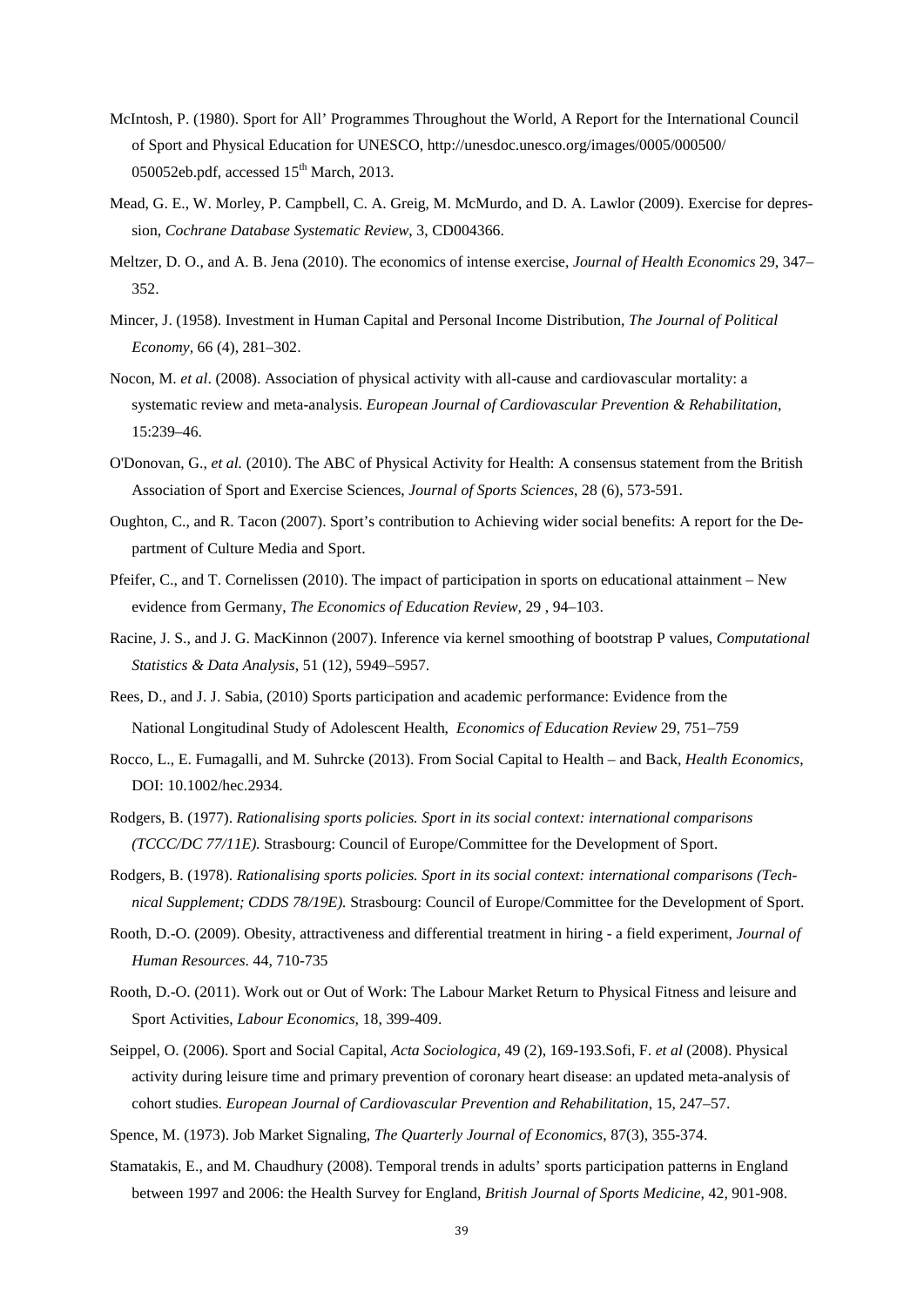- Stamatakis, E., M. Hamer, and P. Primatesta (2009). Cardiovascular medication, physical activity and mortality: cross-sectional population study with ongoing mortality follow-up, *Heart*, 95, 448-453.
- Stevenson, B. (2010). Beyond the Classroom: Using Title IX to measure the return to High School sport, *The Review of Economics and Statistics,* 92(2): 284–301
- Steyn, K., *et al.* (2005). Risk factors associated with myocardial infarction in Africa: the INTERHEART Africa study. *Circulation*, 112 (23): 3554–3561.
- Van Tuyckom, C., J. Scheerder, and P. Bracke (2010). Gender and age inequalities in regular sports participation: A cross-national study of 25 European countries, *Journal of Sports Sciences*, 28 (10), 1077- 1084
- Warburton, D., C. W. Nicol, and S. S. D. Bredin (2006). Health benefits of physical activity: the evidence, *CMAJ*, 174 (6), 801-809.
- WHO World Health Day (2002). http://www.who.int/world-health-day/previous/2002/en/ accessed 24th June 2013.
- WHO (2007). Steps to health: A European framework to promote physical activity for health http://www.euro.who.int/\_\_data/assets/pdf\_file/0020/101684/E90191.pdf, accessed 24th June 2013.
- Wicker, P., C. Breuer, and T. Pawlowski, (2009). Promoting Sport for all to Age-specific Target Groups: The Impact of Sport Infrastructure, *European Sport Management Quarterly*, 9 (2), 103-118.
- Wicker, P., K. Hallmann, and C. Breuer (2012). Micro and macro level determinants of sport participation, *Sport, Business and Management: An International Journal,* 2 (1), 51 – 68.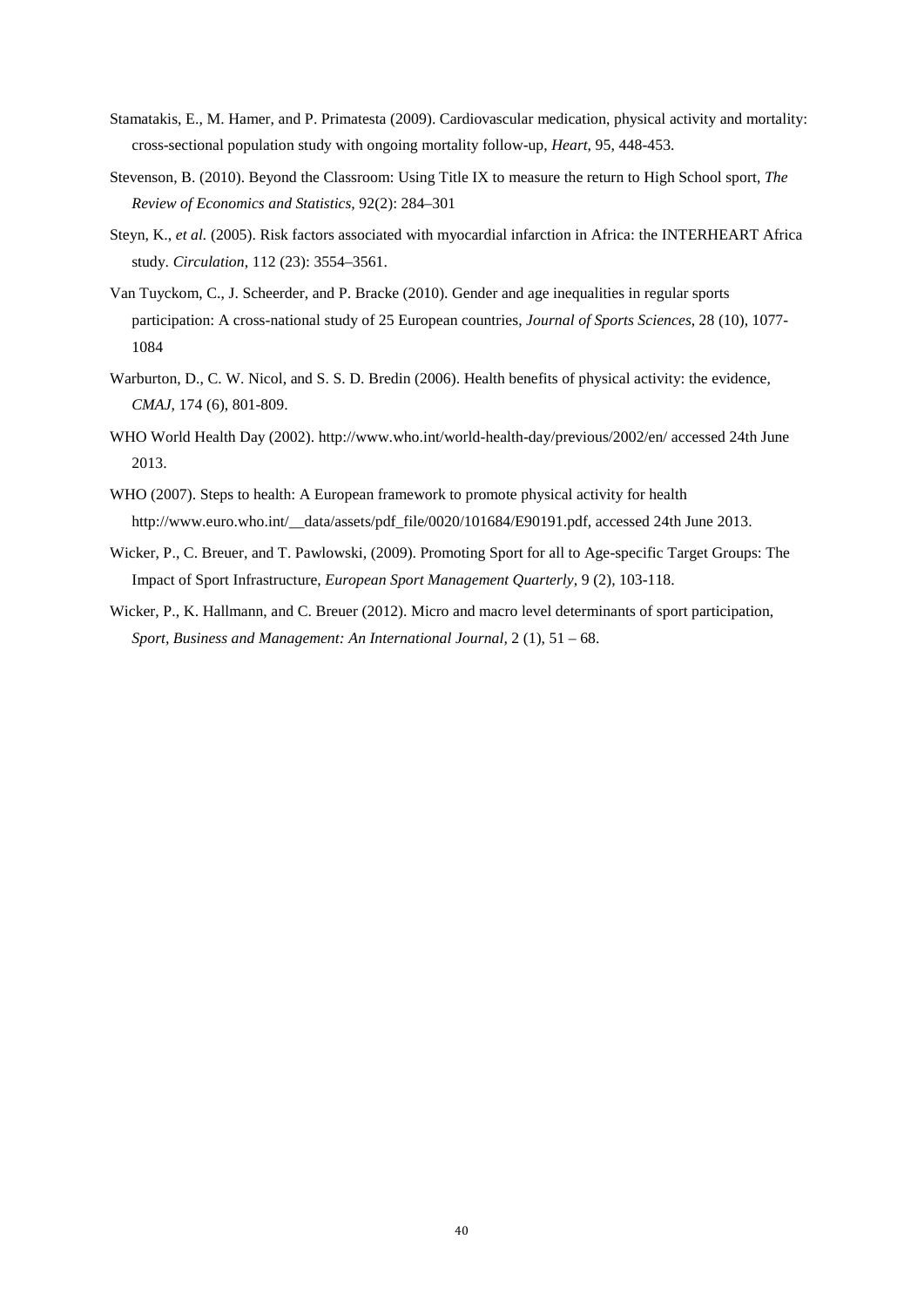# Appendix: Further descriptive statistics

Table A.1 shows the descriptive statistics for the variables used in the estimation.

|                                         | Weighed sample means                          |                            |  |  |  |
|-----------------------------------------|-----------------------------------------------|----------------------------|--|--|--|
| Subsample                               | Men                                           | Women                      |  |  |  |
| Variables                               | $26 - 45$<br>46-64                            | $26 - 45$<br>46-64         |  |  |  |
|                                         |                                               |                            |  |  |  |
|                                         |                                               | Individual characteristics |  |  |  |
| Number of children in household (x 100) | 34<br>90                                      | 121<br>24                  |  |  |  |
| Ethnicity white in %                    | 84<br>94                                      | 83<br>94                   |  |  |  |
| Age in years                            | 36<br>54                                      | 36<br>54                   |  |  |  |
| Education (in %): Degree or equivalent  | 33<br>44                                      | 43<br>28                   |  |  |  |
| Higher education                        | 10<br>11                                      | 9<br>10                    |  |  |  |
| A level                                 | 17<br>16                                      | 19<br>14                   |  |  |  |
| <b>GCSE</b>                             | 22<br>21                                      | 23<br>29                   |  |  |  |
| Other education                         | 15<br>5                                       | 15<br>4                    |  |  |  |
|                                         |                                               | Regions (in %)             |  |  |  |
| London                                  | 14<br>20                                      | 13<br>20                   |  |  |  |
| Northeast                               | 3<br>3                                        | 3<br>$\overline{4}$        |  |  |  |
| <b>Northwest</b>                        | 12<br>12                                      | 12<br>13                   |  |  |  |
| Yorkshire                               | 10<br>11                                      | 10<br>11                   |  |  |  |
| <b>West Midlands</b>                    | 10<br>10                                      | 10<br>10                   |  |  |  |
| East Midlands                           | 9<br>10                                       | 9<br>10                    |  |  |  |
| East England                            | 12<br>11                                      | 11<br>12                   |  |  |  |
| Southwest England                       | 9<br>8                                        | 8<br>10                    |  |  |  |
| Southeast England                       | 18<br>16                                      | 17<br>18                   |  |  |  |
|                                         | Regional characteristics of local authorities |                            |  |  |  |
| LA with largest city 100k-250k          | 18<br>16                                      | 17<br>18                   |  |  |  |
| LA with largest city below 100k         | 50<br>60                                      | 51<br>61                   |  |  |  |
| Average numbers of  per head in %       |                                               |                            |  |  |  |
| Children age 0 to 2                     | 7.1<br>6.7                                    | 7.0<br>6.7                 |  |  |  |
| Long term unemployed                    | 2.0<br>1.9                                    | 2.0<br>1.9                 |  |  |  |
| White ethnicity                         | 89<br>86                                      | 87<br>90                   |  |  |  |
| University degree                       | 32<br>30                                      | 32<br>30                   |  |  |  |
| Log of population in LA                 | 5.2<br>5.1                                    | 5.2<br>4.9                 |  |  |  |
|                                         |                                               |                            |  |  |  |
| Average numbers of  per heads in %      |                                               |                            |  |  |  |
| Muscular Skeletal<br>Illness:           | 10<br>10                                      | 10<br>10                   |  |  |  |
| Mental anxiety                          | 2.7<br>2.7                                    | 2.7<br>2.7                 |  |  |  |
| <b>Sickness</b>                         | 0.4<br>0.3                                    | 0.3<br>0.3                 |  |  |  |
| # of facilities in LA: Athletic tracks  | 1.2<br>1.2                                    | 1.2<br>1.1                 |  |  |  |
| Golf courses                            | 9.2<br>10                                     | 9.4<br>10                  |  |  |  |
| Grass pitches                           | 208<br>211                                    | 209<br>209                 |  |  |  |
| <b>Fitness suites</b>                   | 28<br>26                                      | 27<br>25                   |  |  |  |
| Indoor bowls                            | 1.0<br>1.1                                    | 1.0<br>1.1                 |  |  |  |
| Indoor tennis centers                   | 1.3<br>1.2                                    | 1.3<br>1.2                 |  |  |  |
| Sports halls                            | 38<br>36                                      | 38<br>35                   |  |  |  |
| Swimming pools                          | 18<br>17                                      | 18<br>17                   |  |  |  |
|                                         |                                               | Outcome variables          |  |  |  |
| Annual household income (in GBP)        | 32423<br>30432                                | 27459<br>23830             |  |  |  |
| Working (in %)                          | 92<br>86                                      | 76<br>73                   |  |  |  |
| Unemployed (in %)                       | 5.2<br>4.7                                    | 5.8<br>4.0                 |  |  |  |
| Student (in %)                          | 1.9<br>0.2                                    | 3.5<br>0.4                 |  |  |  |
| Retired (in %)                          | 8.3<br>0.1                                    | 0.0<br>16                  |  |  |  |
| Number of observations                  | 15648<br>16658                                | 24192<br>23063             |  |  |  |

## *Table A.1: Descriptive statistics for selected variables*

Note: Weighted means using the sampling weights.